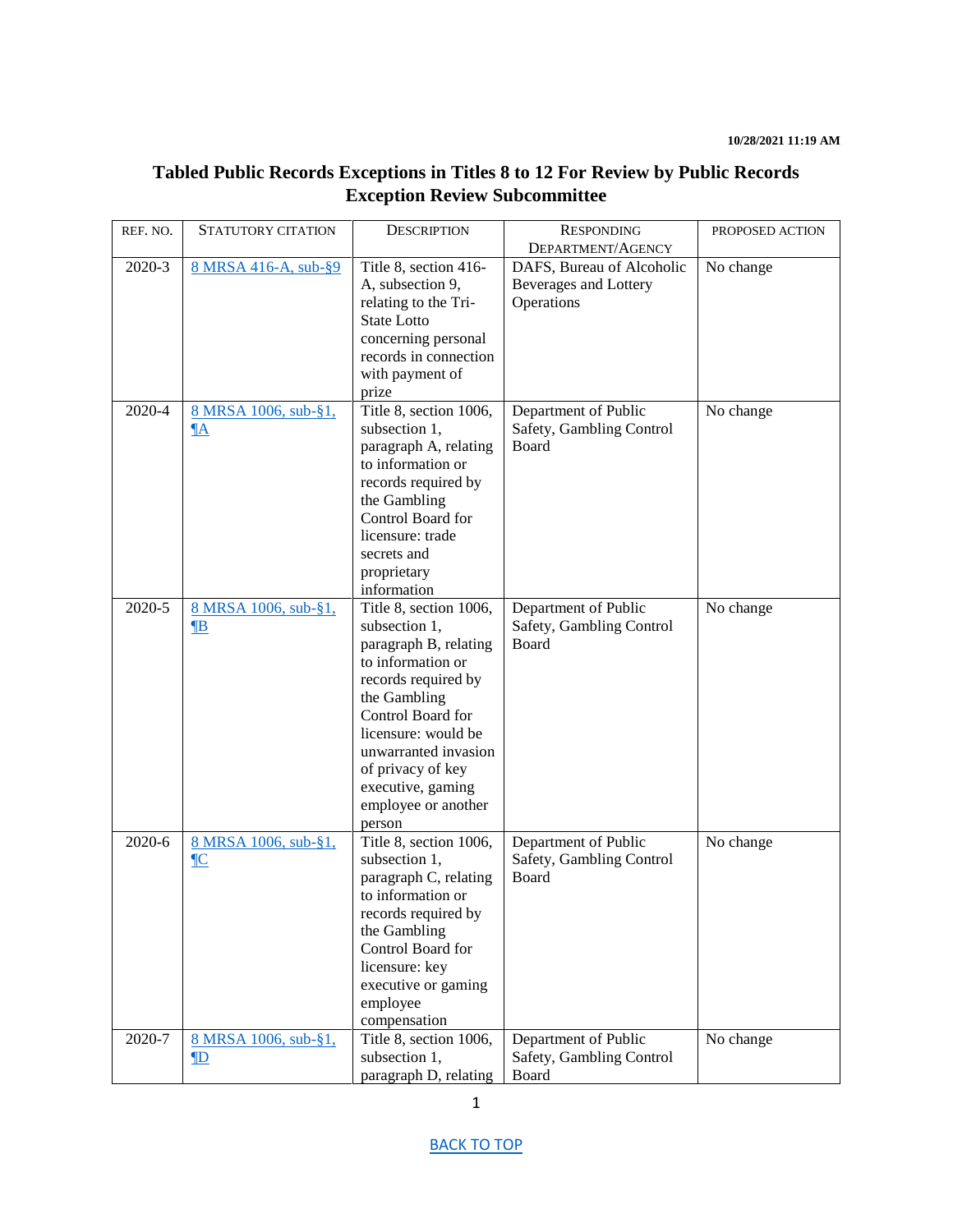| REF. NO. | <b>STATUTORY CITATION</b>         | <b>DESCRIPTION</b>                                                                                                                                                                                                                                        | <b>RESPONDING</b>                                         | PROPOSED ACTION |
|----------|-----------------------------------|-----------------------------------------------------------------------------------------------------------------------------------------------------------------------------------------------------------------------------------------------------------|-----------------------------------------------------------|-----------------|
|          |                                   |                                                                                                                                                                                                                                                           | DEPARTMENT/AGENCY                                         |                 |
|          |                                   | to information or<br>records required by<br>the Gambling<br>Control Board for<br>licensure: financial,<br>statistical and<br>surveillance                                                                                                                 |                                                           |                 |
|          |                                   | information related                                                                                                                                                                                                                                       |                                                           |                 |
| 2020-8   | 8 MRSA 1006, sub-§1,<br><b>IE</b> | to the applicant<br>Title 8, section 1006,<br>subsection 1,<br>paragraph E, relating<br>to information or<br>records required by<br>the Gambling<br>Control Board for<br>licensure:<br>creditworthiness,<br>credit rating or<br>financial condition of    | Department of Public<br>Safety, Gambling Control<br>Board | No change       |
|          |                                   | person or project                                                                                                                                                                                                                                         |                                                           |                 |
| 2020-9   | 8 MRSA 1006, sub-§1,<br><b>IF</b> | Title 8, section 1006,<br>subsection 1,<br>paragraph F, relating<br>to information or<br>records required by<br>the Gambling<br>Control Board for<br>licensure:<br>information from<br>other jurisdictions<br>conditioned on<br>remaining<br>confidential | Department of Public<br>Safety, Gambling Control<br>Board | No change       |
| 2020-10  | 8 MRSA 1006, sub-§1,<br>$\P G$    | Title 8, section 1006,<br>subsection 1,<br>paragraph G, relating<br>to information or<br>records required by<br>the Gambling<br>Control Board for<br>licensure:<br>information<br>designated<br>confidential under<br>federal law                         | Department of Public<br>Safety, Gambling Control<br>Board | No change       |
| 2020-11  | 8 MRSA 1006, sub-§1,<br><b>IH</b> | Title 8, section 1006,<br>subsection 1,<br>paragraph H, relating<br>to information or<br>records required by<br>the Gambling                                                                                                                              | Department of Public<br>Safety, Gambling Control<br>Board | No change       |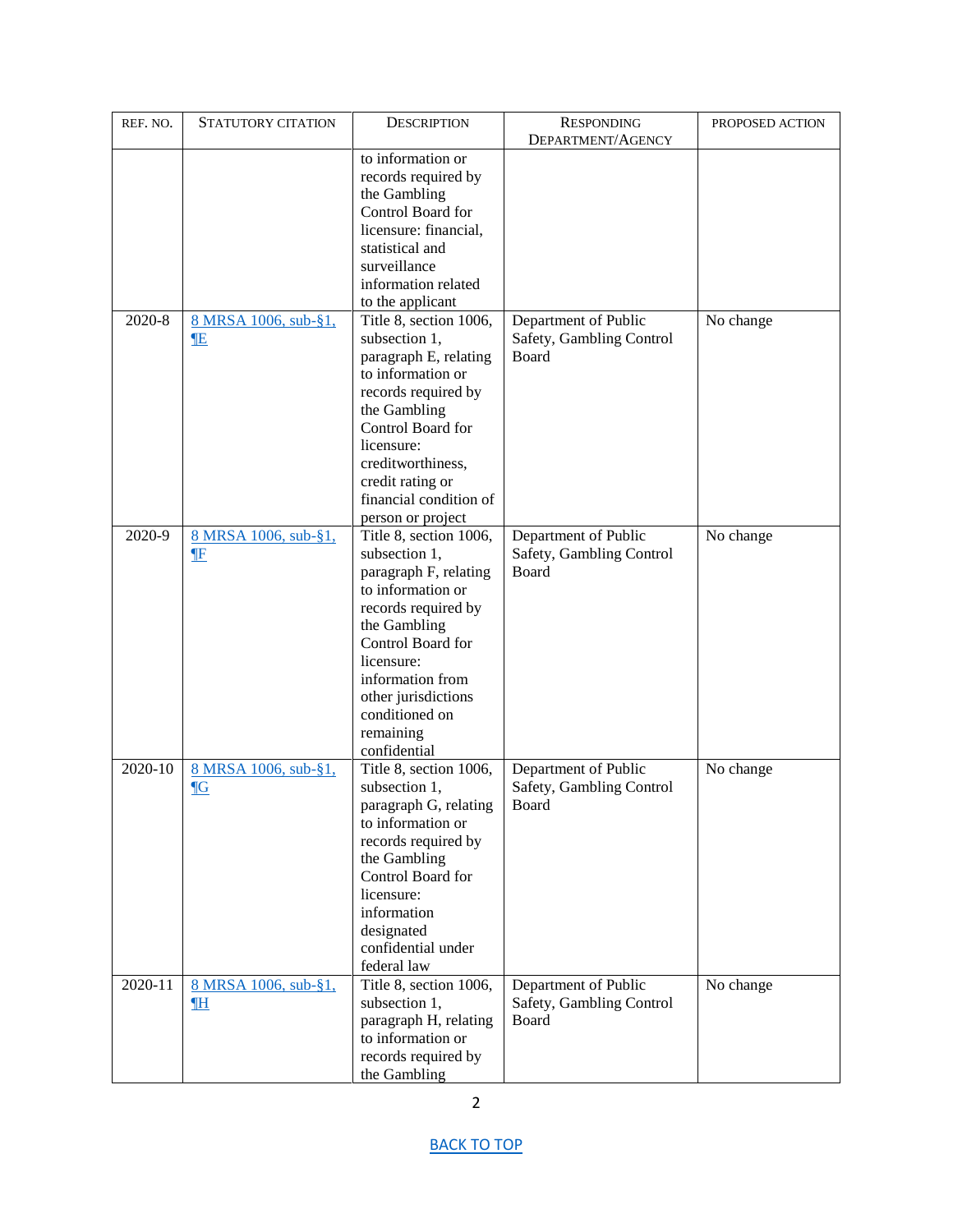| REF. NO. | STATUTORY CITATION  | <b>DESCRIPTION</b>                           | <b>RESPONDING</b>        | PROPOSED ACTION |
|----------|---------------------|----------------------------------------------|--------------------------|-----------------|
|          |                     |                                              | DEPARTMENT/AGENCY        |                 |
|          |                     | Control Board for<br>licensure: specific     |                          |                 |
|          |                     | personal information,                        |                          |                 |
|          |                     | including Social                             |                          |                 |
|          |                     | Security number, of                          |                          |                 |
|          |                     | any individual                               |                          |                 |
| 2020-12  | 8 MRSA 1006, sub-§3 | Title 8, section 1006,                       | Department of Public     | No change       |
|          |                     | subsection 3, relating                       | Safety, Gambling Control |                 |
|          |                     | to records and                               | Board                    |                 |
|          |                     | information                                  |                          |                 |
|          |                     | developed as part of                         |                          |                 |
|          |                     | suitability                                  |                          |                 |
|          |                     | requirement to select<br>operator of central |                          |                 |
|          |                     | site monitoring                              |                          |                 |
|          |                     | system, held by                              |                          |                 |
|          |                     | <b>Gambling Control</b>                      |                          |                 |
|          |                     | Board and Dept. of                           |                          |                 |
|          |                     | <b>Public Safety</b>                         |                          |                 |
| 2020-13  | 8 MRSA 1006, sub-§4 | Title 8, section 1006,                       | Department of Public     | No change       |
|          |                     | subsection 4, relating                       | Safety, Gambling Control |                 |
|          |                     | to financial,                                | Board                    |                 |
|          |                     | statistical and                              |                          |                 |
|          |                     | surveillance<br>information from the         |                          |                 |
|          |                     | central site                                 |                          |                 |
|          |                     | monitoring system                            |                          |                 |
|          |                     | held by the                                  |                          |                 |
|          |                     | <b>Gambling Control</b>                      |                          |                 |
|          |                     | Board and the Dept.                          |                          |                 |
|          |                     | of Public Safety                             |                          |                 |
| 2020-14  | 8 MRSA 1007, sub-§2 | Title 8, section 1007,                       | Department of Public     | No change       |
|          |                     | subsection 2, relating                       | Safety, Gambling Control |                 |
|          |                     | to information or                            | Board                    |                 |
|          |                     | records received by                          |                          |                 |
|          |                     | the Gambling<br>Control Board or             |                          |                 |
|          |                     | Department of Public                         |                          |                 |
|          |                     | Safety from another                          |                          |                 |
|          |                     | agency pursuant to                           |                          |                 |
|          |                     | agreement                                    |                          |                 |
| 2020-15  | 8 MRSA 1052         | Title 8, section 1052,                       | Department of Public     | No change       |
|          |                     | relating to reports,                         | Safety, Gambling Control |                 |
|          |                     | information or                               | Board                    |                 |
|          |                     | records compiled by                          |                          |                 |
|          |                     | the Gambling                                 |                          |                 |
|          |                     | Control Board and<br>Dept. of Public         |                          |                 |
|          |                     | Safety concerning                            |                          |                 |
|          |                     | noncompliance with                           |                          |                 |
|          |                     | or violation of the                          |                          |                 |
|          |                     | chapter by an                                |                          |                 |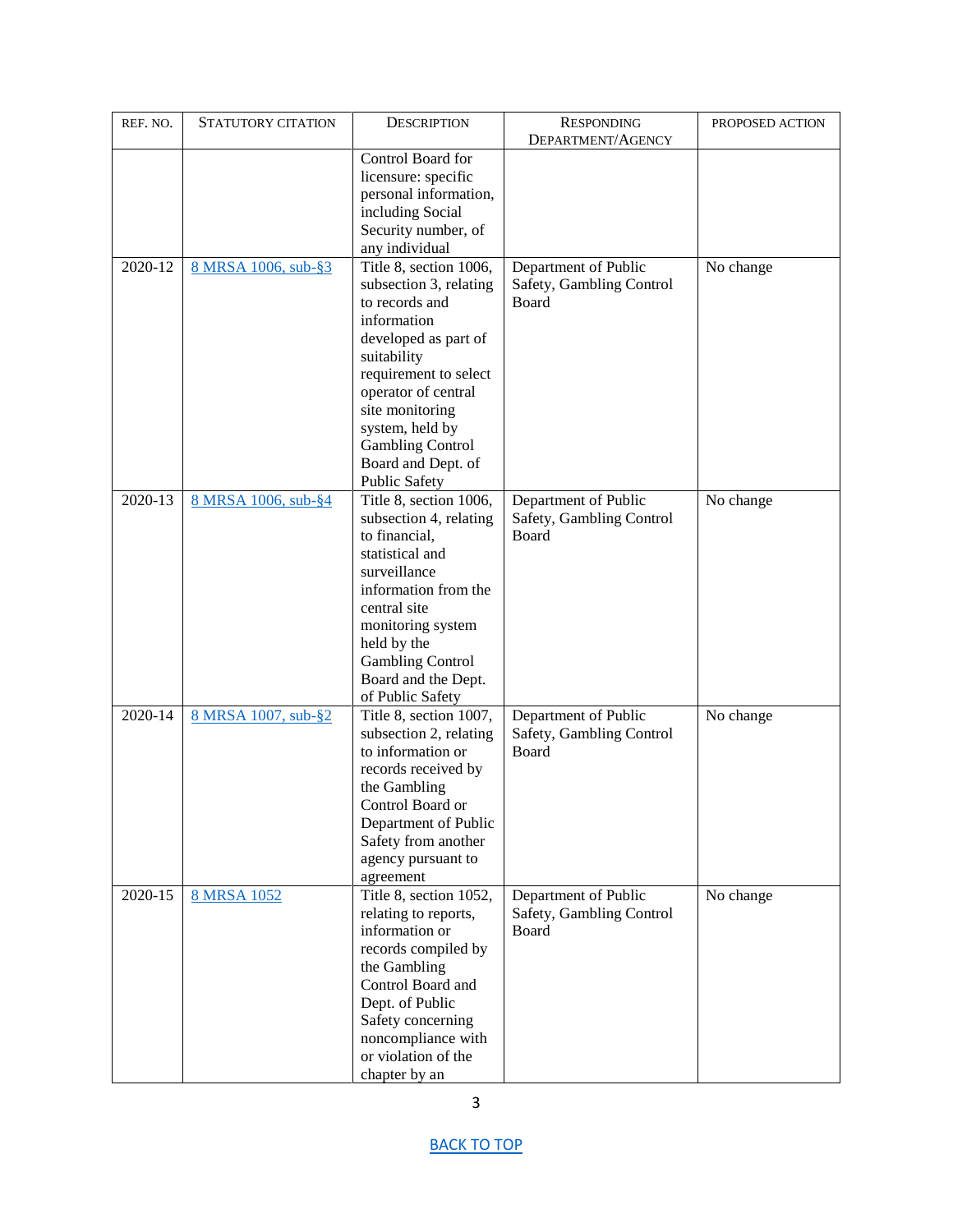| REF. NO. | <b>STATUTORY CITATION</b>       | <b>DESCRIPTION</b>                                                                                                                                                                           | <b>RESPONDING</b>                                         | PROPOSED ACTION |
|----------|---------------------------------|----------------------------------------------------------------------------------------------------------------------------------------------------------------------------------------------|-----------------------------------------------------------|-----------------|
|          |                                 | applicant, licensee,<br>owner or key<br>executive                                                                                                                                            | DEPARTMENT/AGENCY                                         |                 |
| 2020-16  | 8 MRSA 1052, sub-§3             | Title 8, section 1052,<br>subsection 3, relating<br>to all complaints and<br>investigative records<br>of the Gambling<br>Control Board during<br>the pendency of an<br>investigation         | Department of Public<br>Safety, Gambling Control<br>Board | No change       |
| 2020-44  | 12 MRSA 6072, sub-<br>\$10      | Title 12, section<br>6072, subsection 10,<br>relating to<br>aquaculture lease<br>seeding and<br>harvesting reports                                                                           | Department of Marine<br>Resources                         | No change       |
| 2020-45  | 12 MRSA 6072-A, sub-<br>$§17-A$ | Title 12, section<br>6072-A, subsection<br>17-A, relating to<br>aquaculture leasing<br>research and<br>development                                                                           | Department of Marine<br>Resources                         | No change       |
| 2020-46  | 12 MRSA 6077, sub-§4            | Title 12, section<br>6077, subsection 4,<br>relating to the<br>aquaculture<br>monitoring program                                                                                             | Department of Marine<br>Resources                         | No change       |
| 2020-47  | 12 MRSA 6078-A, sub-<br>§1      | Title 12, section<br>6078-A, subsection<br>1, relating to the<br>Aquaculture<br>Monitoring,<br>Research and<br>Development Fund<br>concerning harvest<br>information from<br>leaseholders    | Department of Marine<br>Resources                         | No change       |
| 2020-48  | 12 MRSA 6082                    | Title 12, section<br>6082, relating to<br>information obtained<br>from another<br>jurisdiction that is<br>designated<br>confidential by that<br>jurisdiction and must<br>remain confidential | Department of Marine<br>Resources                         | No change       |
| 2020-49  | 12 MRSA 6173, sub-§1            | Title 12, section<br>6173, subsection 1,<br>relating to marine<br>resources statistics                                                                                                       | Department of Marine<br>Resources                         | No change       |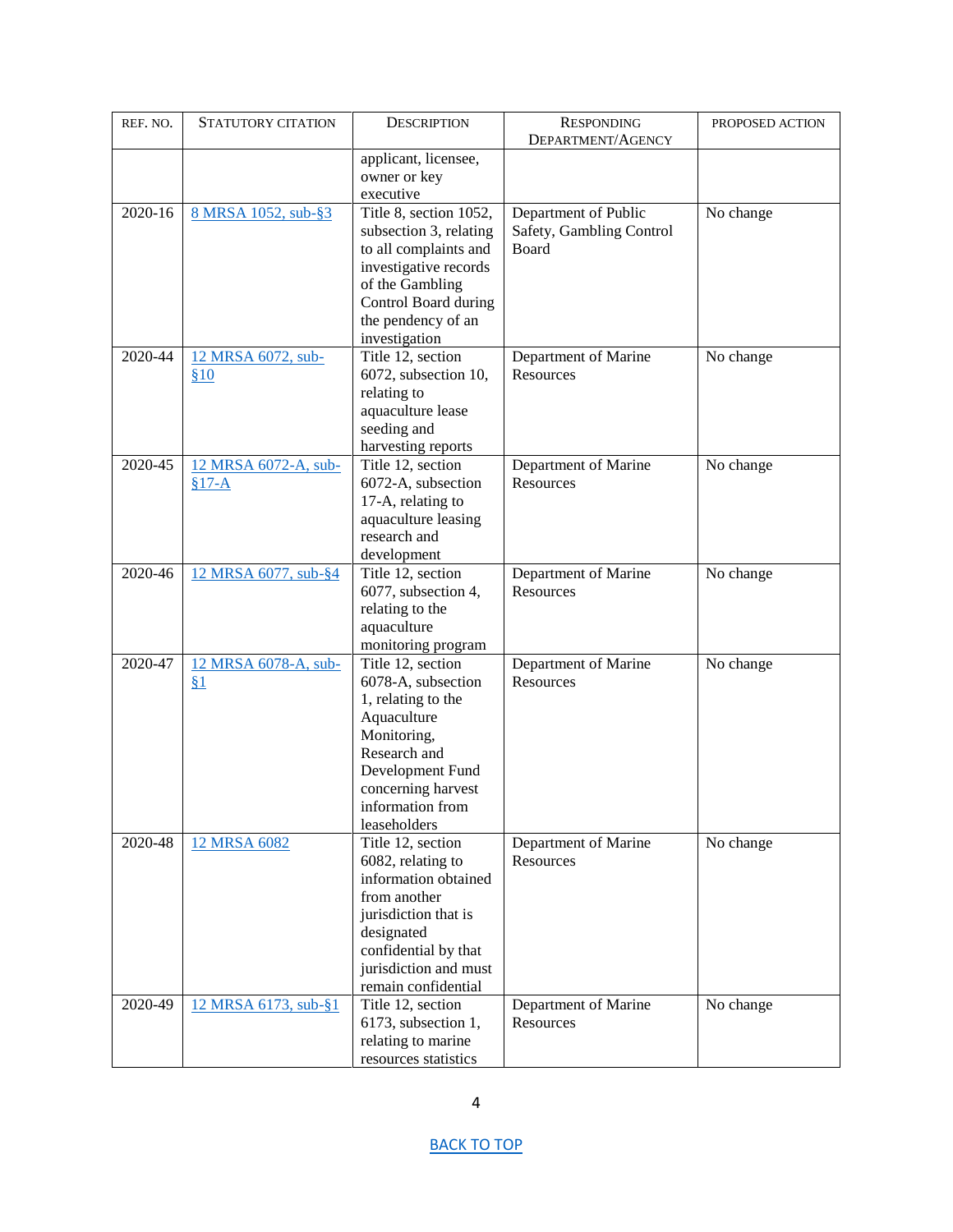| REF. NO. | STATUTORY CITATION   | <b>DESCRIPTION</b>                            | <b>RESPONDING</b>                 | PROPOSED ACTION                            |
|----------|----------------------|-----------------------------------------------|-----------------------------------|--------------------------------------------|
|          |                      |                                               | DEPARTMENT/AGENCY                 |                                            |
| 2020-50  | 12 MRSA 6173-A, sub- | Title 12, section                             | Department of Marine              | No change                                  |
|          | § <sub>1</sub>       | 6173-A, subsection                            | Resources                         |                                            |
|          |                      | 1, relating to                                |                                   |                                            |
|          |                      | information                                   |                                   |                                            |
|          |                      | designated as                                 |                                   |                                            |
|          |                      | proprietary                                   |                                   |                                            |
|          |                      | information                                   |                                   |                                            |
|          |                      | submitted under the                           |                                   |                                            |
|          |                      | Maine Working                                 |                                   |                                            |
|          |                      | <b>Waterfront Access</b>                      |                                   |                                            |
|          |                      | Pilot Project                                 |                                   |                                            |
| 2020-51  | 12 MRSA 6173-B, sub- | Title 12, section                             | Department of Marine              | No change                                  |
|          | § <sub>1</sub>       | 6173-B, subsection                            | Resources                         |                                            |
|          |                      | 1, relating to                                |                                   |                                            |
|          |                      | information                                   |                                   |                                            |
|          |                      | designated as                                 |                                   |                                            |
|          |                      | proprietary                                   |                                   |                                            |
|          |                      | information for                               |                                   |                                            |
|          |                      | research,                                     |                                   |                                            |
|          |                      | aquaculture,                                  |                                   |                                            |
|          |                      | education,<br>surveillance and                |                                   |                                            |
|          |                      | inspection, shellfish                         |                                   |                                            |
|          |                      | sanitation and                                |                                   |                                            |
|          |                      | depuration                                    |                                   |                                            |
| 2020-52  | 12 MRSA 6310, sub-§3 | Title 12, section                             | Department of Marine              | No change                                  |
|          |                      | 6310, subsection 3,                           | Resources                         |                                            |
|          |                      | relating to medical                           |                                   |                                            |
|          |                      | information                                   |                                   |                                            |
|          |                      | pertaining to lobster                         |                                   |                                            |
|          |                      | and crab fishing                              |                                   |                                            |
|          |                      | license denials                               |                                   |                                            |
| 2020-53  | 12 MRSA 6455, sub-   | Title 12, section                             | Department of Marine              | Repealed                                   |
|          | $§1 - B$             | 6455, subsection 1-                           | Resources                         |                                            |
|          |                      | B, relating to market                         |                                   |                                            |
|          |                      | studies and                                   |                                   |                                            |
|          |                      | promotional plans of                          |                                   |                                            |
|          |                      | the Lobster                                   |                                   |                                            |
|          |                      | Promotion Council                             |                                   |                                            |
|          |                      | Repealed effective                            |                                   |                                            |
|          |                      | October 1, 2021 per                           |                                   |                                            |
|          |                      | operation of                                  |                                   |                                            |
|          |                      | subsection 9                                  |                                   |                                            |
| 2020-54  | 12 MRSA 6749-S, sub- | Title 12, section                             | Department of Marine<br>Resources | Suggested repeal                           |
|          | 81                   | 6749-S, subsection 1,                         |                                   | may be appropriate<br>as this exception is |
|          |                      | relating to log book<br>for sea urchin buyers |                                   | no longer needed                           |
|          |                      | and processors                                |                                   | (confidentiality                           |
|          |                      |                                               |                                   | covered by another                         |
|          |                      |                                               |                                   | provision)                                 |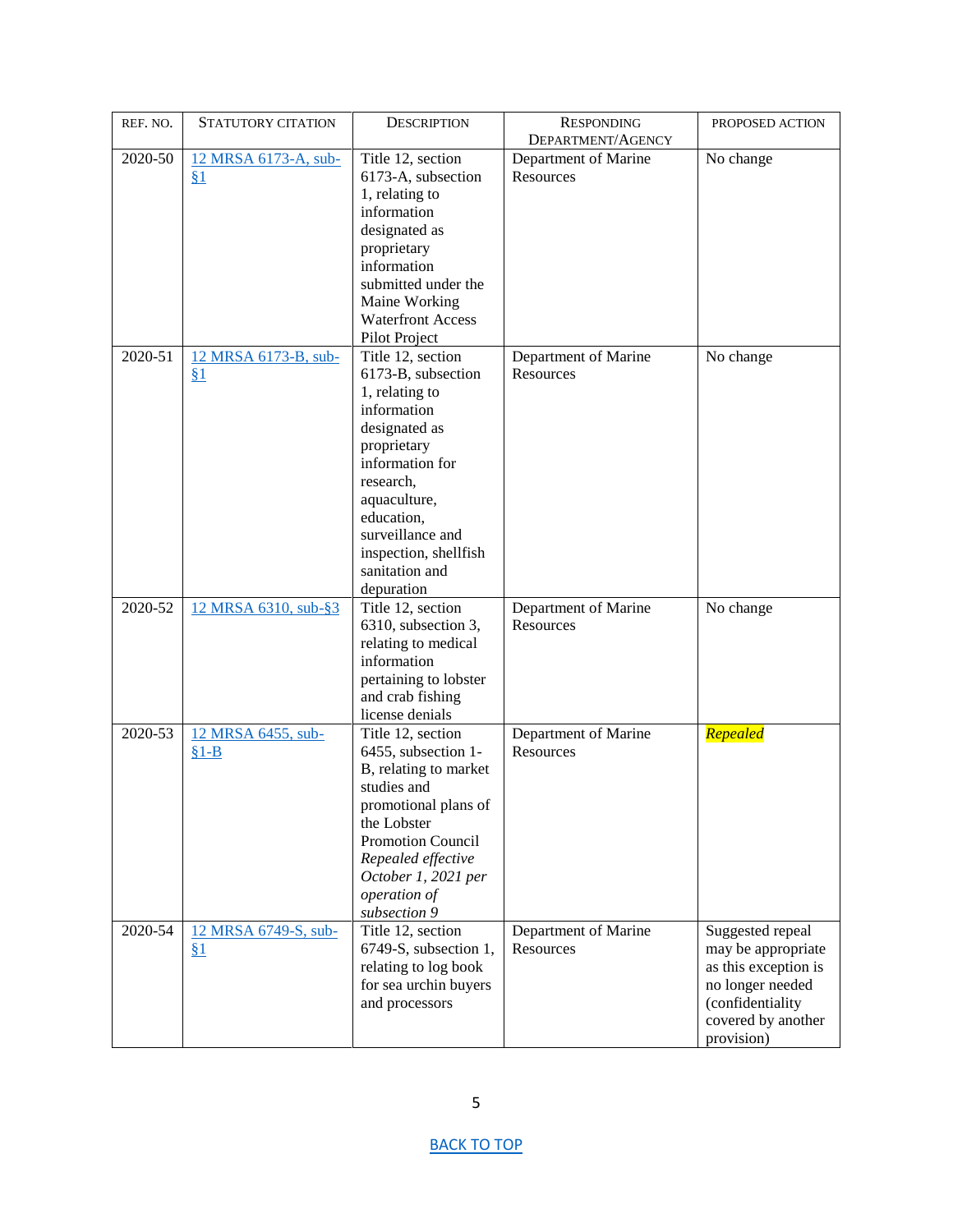| REF. NO. | <b>STATUTORY CITATION</b> | <b>DESCRIPTION</b>    | <b>RESPONDING</b>          | PROPOSED ACTION      |
|----------|---------------------------|-----------------------|----------------------------|----------------------|
|          |                           |                       | DEPARTMENT/AGENCY          |                      |
| 2020-63  | 12 MRSA 8884, sub-§3      | Title 12, section     | Department of Agriculture, | No change at this    |
|          |                           | 8884, subsection 3,   | Conservation and Forestry, | time-No longer       |
|          |                           | relating to landowner | <b>Bureau of Forestry</b>  | pursuing             |
|          |                           | and wood processor    |                            | amendment            |
|          |                           | reporting             |                            | included n LD 35     |
|          |                           | requirements          |                            | submitted but later  |
|          |                           | concerning            |                            | withdrawn            |
|          |                           | information about     |                            |                      |
|          |                           | volume, species,      |                            | Previously tabled in |
|          |                           | product types, county |                            | 2021 as agency       |
|          |                           | of origin and         |                            | <i>indicated an</i>  |
|          |                           | personally            |                            | amendment would      |
|          |                           | identifying           |                            | be proposed to       |
|          |                           | information of forest |                            | provide for limited  |
|          |                           | product suppliers     |                            | disclosure;          |
|          |                           |                       |                            | LD 35 submitted in   |
|          |                           |                       |                            | 130th First Session, |
|          |                           |                       |                            | but withdrawn        |
|          |                           |                       |                            | before               |
|          |                           |                       |                            | consideration by     |
|          |                           |                       |                            | Legislature          |
|          |                           |                       |                            |                      |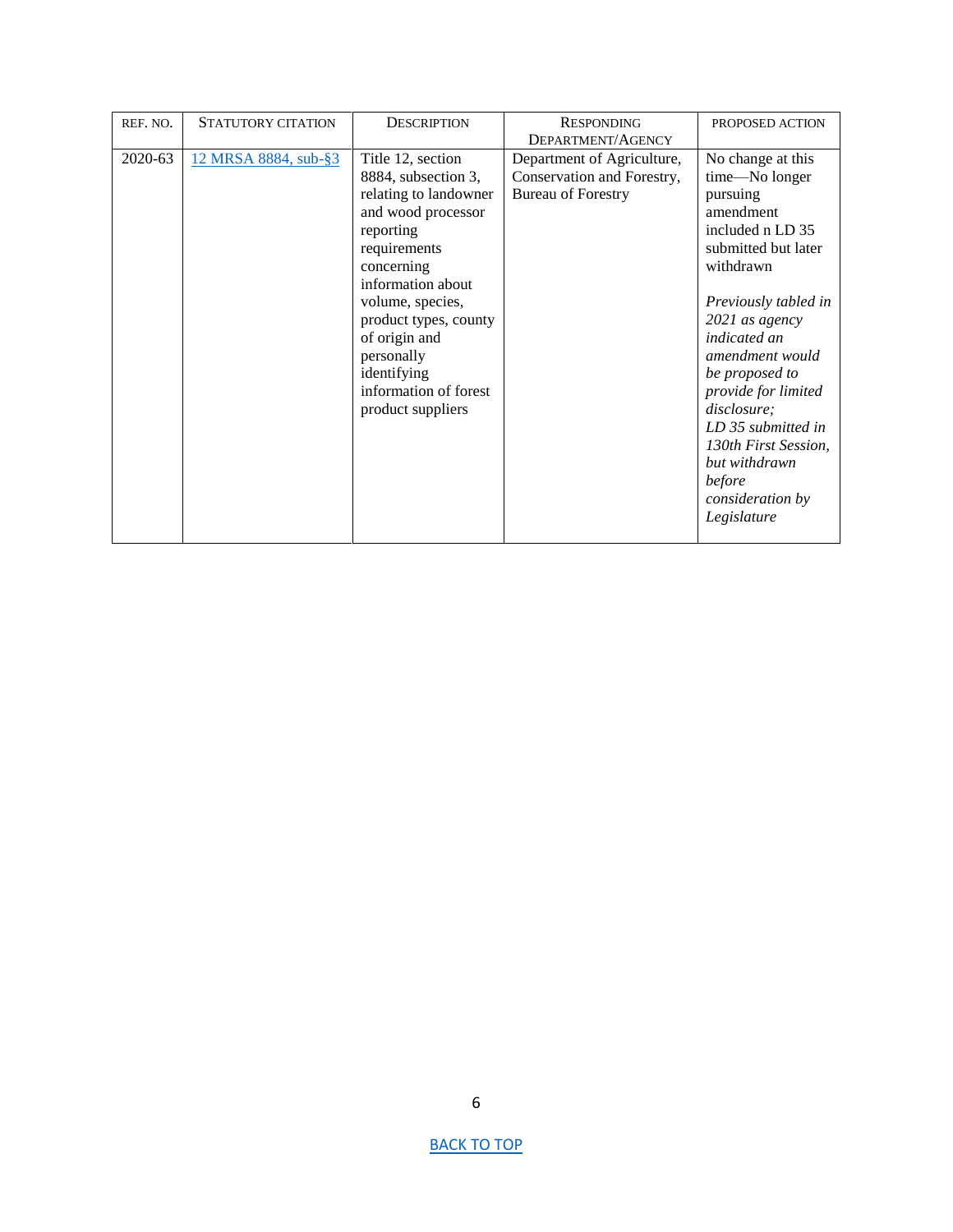# <span id="page-6-0"></span>**Ref. No. 3 8 MRSA §416-A. Payment of prize to another person (CONTAINS TEXT WITH VARYING EFFECTIVE DATES)**

**1. Conditions permitting payment of a prize to another person.** Payment of a prize may be made to a person other than the winner as follows:

A. To the estate of a deceased prizewinner upon receipt by the commission of a certified court order appointing an executor or administrator;

B. To any person pursuant to a certified final order of a court of competent jurisdiction, including orders pertaining to claims of ownership in the prize, division of marital property in divorce actions, bankruptcy, child support, appointment of a guardian or conservator and distribution of an estate; or

C. **(TEXT EFFECTIVE UNTIL CONTINGENCY: See PL 1995, c. 652, §4, sub-§§1-4)** To any person, including a trustee, pursuant to a certified final order of a court of competent jurisdiction of a party state approving the voluntary assignment of the right to a prize if the court affirmatively finds all of the following:

(1) That the assignor and the assignee are not represented by the same counsel;

(2) That the assignment is in writing and represents the entire agreement between the parties;

(3) That the assignment agreement contains the following provisions:

(a) The assignor's name, social security number or tax identification number and address;

(b) The assignee's name, social security number or tax identification number, citizenship or resident alien number, if applicable, and address;

(c) The specific prize payment or payments assigned or any portion of the payments, including:

(i) The payable due dates and amounts of each payment to be assigned; and

(ii) The gross amount of the annual payment or payments to be assigned before taxes; and

(d) A notice of right to cancel in immediate proximity to the space reserved for the signature of the assignor in boldface type of a minimum size of 10 points that provides that:

(i) The assignor may cancel the assignment without cost until midnight of the 15th business day after the day on which the assignor has signed an agreement to assign a prize or portion of a prize;

(ii) Cancellation occurs when notice of cancellation is given to the assignee;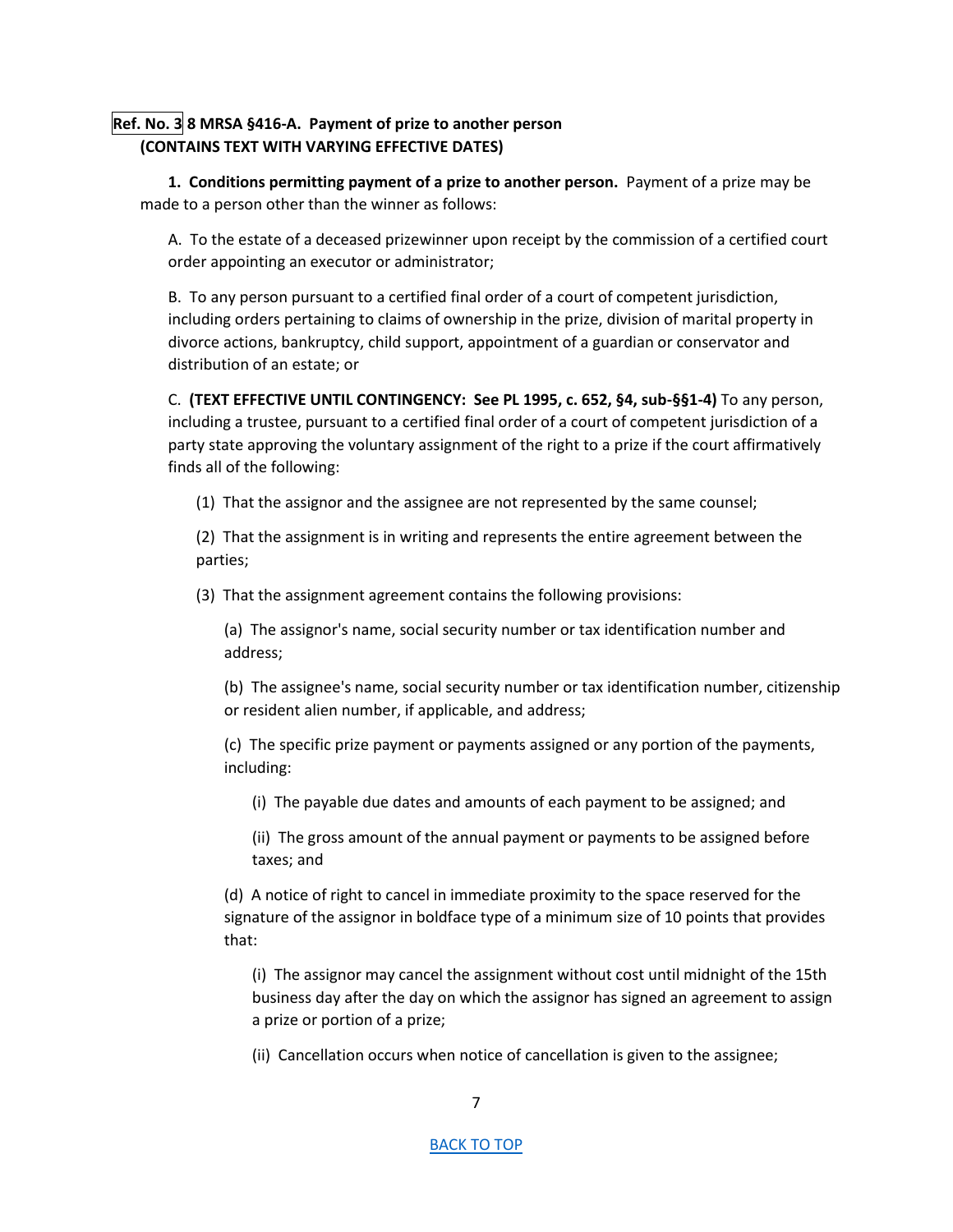(iii) Notice is sufficient if it indicates the intention of the assignor not to be bound; and

(iv) Notice of cancellation, if given by mail, is deemed given when deposited in a mailbox properly addressed with first class mail postage prepaid.

Failure to provide the notice of right to cancel as provided in this division renders the assignment agreement unenforceable and the assignor may collect a reasonable attorney's fee in any action to enforce such agreement;

(4) That, prior to execution of the assignment agreement, the assignee has provided to the assignor in writing, on a disclosure form separate and apart from the agreement, the following:

(a) The aggregate dollar value of payments assigned;

(b) The total consideration paid to the assignor by the assignee; and

(c) An itemization of all other fees or costs to be paid by the assignor or deducted from the payment to the assignor;

(5) That the assignor has represented to the court in sworn testimony, if a personal appearance is required by the court, or in the assignor's written affidavit, sworn to under penalty of perjury, that:

(a) Prior to signing the assignment agreement, the assignor reviewed the agreement and understood its terms and effects;

(b) The assignor has consulted with independent financial and tax advisors not referred by or associated with the assignee;

(c) The assignor has signed the assignment agreement acting under free will without undue influence or duress;

(d) The assignor is not under any obligation to pay child support or is under that obligation and is in good standing with respect to that obligation or has agreed to a payment plan with the party state agency responsible for child support and is in full compliance with that plan; and

(e) The assigned payment or payments are not subject to any claims, liens, levies, security interests, assignments or offsets asserted by other persons or the party states or has provided the court with written consent of each person having such an interest; and

(6) If the assignor is married, the assignor has submitted to the court a signed and notarized statement of the spouse consenting to the assignment. If a notarized statement is not presented to the court, the court shall determine the ability of the assignor to make the proposed assignment without the spouse's consent.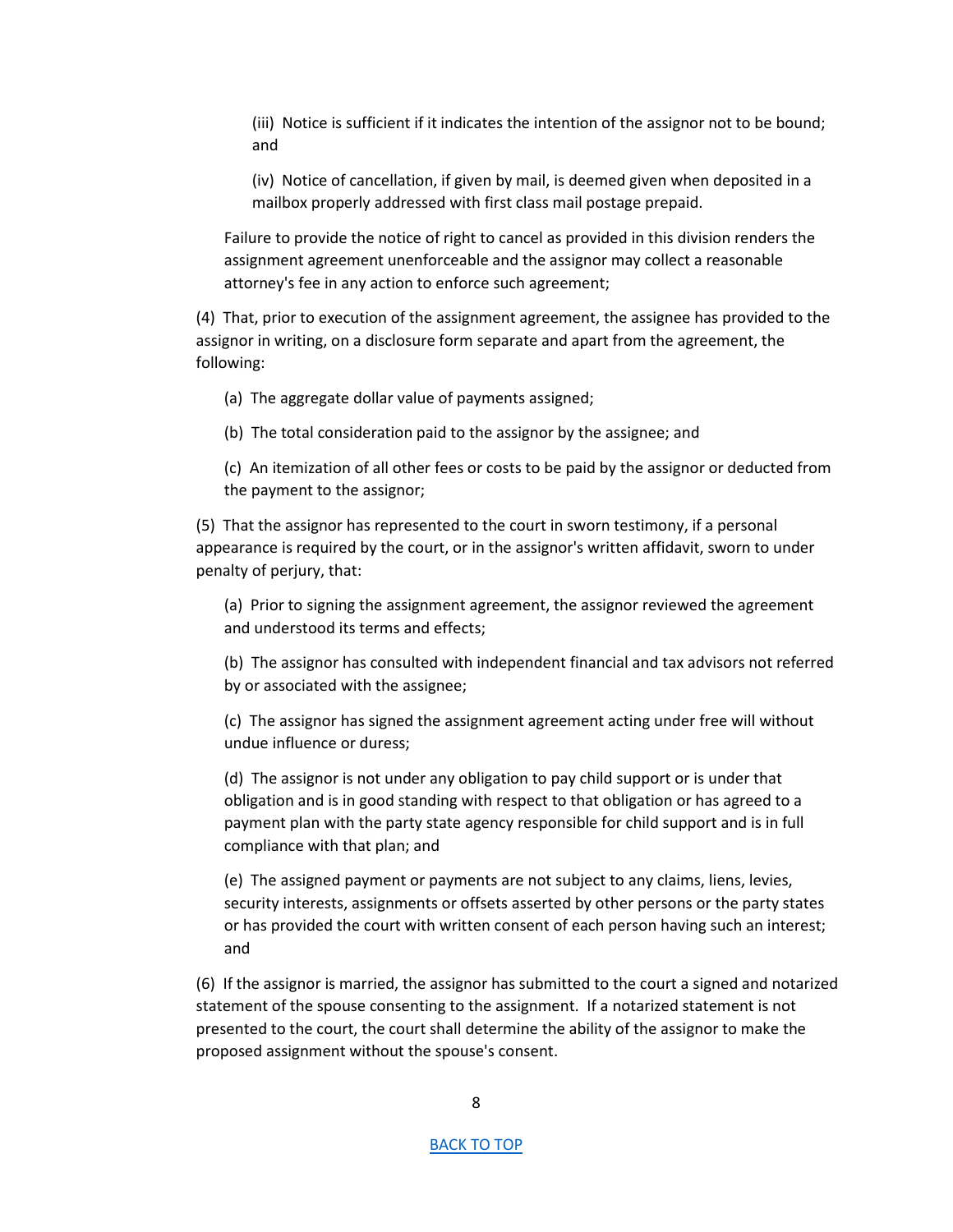C. **(TEXT REPEALED ON CONTINGENCY: See PL 1995, c. 652, §4, sub-§§1-4)** 

**2. (TEXT EFFECTIVE UNTIL CONTINGENCY: See PL 1995, c. 652, §4, sub-§§1-4) Pledge of payment as collateral for a loan.** A winner may pledge all or any part of a prize as collateral for a loan.

A. Notwithstanding any provision of the Uniform Commercial Code - Secured Transactions, Title 11, article 9, to the contrary, perfection of a security interest in a prize must be completed by filing, in addition to any other filings that may be required, a financing statement with the commission.

B. In order to be entitled to receive a prize payment or payments from the commission, a secured party must obtain a certified final order of a court of competent jurisdiction that:

(1) Adjudges the prize winner in default of a loan agreement with the secured party;

(2) Makes findings with respect to the loan agreements and financing statements constituting the loan transaction that are equivalent to those required pursuant to subsection 1, paragraph C and, in addition, a finding that truth-in-lending disclosures set forth in 12 Code of Federal Regulations, Sections 226.17, 226.18, 226.19 and 226.20 were made; and

(3) Identifies specific payments and awards ownership of those payments to the secured party.

C. This subsection may not be construed to:

(1) Create or enlarge a cause of action in favor of a secured party;

(2) Alter or impair any rule of law applicable to or governing the rights of a debtor under federal or state lending statutes; or

(3) Alter or impair the provisions of the Uniform Commercial Code - Secured Transactions, Title 11, article 9, except to the extent inconsistent with the provisions of this section.

**2. (TEXT REPEALED ON CONTINGENCY: See PL 1995, c. 652, §4, sub-§§1-4 ) Pledge of payment as collateral for a loan.** 

**3. Commission intervention.** The commission may intervene as of right in any action pursuant to subsection 1, paragraph C or subsection 2, but may not be considered an indispensable or necessary party.

**4. Service of final order.** A certified copy of the final order required by subsection 1, paragraph B, a certified copy of the final order and the assignor's affidavit required under subsection 1, paragraph C and a certified copy of the final order required by subsection 2 must be served on the commission together with a nonrefundable processing fee of \$500 within 15 days after entry of the order.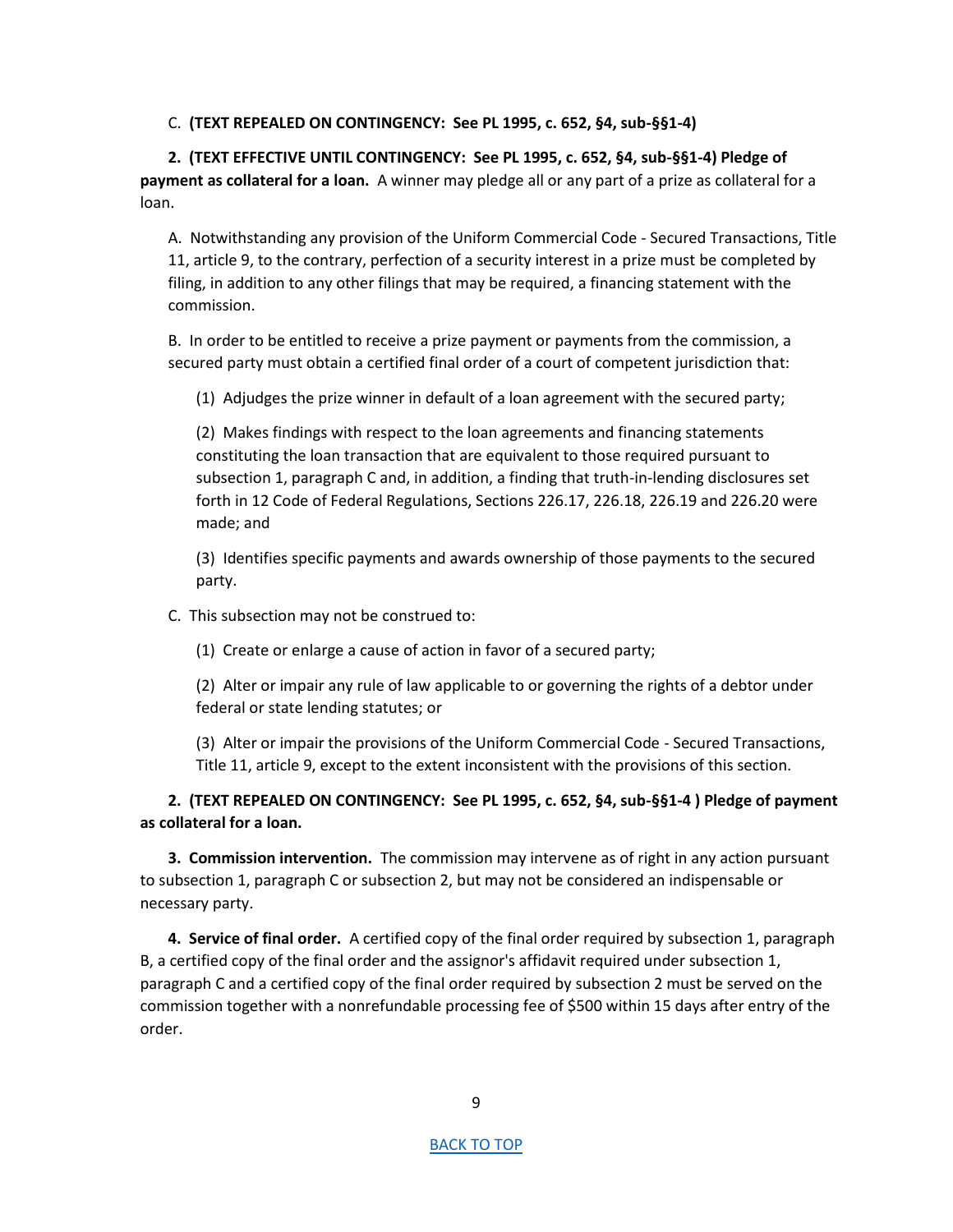**5. Request to modify or vacate final order.** The commission may file a request to modify or vacate a final order pursuant to subsection 1, paragraph C or subsection 2 within 15 days after service of the order on the commission.

**6. Payments.** Commencing on the 30th day after full compliance with subsection 4 or after final determination of any motion filed to vacate or modify a final order entered pursuant to subsection 5, the commission is obligated to make payments, subject to tax withholding, in accordance with that order.

**7. Change in assignment.** A modification or amendment to an order pursuant to subsection 1, paragraph B or C or subsection 2 or an additional or subsequent assignment of a prize is not valid or binding on the commission unless the modification, amendment or assignment is approved by a separate court order that meets the requirements of this section.

**8. Discharge of liability.** The commission, its officers, agents and employees are discharged of all further liability upon payment of a prize pursuant to this section.

**9. Confidentiality of records.** The financial, tax, trust or personal records filed, received, maintained or produced by the commission in connection with payment of a prize as provided in this section are confidential. Such records are not public records under Title 1, chapter 13. Upon written request, the commission may release the name, town of residence, date of prize and the gross and net amounts of the annual prize payment of a winner. Financing statements filed with the commission are public records.

**10. Child support and other state debts.** This compact recognizes that each party state has enacted laws authorizing a party state agency to offset against lottery winnings debts owed for child support, unemployment overpayment and tax liability. Upon receipt of notice from a party state agency, the commission shall suspend payment of winnings in the amount of the debt and notify the winner. Any debts of a winner under this subsection must be offset by the commission in the manner in which the state lottery or commission of a party state is required by law to offset those debts.

## <span id="page-9-0"></span>**Ref. Nos. 4-13 8 MRSA §1006. Confidentiality of records and information**

**1. Application and licensing records and information.** This subsection applies to information or records included in an application or materials required by the board for issuance of a license pursuant to this chapter, including records obtained or developed by the board or department related to an applicant or licensee. For the purposes of Title 1, section 402, subsection 3, the following records and information are designated as confidential and may not be disclosed except as provided:

A. Trade secrets as defined in Title 10, section 1542 and proprietary information that if released could be competitively harmful to the submitter of the information;

B. Information that if released would constitute an unwarranted invasion of personal privacy of a key executive, gaming employee or any other individual included in application materials, as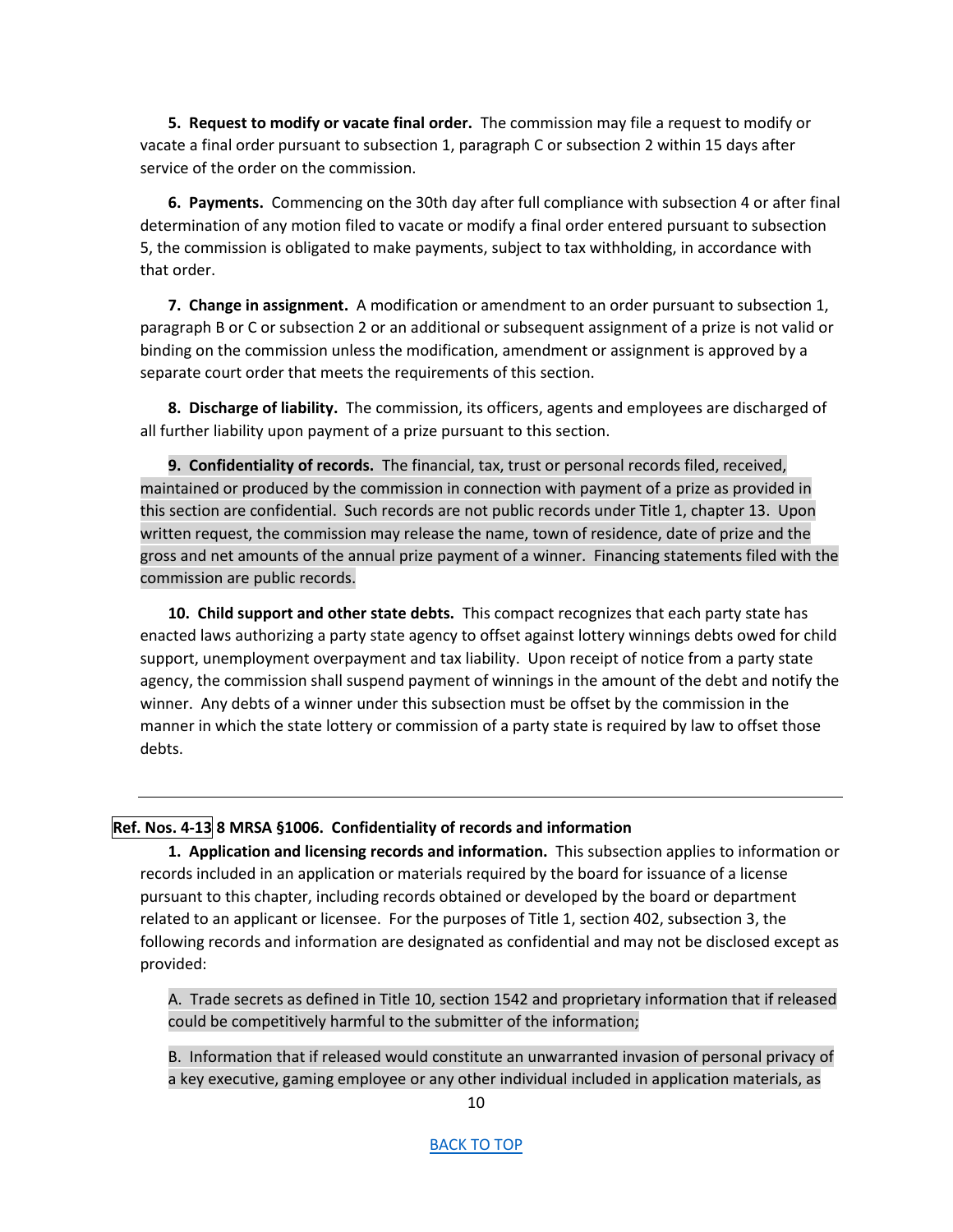determined by the board. Upon request, the board shall release a summary of information confidential under this paragraph describing the basis for the board's action in granting, denying, renewing, suspending, revoking or failing to grant or renew a license issued under this chapter. In preparing a summary, the board shall maximize public access to that information while taking reasonable measures to protect the confidentiality of that information;

C. Key executive or gaming employee compensation, except that:

(1) Executive compensation required to be filed with the federal Securities and Exchange Commission or, with respect to applicants or licensees that are not publicly traded corporations, executive compensation that would be required to be filed with the federal Securities and Exchange Commission were the applicant or licensee a publicly traded corporation or controlled by a publicly traded corporation is not confidential; and

(2) Compensation of the officers of the business entity that is organized or authorized to do business in this State who are responsible for the management of gaming operations, as determined by the board, is not confidential;

D. Financial, statistical and surveillance information related to the applicant or licensee that is<br>
obtained by the board or department from the central site monitoring system or surveillance<br>
devices;<br>
E. Records that co obtained by the board or department from the central site monitoring system or surveillance devices;

E. Records that contain an assessment by a person who is not employed by the board or the department of the creditworthiness, credit rating or financial condition of any person or project, including reports that detail specific information for presentation to the board or department. Persons retained by the board or department to provide such an assessment shall prepare reports that indicate their conclusions and summarize information reviewed by them in a way that maximizes public access to that information;

F. Information obtained from other jurisdictions designated as confidential by the jurisdiction from which it is obtained and that must remain confidential as a condition of receipt. The board and the department may use information designated as confidential by the jurisdiction from which it is obtained but shall first make reasonable efforts to use information that is known to be publicly available from another source;

G. Information that is designated confidential under federal law whether obtained from federal authorities or provided to the board or department by an applicant, licensee or key executive; and

H. Birth dates, social security numbers, home addresses and telephone numbers, passport numbers, driver's license numbers, fingerprints, marital status, family relationships and support information, health status, personal financial records and tax returns of any individuals.

**2. Disclosure to applicant or licensee; written consent.** Records from an applicant or licensee may be disclosed to the applicant or licensee upon written request or to another person with the written consent of the applicant or licensee who provided the record.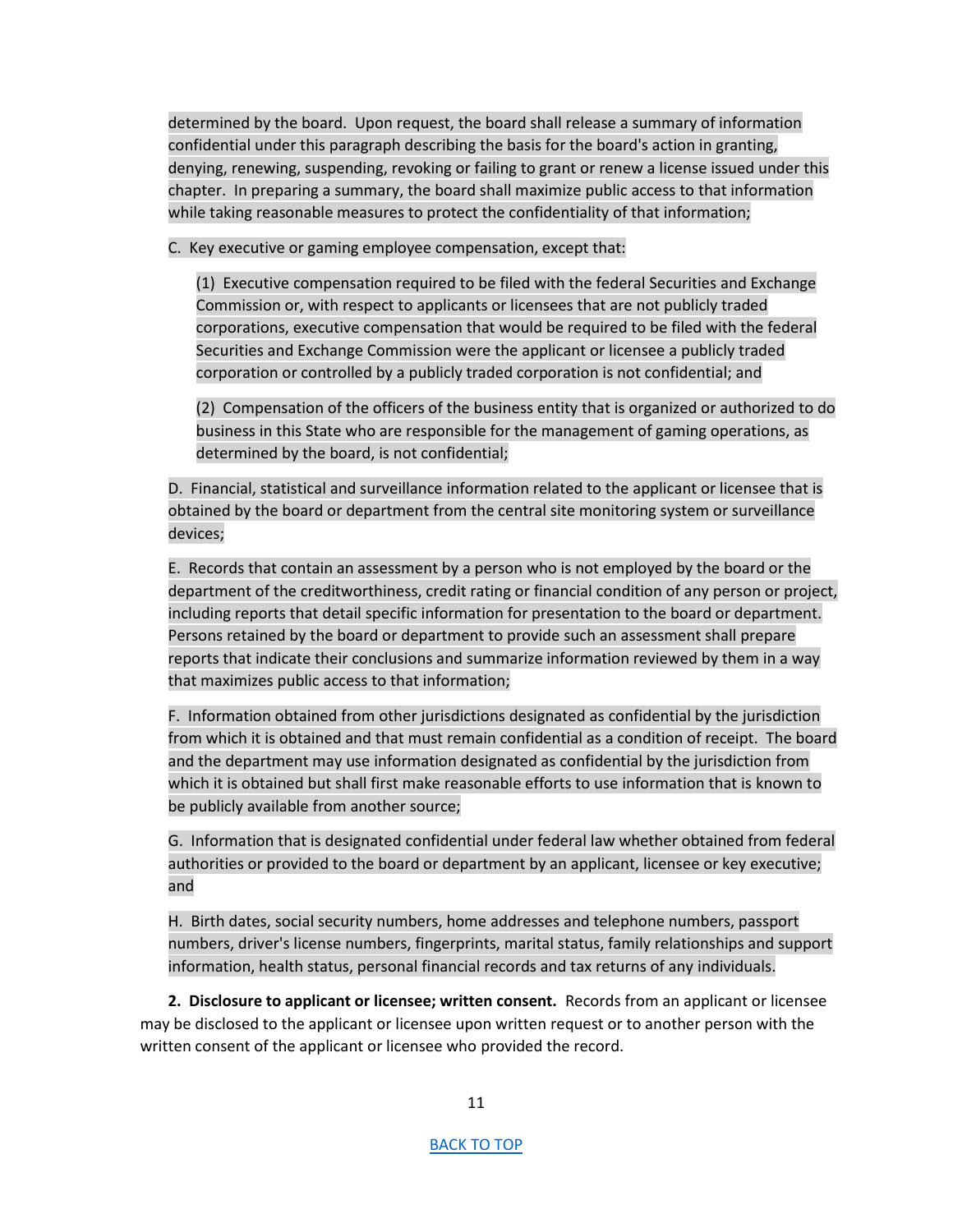**3. Central site monitoring system operator.** Records and information obtained or developed by the board or the department as part of a suitability requirement for selecting a 3rd party to operate the central site monitoring system pursuant to section 1004 are confidential for the purposes of Title 1, section 402, subsection 3, except that such records or information may be disclosed with the written consent of the person applying as the central site monitoring system operator.<br>
4. Monitoring and su disclosed with the written consent of the person applying as the central site monitoring system operator.

**4. Monitoring and surveillance records and information.** Financial, statistical and surveillance information obtained by the board or department from the central site monitoring system or surveillance devices is confidential and may not be disclosed. The board shall prepare and make publicly available monthly and annual reports on the results of slot machine and table game operations using the information described in this subsection pursuant to section 1003, subsection 2, paragraphs Q and R, as long as the board takes appropriate measures to protect the confidentiality of specific information designated as confidential by this section.

**5. Application.** This section applies to all records and information in the possession of the board or the department on the effective date of this section, and the confidentiality of such information is governed by this section, not by the law in effect when the board or the department obtained the records or information. Disclosure of the records or information is governed by this section.

**6. Publicly available records.** Except for the information described in subsection 1, paragraph H, nothing in this section may be construed as designating confidential any records or information that are otherwise publicly available, and the board and the department are not required to treat those records or that information as confidential.

**7. Report on operations.** When financial and operating information, business records, business plans and marketing plans that are confidential under this section are submitted, the board and the applicant or licensee shall prepare a publicly available document that summarizes the confidential information in a manner that maximizes public access to that information.

**8. Voluntary exclusion.** Notwithstanding Title 1, section 401, records and information obtained or developed by the board as part of establishing and administering the list of persons who voluntarily request exclusion from any slot machine facility or casino under section 1003, subsection 3, paragraph I are confidential except that information may be released with the written consent of the person requesting voluntary exclusion and as is necessary to inform the slot machine facility or casino licensee and enforce the voluntary exclusion. Statistical data and general information that do not allow for a person on the voluntary exclusion list to be personally identified are not confidential.

<span id="page-11-0"></span>**Ref. No. 14 8 MRSA §1007. Intelligence sharing, reciprocal use and restricted use agreements**

**1. Agreement.** The board or the department may enter into intelligence sharing, reciprocal use or restricted use agreements with a department or agency of the Federal Government and law enforcement agencies and gaming enforcement or regulatory agencies of other jurisdictions. The board or the department may provide information or records designated as confidential under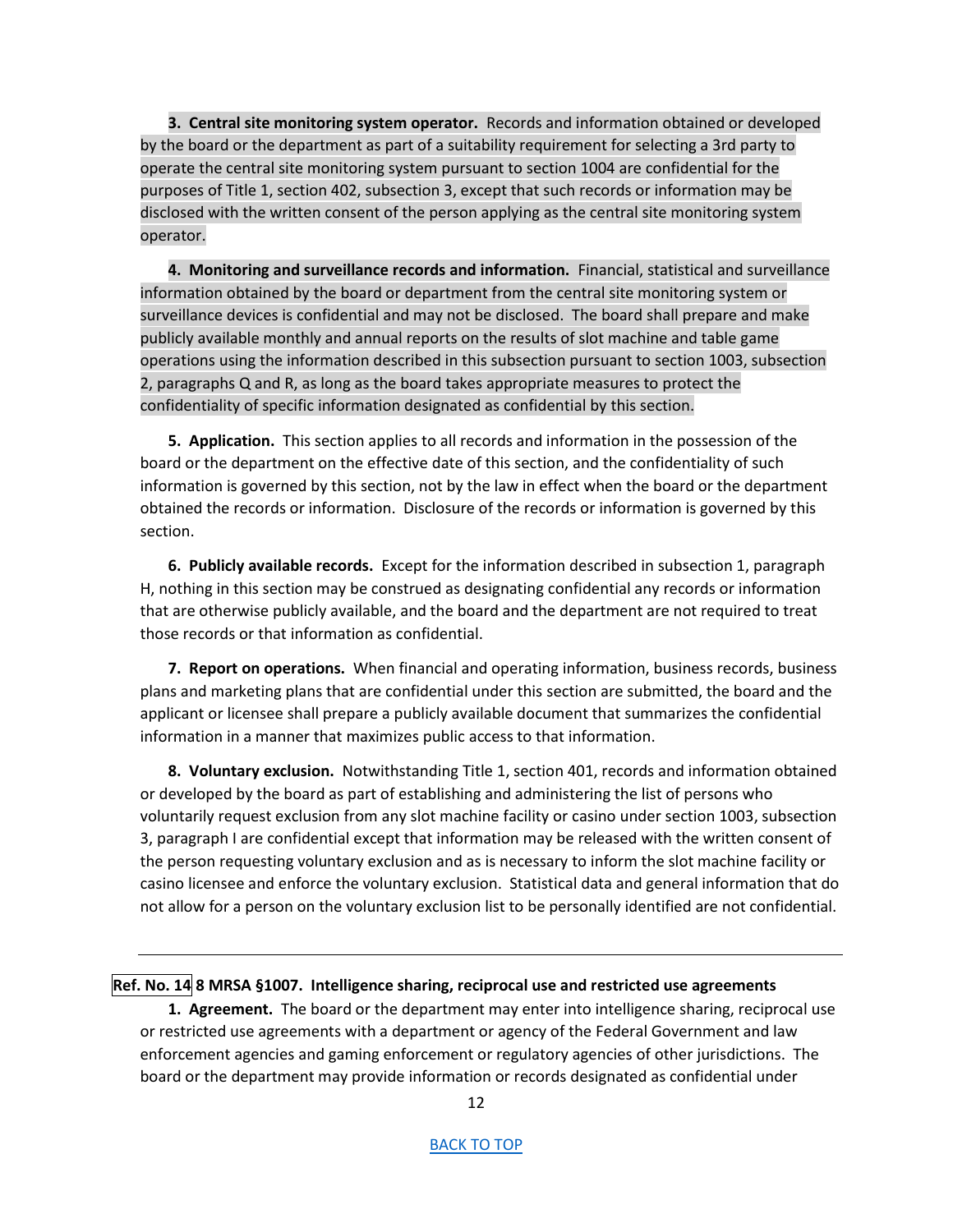section 1006 only after obtaining a signed authorization to release the information or records from the applicant, licensee, owner, key executive or gaming employee to which the information or records relate, pertain or belong. This authorization requirement does not apply to the sharing of information permitted under subsections 2 and 3.

**2. Reports from other jurisdictions.** Information or records in the possession of the board or the department received pursuant to an intelligence sharing, reciprocal use or restricted use agreement entered into by the board or the department with a federal department or agency or a law enforcement agency or gaming enforcement or regulatory agency of any jurisdiction are considered records or information within the meaning of section 1006, subsection 1 and may be disseminated only with the permission of the person or agency providing the information or records.

**3. Investigation of violations.** Records received by the board or the department as application materials or as part of an investigation related to an applicant or licensee may be disclosed to state or federal law enforcement entities when the Attorney General or the department determines that the information contains evidence of a possible violation of laws, rules or regulations enforced by those entities.

# <span id="page-12-0"></span>**Ref. Nos. 15-16 8 MRSA §1052. Confidentiality**

All reports, information or records compiled by the board or the department pursuant to this subchapter regarding noncompliance with or violation of this chapter by an applicant, licensee, owner or key executive are confidential, except that the board may disclose any confidential information as follows.

**1. Hearings or proceedings.** Confidential information may be released in an adjudicatory hearing or informal conference before the board or in any subsequent formal proceeding to which the information is relevant.

**2. Consent agreements or settlements.** Confidential information may be released in a consent agreement or other written settlement when the information constitutes or pertains to the basis of board action.

**3. During investigation.** All complaints and investigative records of the board are confidential during the pendency of an investigation. Notwithstanding section 1006, the complaints and records become public records upon the conclusion of an investigation unless confidentiality is required by some other provision of law. For purposes of this subsection, an investigation is concluded when:

A. A notice of an adjudicatory hearing as defined under Title 5, chapter 375, subchapter 1 has been issued; A. A<br>A. A<br>B. A

B. A consent agreement has been executed; or

C. A letter of dismissal has been issued or the investigation has otherwise been closed.

**4. Exceptions.** Notwithstanding subsection 3, during the pendency of an investigation, a complaint or investigative record may be disclosed: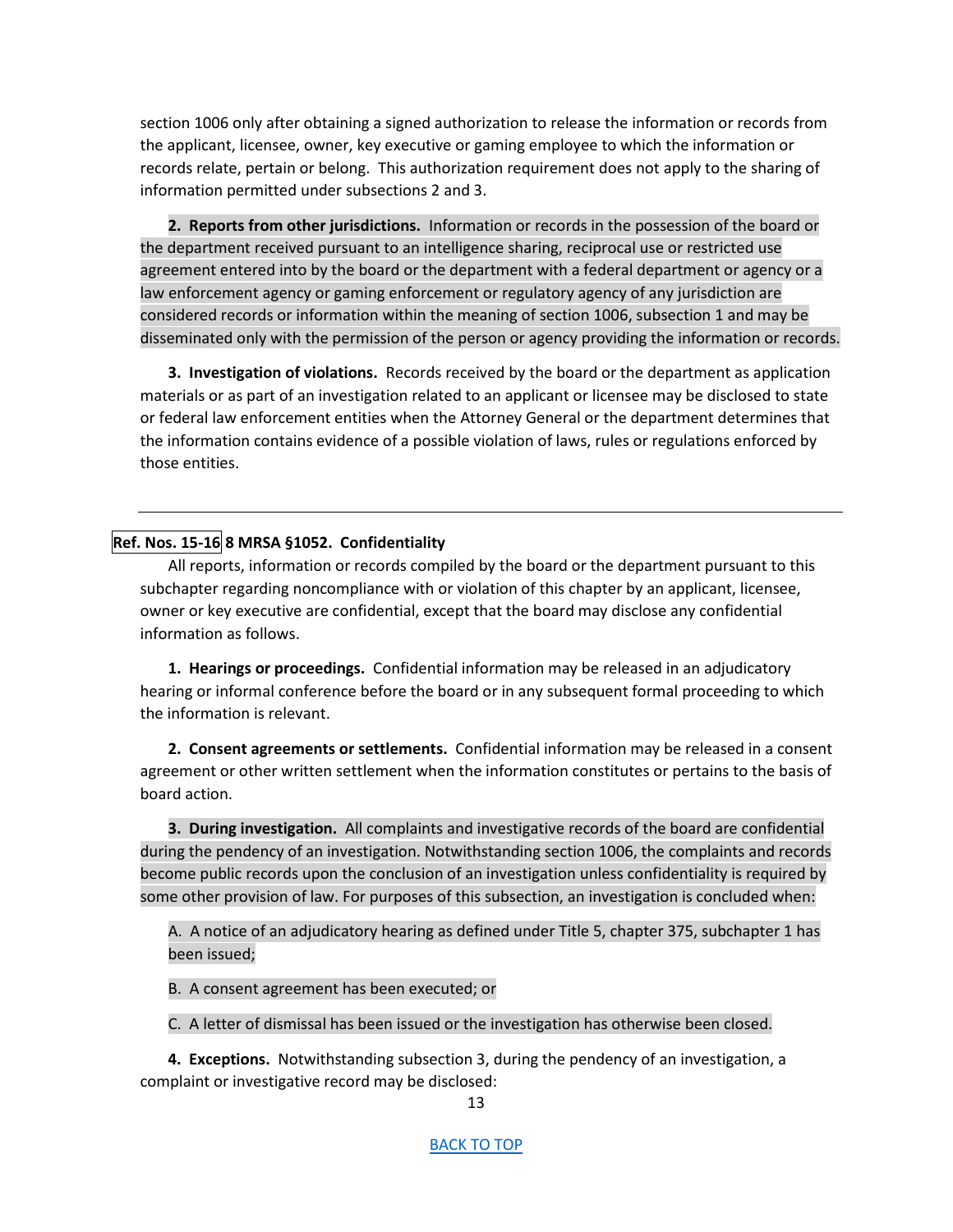#### A. To the department;

B. To other state or federal agencies when the record contains evidence of possible violations of laws, rules or regulations enforced by those agencies or as the board or the board's designee considers appropriate;

C. When and to the extent considered necessary by the director to avoid imminent and serious harm. The authority of the director to make such a disclosure may not be delegated;

D. Pursuant to rules adopted by the board, when it is determined that confidentiality is no longer warranted due to general public knowledge of the circumstances surrounding the complaint or investigation and when the investigation would not be prejudiced by the disclosure; or

E. To the person investigated on request of that person. The director may refuse to disclose part or all of any investigative information, including the existence of an investigation if the director determines that disclosure would prejudice the investigation. The authority of the director to make such a determination may not be delegated.

## <span id="page-13-0"></span>**Ref. No. 44 12 MRSA §6072. Research and aquaculture leases**

**1. Authority.** The commissioner may lease areas in, on and under the coastal waters, including the public lands beneath those waters and portions of the intertidal zone, for scientific research or for aquaculture of marine organisms. The commissioner may grant a lease to any person. Except as provided in this Part, the commissioner's power to lease lands under this section is exclusive. For the purposes of this section, the deputy commissioner may serve in the place of the commissioner. For the purposes of this section, the commissioner or the deputy commissioner serving in the place of the commissioner may authorize in writing qualified professional department staff to sign lease documents.

**1-A. Lease requirement; finfish and suspension culture.** Except as provided in paragraphs B and B-1 and sections 6072-A, 6072-B and 6072-C, it is unlawful for a person who does not have a lease issued by the commissioner under this section to construct or operate in the coastal waters of the State a facility for the culture of finfish in nets, pens or other enclosures or for the suspended culture of any other marine organism.

A.

B. A person operating a facility in the coastal waters of the State, on or before the effective date of this subsection, for the culture of finfish in nets, pens or other enclosures or for the suspended culture of shellfish that is not leased under this section must register the facility with the commissioner on or before January 1, 1992 on a form specified by the commissioner. A person registering under this paragraph must submit a completed lease application on or before July 1, 1992. A registrant whose application under this paragraph is denied shall immediately cease operations at the facility and remove all related structures from the coastal waters of the State.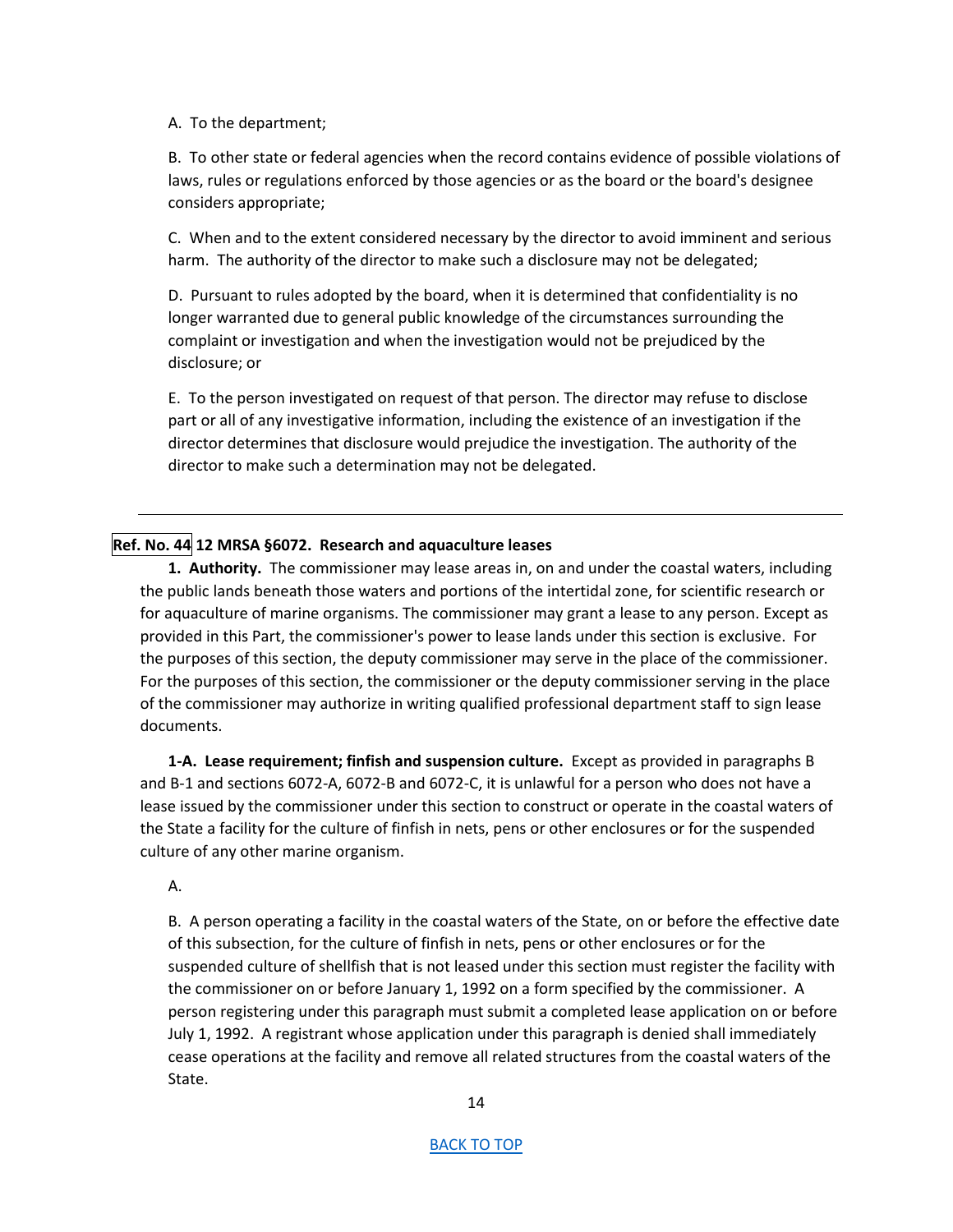B-1. A person operating a facility in the coastal waters of the State for the suspended culture of a marine organism other than shellfish that is not leased under this section must register the facility with the commissioner on or before January 1, 1994 on a form specified by the commissioner. A person registering under this paragraph must submit a completed lease application on or before July 1, 1994. A registrant whose application under this paragraph is denied shall immediately cease operations at the facility and remove all related structures from the coastal waters of the State.

C. The commissioner may not consider an application for a lease under this section on an area registered under paragraph B or B-1 from a person other than the registrant prior to rendering a final decision on any application submitted by a registrant under paragraph B or B-1.

A person who violates this subsection is subject to a civil penalty, payable to the State, of no more than \$1,000 for each day of the violation.

**2. Limitations of lease.** The commissioner shall determine the provisions of each lease, provided:

A. A lease may not exceed a term of 20 years;

B.

C.

D.

E. Except as provided in subsection 13‑A, the lease does not result in a person being a tenant of any kind in leases covering an aggregate of more than 500 acres; and

F. No single lease may exceed 100 acres in size.

**3. Municipal approval.** In any municipality with a shellfish conservation program under section 6671, the commissioner may not lease areas in the intertidal zone within the municipality without the consent of the municipal officers.

**4. Applications.** The application shall:

A. Be written on forms supplied by the commissioner;

B. Describe the location of the proposed lease area by coordinates or metes and bounds;

C. Identify the species to be cultivated;

D.

D-1. Characterize the physical and ecological impact of the project on existing uses of the site and any adverse effects on the existing uses of the area, as defined by regulation promulgated by the Commissioner of Marine Resources;

D-2.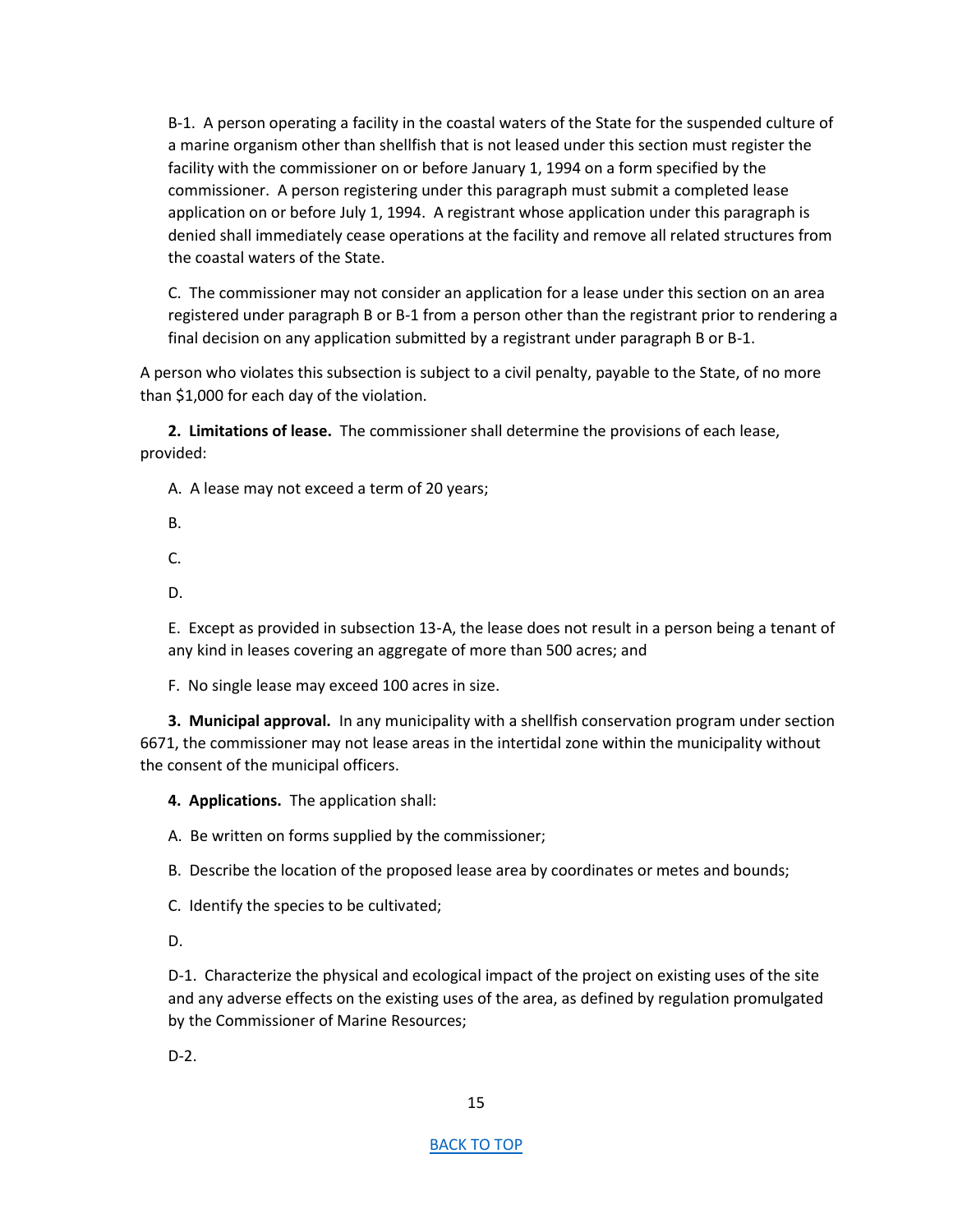E. Describe the degree of exclusive use required by the project;

F. Include written permission of every riparian owner whose land to the low water mark will be actually used;

G. Include a map of the lease area and its adjoining waters and shorelands, with the names and addresses of the known riparian owners as listed in the municipal tax records;

H. Include an environmental evaluation of the site upon which the decision to seek a lease was made. The evaluation shall include, but not be limited to, bottom characteristics, resident flora, fauna and hydrography of the site if appropriate for the proposed lease;

I. Describe the proposed source of organisms to be grown at the site; and

J. Include a nonrefundable application fee of at least \$100, but not more than \$2,000, the amount to be set by the commissioner depending on the proposed acreage, type of aquaculture proposed and complexity of the application.

**4-A. Application information.** A person who applies for a lease in an area for which that person has been issued a limited-purpose lease under section 6072-A or an emergency aquaculture lease under section 6072-B may submit any information utilized in applying for a limited-purpose lease or an emergency lease to meet the application requirements of this section. If the commissioner determines the information is not valid or relevant to a lease application under this section, the commissioner must require a person to submit additional information.

**5. Application review.** The commissioner shall review the application and set a hearing date if the commissioner is satisfied that the written application is complete, the application indicates that the lease could be granted and the applicant has the financial and technical capability to carry out the proposed activities. When the commissioner has determined that the application is complete, the commissioner shall forward a copy of the completed application and notice of hearing to the known riparian owners within 1,000 feet of the proposed lease and to the municipality or municipalities in which or adjacent to which the lease is proposed. A municipality must be granted intervenor status upon written request.

**5-A. Department site review.** Prior to the lease hearing, the department shall conduct an assessment of the proposed site and surrounding area to determine the possible effects of the lease on commercially and ecologically significant flora and fauna and conflicts with traditional fisheries and all other uses. This information must be provided to the intervenors and made available to the public 30 days before the hearing. As part of the site review, the department shall request information from the municipal harbor master about designated or traditional storm anchorages in proximity to the proposed lease. The commissioner may by rule establish levels of assessment appropriate to the scale or potential environmental risk posed by a proposed lease activity. The rules must provide a method of establishing a baseline to monitor the environmental effects of a lease activity. Rules adopted under this subsection are major substantive rules as defined by Title 5, chapter 375, subchapter 2-A.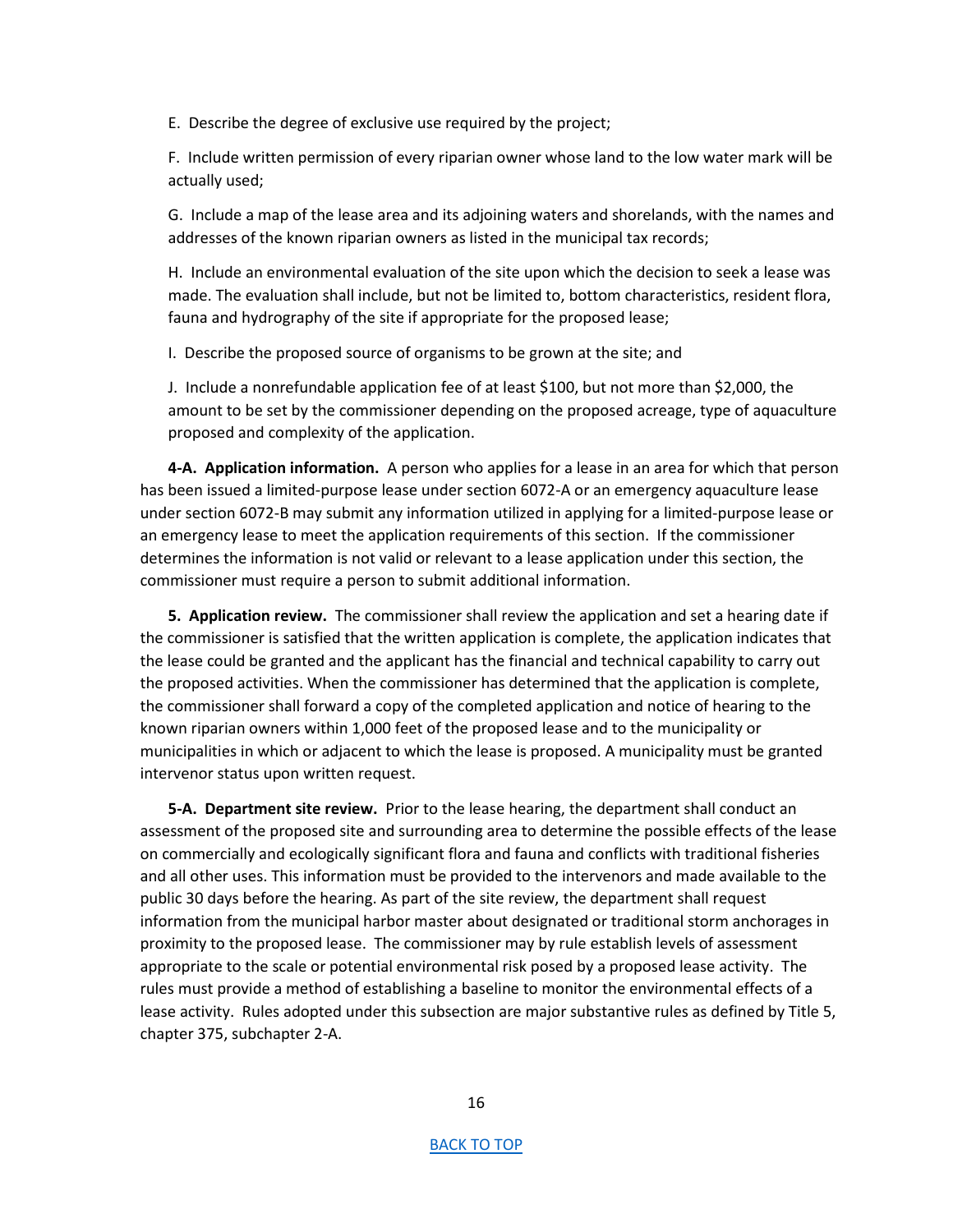**6. Hearing procedure.** Prior to granting a lease, the commissioner shall hold a hearing. The hearing shall be an adjudicatory proceeding and shall be held in the manner provided under the Maine Administrative Procedure Act, Title 5, chapter 375, subchapter IV and the specific procedures of this section.

A. Notwithstanding the provisions of Title 5, section 9052, subsection 1, paragraph A, personal notice of the hearing shall be required to be given only to the lessee and the known riparian owners, the municipal officials of the municipality or municipalities in which or adjacent to which the lease is located and any interested parties that have provided a written request for notification.

B. Under the provisions of Title 5, section 9052, the leasing procedure shall require notice to the general public.

C. The Department of Environmental Protection, the Department of Agriculture, Conservation and Forestry and the Department of Inland Fisheries and Wildlife must be notified of all lease applications.

D.

## **7. Decision.**

**7-A. Decision.** In evaluating the proposed lease, the commissioner shall take into consideration the number and density of aquaculture leases in an area and may grant the lease if the proposed lease meets the following conditions as defined by rule.

A. The lease will not unreasonably interfere with the ingress and egress of riparian owners.

B. The lease will not unreasonably interfere with navigation.

C. The lease will not unreasonably interfere with fishing or other uses of the area. For the purposes of this paragraph, "fishing" includes public access to a redeemable shellfish resource, as defined by the department, for the purpose of harvesting, provided that the resource is commercially significant and subject to a pollution abatement plan that predates the lease application, that includes verifiable activities in the process of implementation and that is reasonably expected to result in the opening of the area to the taking of shellfish within 3 years.

D. The lease will not unreasonably interfere with significant wildlife habitat and marine habitat or with the ability of the lease site and surrounding marine and upland areas to support existing ecologically significant flora and fauna.

E. The applicant has demonstrated that there is an available source of organisms to be cultured for the lease site.

F. The lease does not unreasonably interfere with public use or enjoyment within 1,000 feet of a beach, park or docking facility owned by the Federal Government, the State Government or a municipal governmental agency or certain conserved lands. For purposes of this paragraph, "conserved lands" means land in which fee ownership has been acquired by the municipal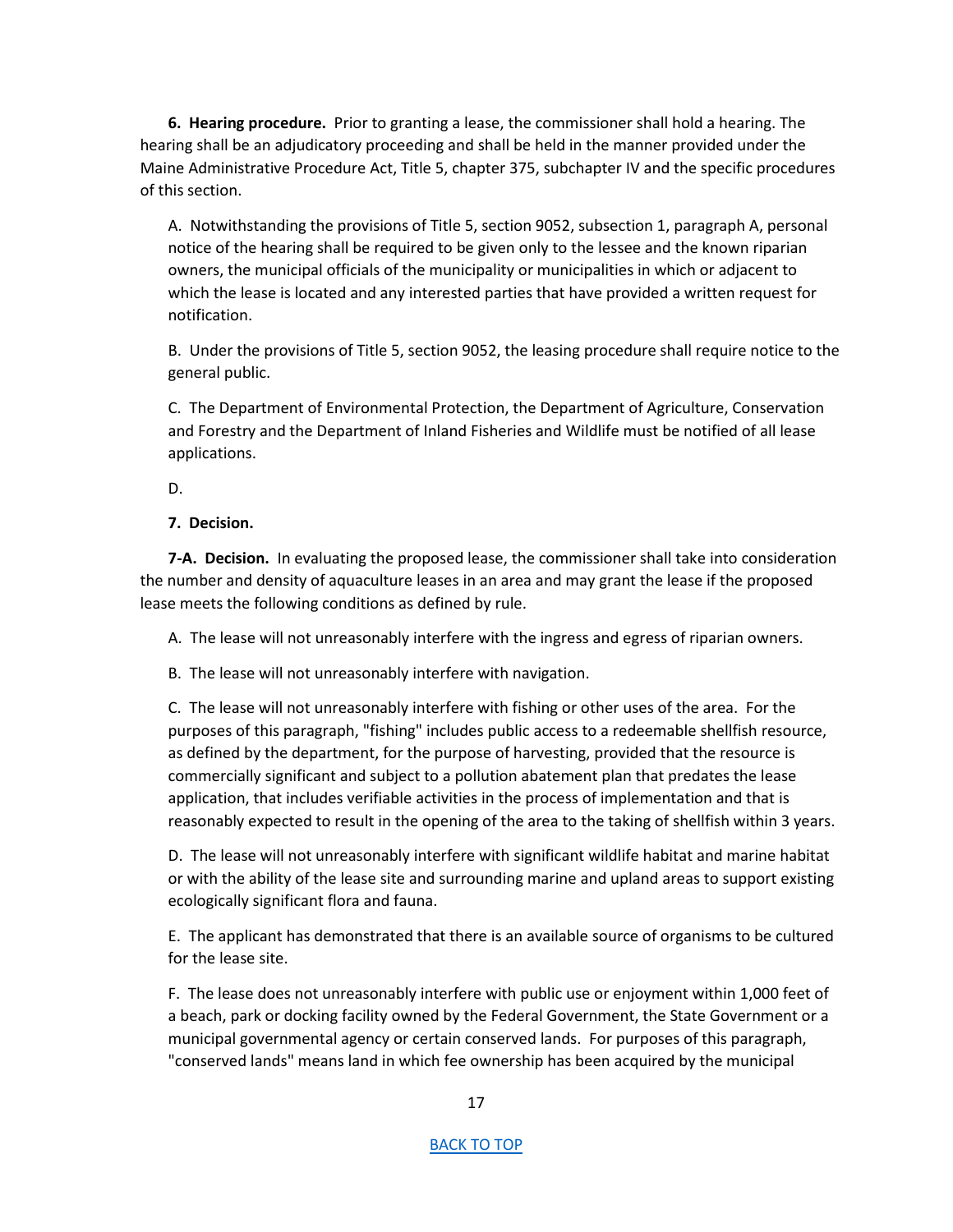government, State Government or Federal Government in order to protect the important ecological, recreational, scenic, cultural or historic attributes of that property.

The Department of Agriculture, Conservation and Forestry shall maintain a list of conserved lands. The commissioner shall request this information from the Department of Agriculture, Conservation and Forestry prior to holding a preapplication proceeding.

G. The lease will not result in unreasonable impact from noise or light at the boundaries of the lease site.

H. Upon the implementation of rules, the lease must be in compliance with visual impact criteria adopted by the commissioner relating to color, height, shape and mass.

The commissioner shall adopt rules to establish noise, light and visual impact criteria under paragraphs G and H, which are major substantive rules as defined in Title 5, chapter 375, subchapter 2-A.

**7-B. Conditions.** The commissioner may establish conditions that govern the use of the leased area and limitations on the aquaculture activities. These conditions must encourage the greatest multiple, compatible uses of the leased area, but must also address the ability of the lease site and surrounding area to support ecologically significant flora and fauna and preserve the exclusive rights of the lessee to the extent necessary to carry out the lease purpose.

**8. Preference.** If more than one person applies to lease an area, preference must be given as follows:

A. First, to the person who holds a lease for the area or a portion of the area under section 6072-A and who submitted an application for a lease under this section for the area or a portion of the area before the lease under section 6072‑A expired;

A-1. Second, to the person who holds a license for the area or a portion of the area under section 6072-C and who submitted an application for a lease under this section for the area or a portion of the area before the license under section 6072-C expired;

B. Third, to the department;

C. Fourth, to the riparian owner of the intertidal zone in which the leased area is located;

D. Fifth, to a person who fishes commercially and who has traditionally fished in or near the proposed lease area; and

E. Sixth, to the riparian owner within 100 feet of leased coastal waters.

### **8-A. Preference for limited-purpose lease areas.**

**9. Rents.** After consulting with the Director of the Bureau of Parks and Lands, the commissioner shall determine the rent that must be paid under each lease. The rent must represent a fair value based upon the use of and any structures in the leased area, but in no instance may the rental fee be set at less than \$50 an acre or more than \$100 an acre. The commissioner has the discretion to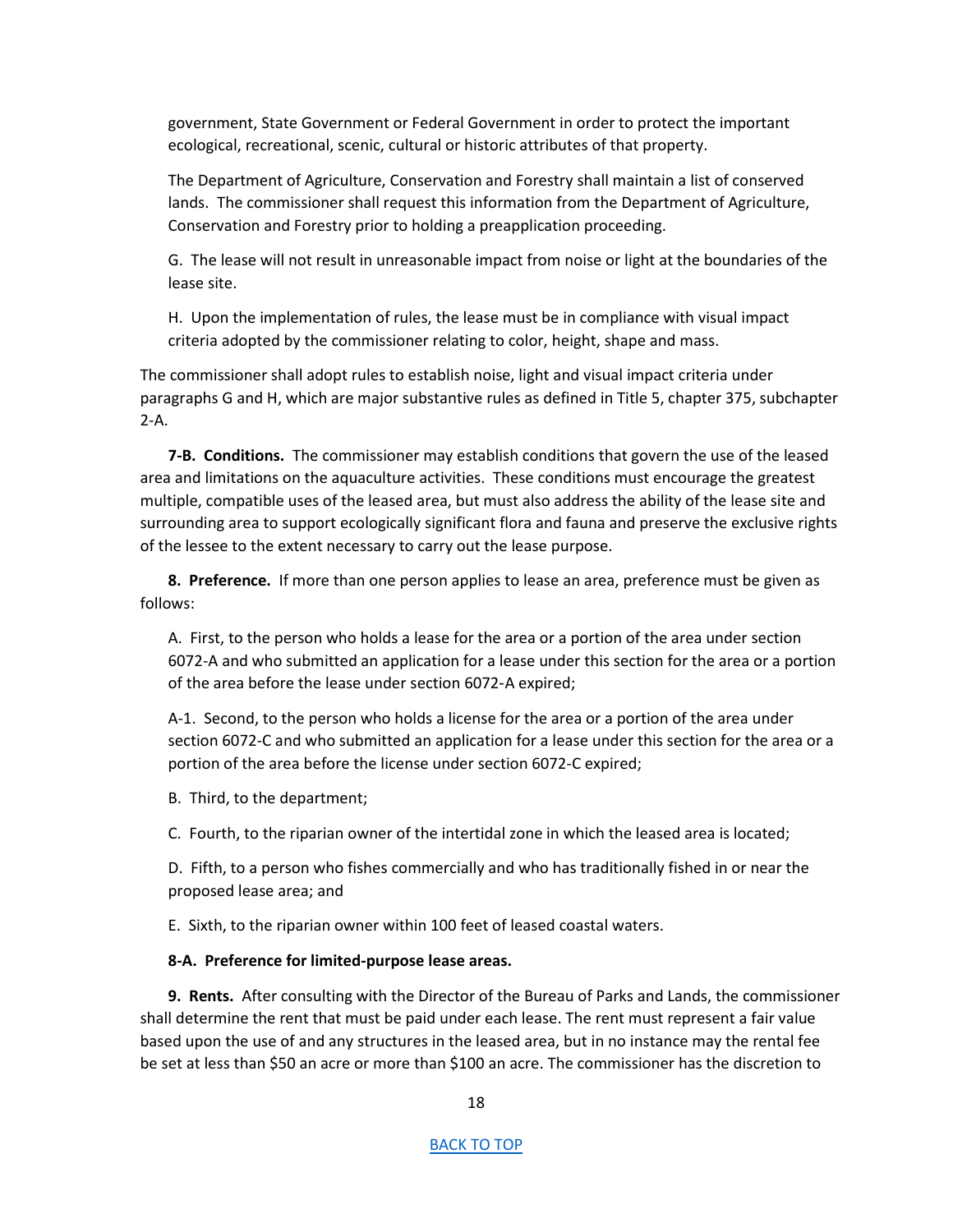increase the rental fees for categories of leases. These changes may take effect over the term of a lease. The commissioner also may discount a portion of the rental fee during the first 2 years of operation of a new lease. This discounted rate may not be less than \$50 an acre.

**10. Notification of granted leases.** After the granting of a lease:

A.

B. The department shall notify all riparian owners, intervenors and the municipality in which the lease is located that a lease has been granted. The notice must include a description of the area and how a copy of the lease may be obtained;

C. The lessee shall mark the leased area in a manner prescribed by the commissioner; and

D. The lessee shall annually submit to the department a seeding and harvesting report for the past year and a seeding and harvesting plan for the coming year. Upon written request, the department shall provide a copy of the report to the municipality or municipalities in which or adjacent to which the lease is located. The seeding and harvesting reports submitted by a lessee under this paragraph are considered confidential statistics for the purposes of section 6173.

**11. Monitoring and revocation of leases.** The department shall monitor a lease under this section on an annual basis. If aquaculture has been conducted in a manner substantially injurious to marine organisms, if no substantial aquaculture or research has been conducted over the course of the lease or if any condition of the lease has been violated, the commissioner may initiate revocation proceedings and revoke the lease. A lease revocation is an adjudicatory proceeding under Title 5, chapter 375, subchapter 4. The department shall hold a hearing with public notice prior to revoking any lease.

**11-A. Lease assignment.** The commissioner shall assign leases in accordance with this subsection.

A. When a lease under this section has been terminated by the lessee or has been revoked by the commissioner and all appeals have been exhausted, the commissioner may lease the same site on the same terms and conditions to a new lessee for the amount of time remaining in the term of the previous lease, subject to the requirements of this section. A lease that has been terminated or revoked may be assigned pursuant to this subsection at any time before its term expires. A lease assignment pursuant to this subsection is not an adjudicatory proceeding.

B. Before assigning a lease pursuant to this subsection, the commissioner shall give notice to the public of the opportunity to submit proposals to assume and operate the lease. The commissioner shall determine that a proposal is eligible for consideration if:

- (1) The application is complete, using forms provided by the commissioner;
- (2) The change in lessee would not violate any of the standards in subsection 7-A;
- (3) The assignment is not intended to circumvent the intent of subsection 8;
- (4) The assignment is not for speculative purposes; and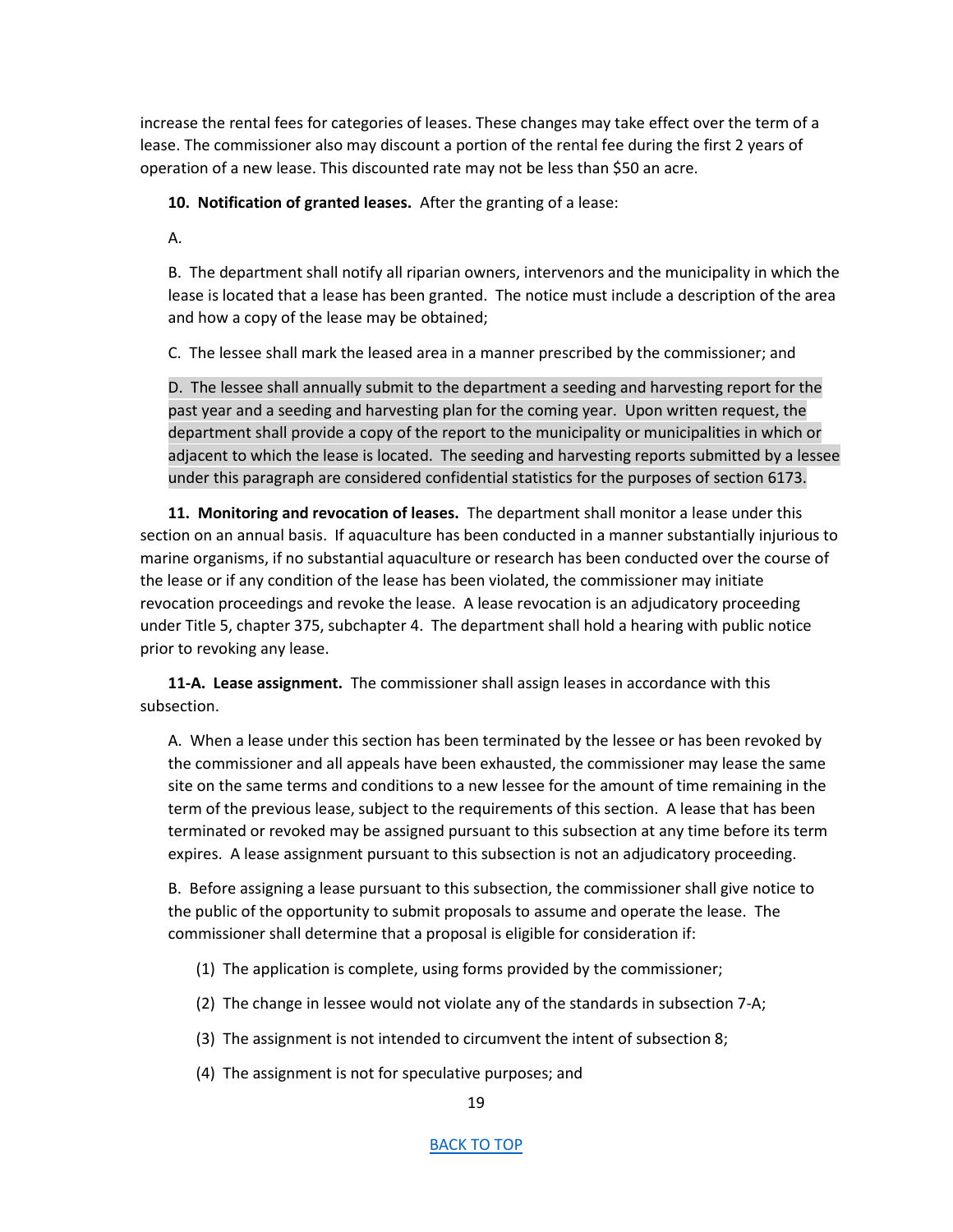(5) Except as provided in subsection 13-A, the assignment will not cause the assignee to be a tenant of any kind in leases covering an aggregate of more than 500 acres.

C. The commissioner shall consider the eligible proposals under paragraph B and shall either:

(1) Select for assignment the proposal that is best suited to the lease site and in the best interests of the State;

(2) Declare all proposals unsuitable and solicit new proposals; or

(3) Suspend the assignment process for the lease site in question.

D. After a proposal is selected pursuant to paragraph C, but before the lease is assigned, the commissioner shall give notice of the pending assignment to the public, the owners of riparian land within 1,000 feet of the lease site and the municipal officers of the municipality within which the lease is located. The notice must provide an opportunity to submit written comments on the proposed lease assignment within 14 days. The commissioner may decline to assign the lease and may select another proposal for assignment or proceed as described in paragraph C, subparagraph (2) or (3).

E. A decision by the commissioner to assign a lease or to decline to assign a lease to an applicant whose proposal was selected pursuant to paragraph C must be rendered in writing and must include findings of fact and conclusions of law. The decision by the commissioner to assign or not to assign a lease is a final decision.

F. The commissioner shall establish by rule the fee for assigning a lease under this subsection, which may not exceed \$5,000, based on the type of aquaculture conducted and the size of the lease. The assignee must pay the fee prior to the execution of the lease. Rules adopted pursuant to this paragraph are routine technical rules as defined in Title 5, chapter 375, subchapter 2-A.

**12. Renewal.** The commissioner shall renew a lease if:

A. The commissioner receives, at least 90 days prior to the expiration of a lease, an application for renewal that includes information on the type and amount of aquaculture to be conducted during the new lease term;

B. The lessee has complied with the lease agreement during the term of the lease;

C. The commissioner determines that renewal of the lease is in the best interest of the State;

D. Except as provided in subsection 13‑A, the renewal will not cause the lessee to become a tenant of any kind in leases covering an aggregate of more than 500 acres; and

E. The lease is not being held for speculative purposes.

If a person who holds a lease pursuant to this section applies to renew the lease, the lease remains in effect until the commissioner makes a decision on the renewal application. If the renewal is denied, the lease expires 30 days after the date of the commissioner's decision.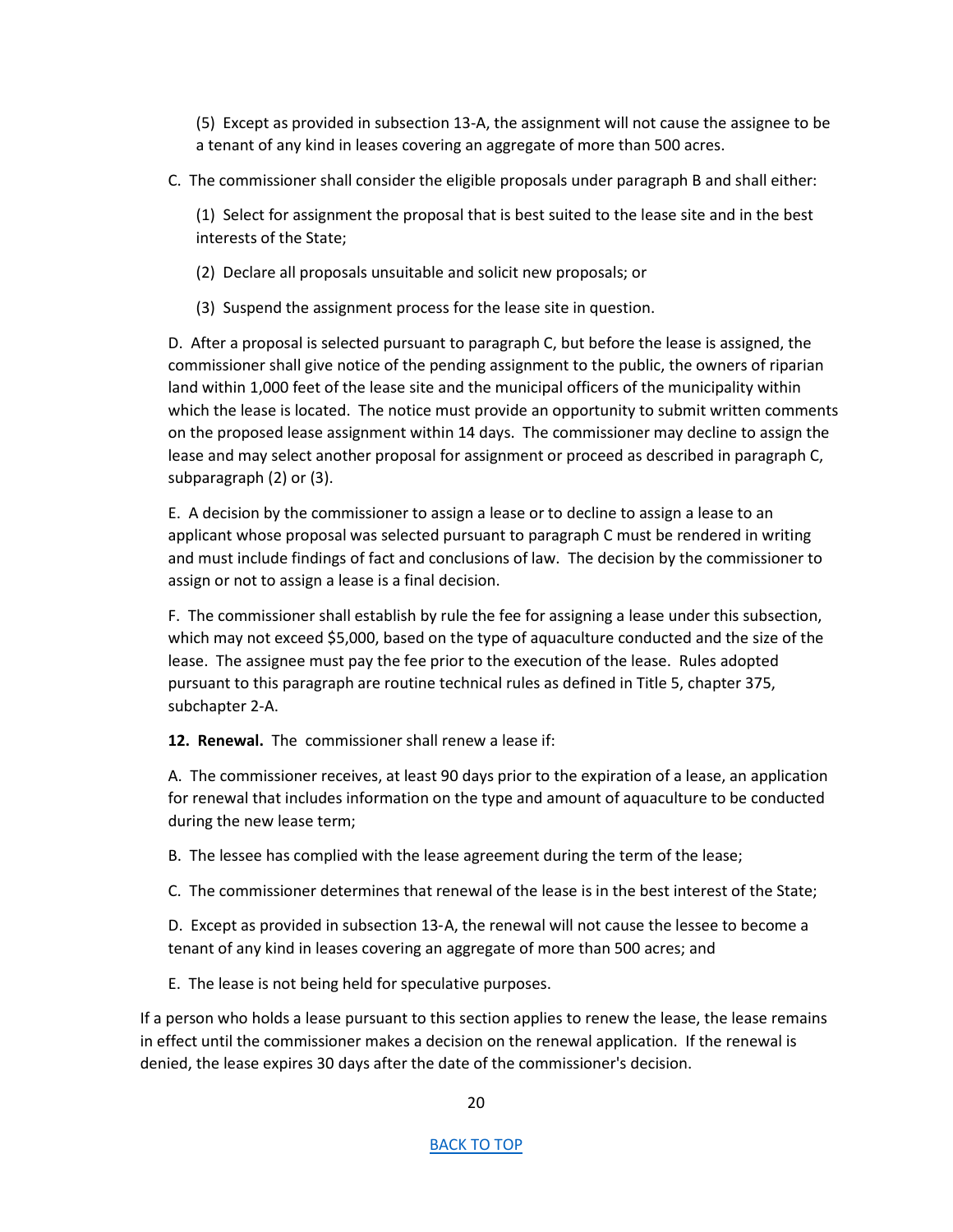When aquaculture has not been routinely or substantially conducted on a lease that is proposed for renewal, the commissioner may renew the lease, as long as the proposed renewal will continue to meet the criteria for approval in subsection 7-A.

A lease renewal is an adjudicatory proceeding under Title 5, chapter 375, subchapter 4. Public notice must be given as required under subsection 6 and a hearing must be held if it is requested in writing by 5 persons. The commissioner may review multiple leases concurrently during the lease renewal process.

A lease renewal application must include a nonrefundable application fee of no more than \$1,500, the amount to be set by the commissioner depending on the type of aquaculture permitted by the lease.

**12-A. Transferability.** A lease under this section may be transferred to another person for the remaining portion of its term subject to the conditions in this subsection. A lease transfer is not an adjudicatory proceeding.

A. An application to transfer a lease pursuant to this subsection must be made on forms provided by the commissioner. When the commissioner determines that the application is complete, the commissioner shall give notice of the proposed transfer to the public, the owners of riparian land within 1,000 feet of the lease site and the municipal officers of the municipality within which the lease is located. The notice must provide an opportunity to submit written comments on the proposed lease transfer within 14 days.

B. The commissioner may grant lease transfers pursuant to this subsection if the commissioner determines that:

- (1) The change in lessee does not violate any of the standards in subsection 7;
- (2) The transfer is not intended to circumvent the intent of subsection 8;
- (3) The transfer is not for speculative purposes; and

(4) Except as provided in subsection 13-A, the transfer will not cause the transferee to be a tenant of any kind in leases covering an aggregate of more than 500 acres.

A decision by the commissioner on an application to transfer a lease must be rendered in writing and must include findings of fact and conclusions of law. The decision by the commissioner on the transfer application is a final decision.

C. The commissioner shall establish by rule the fee for transferring a lease under this subsection, which may not exceed \$5,000, based on the type of aquaculture conducted and the size of the lease. The transferee must pay the fee prior to the execution of the lease. Rules adopted pursuant to this paragraph are routine technical rules as defined in Title 5, chapter 375, subchapter 2-A.

## **12-B. Extension of lease.**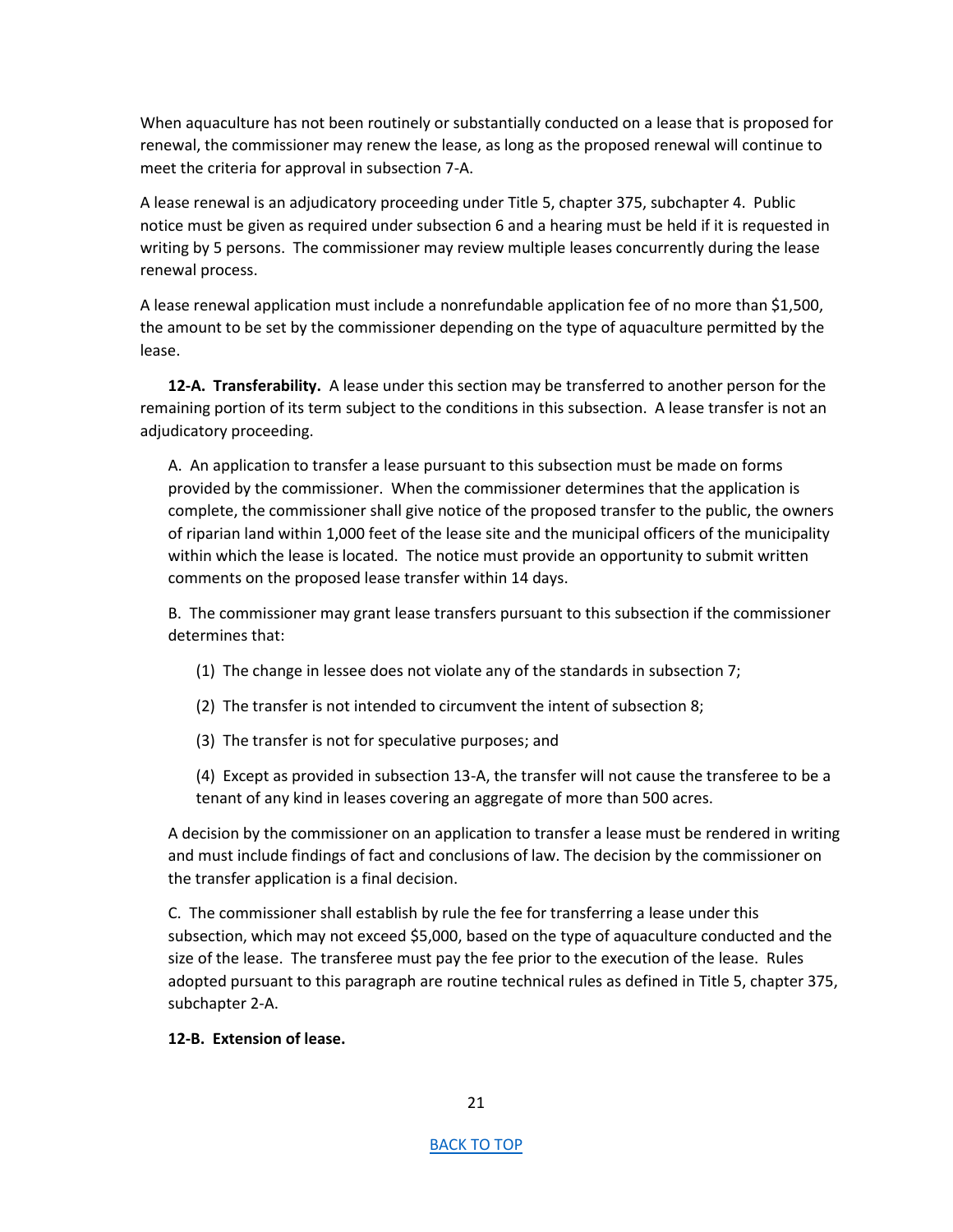**12-C. Expansion of lease.** A person who holds a lease under this section may apply to the commissioner to expand the contiguous area of the lease by up to 25%, but may not expand by more than 4 acres, once during the duration of the term of the lease pursuant to this subsection.

A. The lease holder shall submit an application written on forms supplied by the commissioner:

(1) Describing the location of the proposed lease expansion area by coordinates or metes and bounds;

(2) Characterizing the physical and ecological impact of the lease expansion on existing uses of the site and any adverse effects on existing uses of the area, as defined by rules adopted by the commissioner;

(3) Including the written permission of every riparian owner whose land to the low-water mark will be used;

(4) Including a map of the lease area and its proposed expansion, and its adjoining waters and shorelands, with the names and addresses of the known riparian owners as listed in the municipal tax records and documentation showing that the lease holder has informed each of those riparian owners of the application and the opportunity for comment as provided in paragraph B;

(5) Including an environmental evaluation of the site upon which the decision to seek an expansion of the lease was made. The evaluation must include, but is not limited to, bottom characteristics, resident flora and fauna and hydrography of the site if appropriate for the proposed lease; and

(6) Including a nonrefundable application fee of at least \$100, but not more than \$2,000, the amount to be set by the commissioner depending on the proposed acreage, type of aquaculture proposed and complexity of the expansion application.

B. The commissioner shall review the application. When the commissioner has determined that the application for the lease expansion is complete, the commissioner shall provide notice to the municipal officers of the municipality or municipalities in which or adjacent to which the lease expansion is proposed. The commissioner shall publish in a newspaper of general circulation in the municipality or municipalities in which the lease expansion is proposed a summary of the application and notice of the opportunity to submit comments regarding the proposed lease expansion to the commissioner during a period of at least 30 days following the date of publication of the lease expansion summary.

C. The commissioner may conduct an assessment of the proposed lease expansion area to determine possible effects of the lease on commercially and ecologically significant flora and fauna.

D. The commissioner shall consider comments received during the period for comments set pursuant to paragraph B.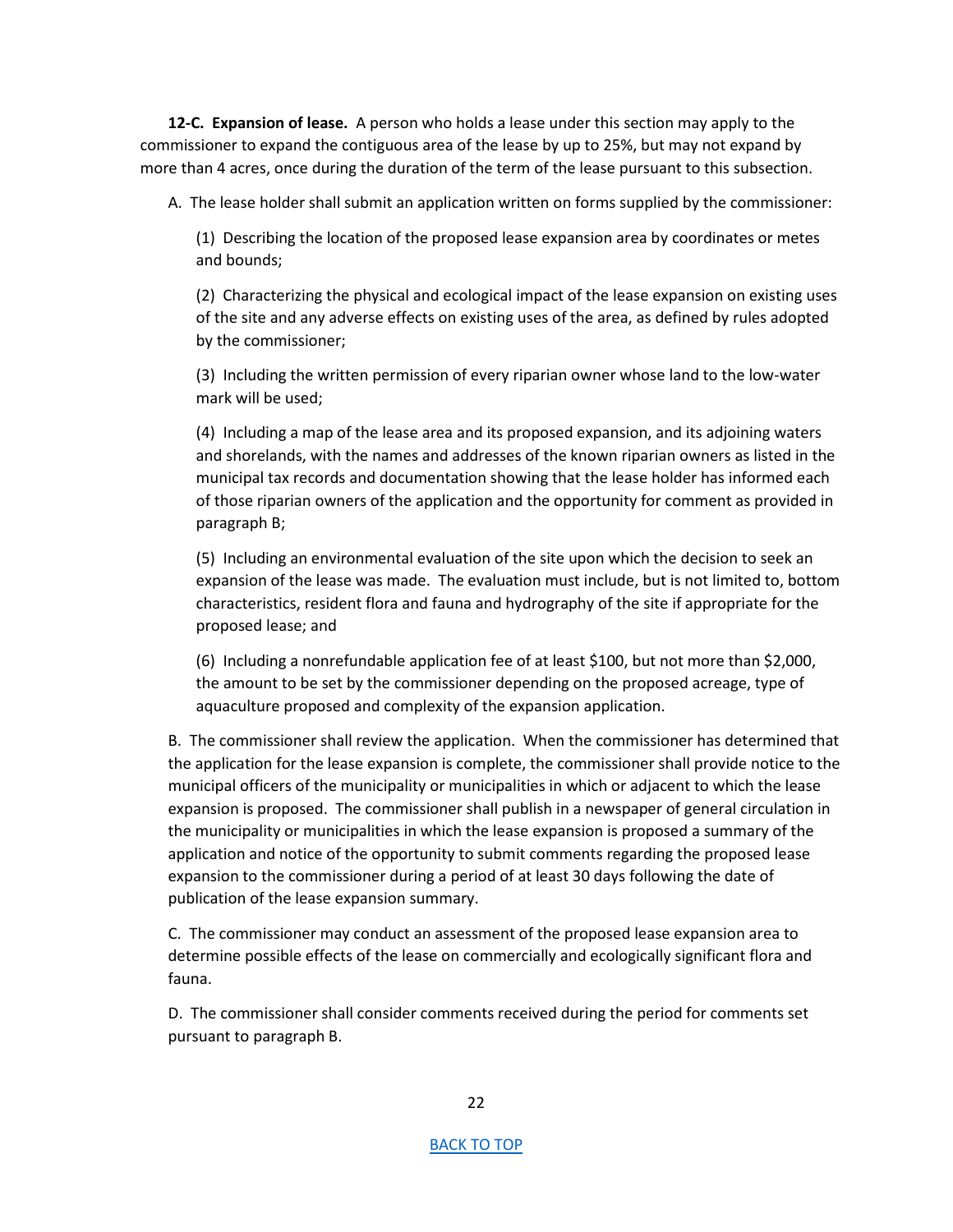E. If the commissioner determines that, based upon the application and comments received, the lease expansion meets the requirements of subsection 7-A, the commissioner may approve the request for the lease expansion.

**13. Regulations.** The commissioner may adopt or amend regulations:

A. Establishing minimum standards for maintaining leases;

B. For procedures to issue, transfer, review, assign, expand or revoke leases;

C. For notices and hearings to the extent that those procedures are not established by this section or the Maine Administrative Procedure Act, Title 5, chapter 375;

D. For regulating the harvest of wild organisms to be cultured on aquaculture leases;

E. For establishing and revaluing fees and rents related to aquaculture;

F. For defining application requirements, an application review process and decision criteria;

G. For adding or deleting authorization for the holder of an aquaculture lease to grow specific species and use specific gear on the lease site. A change in authorization is not an adjudicatory proceeding. The regulations must provide for notice of proposed changes in gear authorization to the public, riparian landowners and the municipality in which the lease is located and an opportunity to submit written comments on the proposal. Authorization to add species or gear must be consistent with the findings made under subsection 7‑A when the lease was approved; and

H. For establishing fallowing requirements and procedures.

**13-A. Lease acreage increase; fallowing.** The commissioner may require a person to submit an annual fallowing plan and a reassessment schedule for that plan to the commissioner that identifies lease sites that have been actively operated during the lease period and that will be fallowed. The commissioner shall review the plan and reassessment schedule and may approve them, reject them or request changes. Revisions to the plan must be submitted in accordance with the reassessment schedule unless the commissioner authorizes an exception due to extraordinary circumstances.

A. Except as provided in paragraph B, a person may not be a tenant of any kind in leases covering an aggregate of more than 500 acres including fallowed leases at any time.

B. The commissioner may by rule authorize leases in excess of the 500-acre limit if the commissioner determines that the increase is beneficial for the management of aquaculture and is environmentally and economically appropriate. The commissioner may not authorize a person to be a tenant of any kind in leases covering an aggregate of more than 1,500 acres. Rules adopted pursuant to this paragraph are routine technical rules as defined in Title 5, chapter 375, subchapter 2-A.

For purposes of this subsection, "fallow" means a lease site without cultured organisms. A lease site fallowed pursuant to an enforcement action may not be considered fallowed for the purpose of this subsection.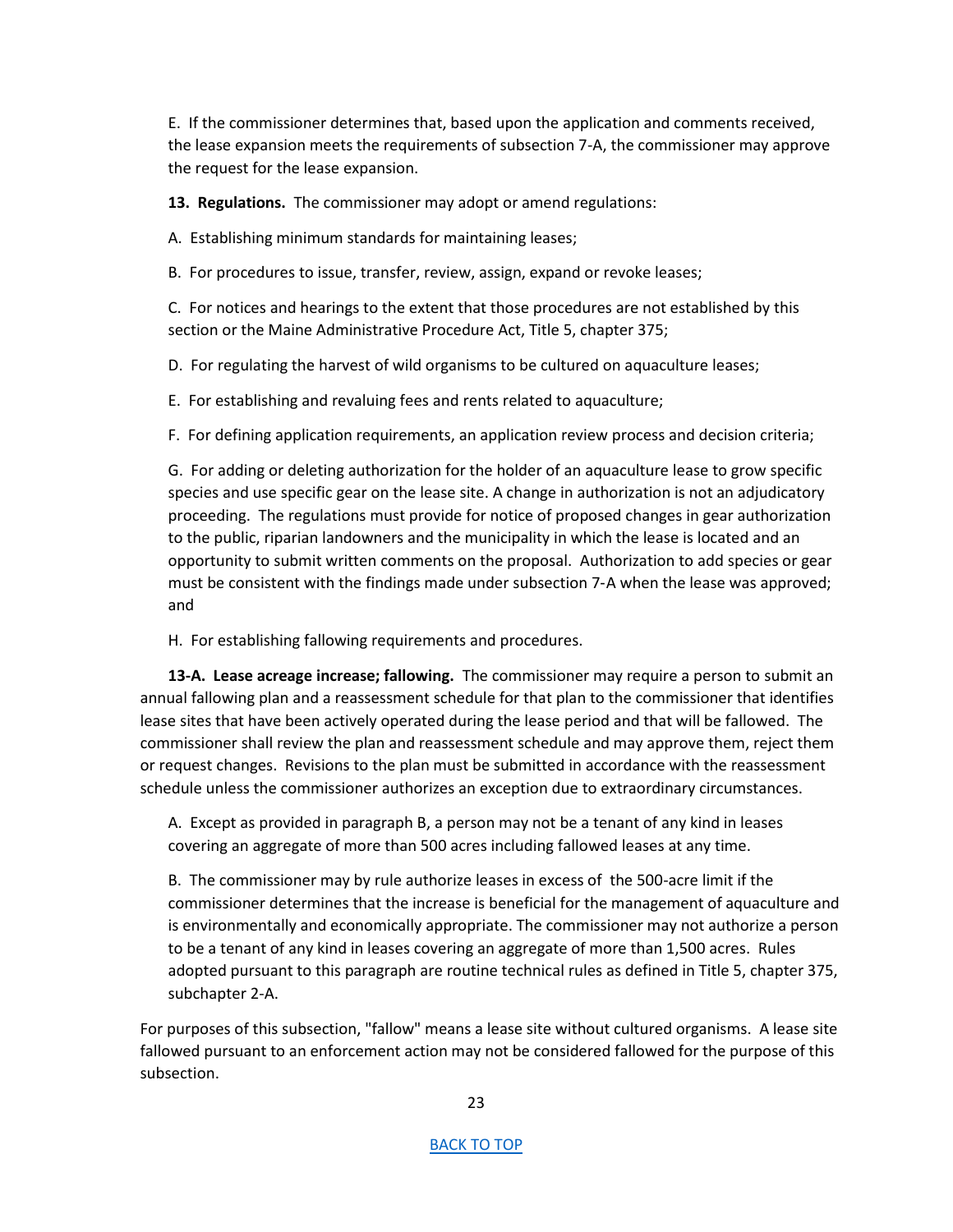**14. Conflicts.** Whenever a project described in a pending aquaculture lease conflicts or could conflict with a project described in a pending submerged lands act lease, the commissioner and the Commissioner of Agriculture, Conservation and Forestry shall determine which project is in the best interests of the State.

**15. Rules.** The commissioner shall promulgate rules by January 1, 1988, to define a mussel seed size or seed management and harvest season.

## **16. Lease-by-rule; small-scale finfish and suspended shellfish operations.**

**17. Restitution.** A person who cuts any lines or marker buoys or intentionally damages approved aquaculture gear commits a civil violation for which a fine of not less than \$100 for each violation may be adjudged. In addition, the court shall:

A. Order that person to pay to the owner of the approved aquaculture gear that was cut or damaged an amount equal to twice the replacement value of the gear that was damaged or lost as a result of the cutting or damaging action; and

B. Direct that person to provide the commissioner, upon making full payments as ordered by the court, proof of that payment.

**18. Violation.** A person who violates a condition of a lease under this section commits a civil violation for which a fine of not less than \$100 for each violation may be adjudged.

# <span id="page-23-0"></span>**Ref. No. 45 12 MRSA §6072-A. Limited-purpose lease for commercial or scientific research**

**1. Authority.** The commissioner may issue a limited-purpose lease for areas in, on and under the coastal waters, including the public lands beneath those waters and portions of the intertidal zone, for commercial aquaculture research and development or for scientific research. The commissioner or the deputy commissioner acting on the commissioner's behalf may authorize in writing qualified professional department staff to issue a final decision and sign a lease document on an application for a limited-purpose lease. A decision issued by department staff pursuant to this subsection is a final agency action with respect to that lease application.

- A.
- B.

**2. Suspended culture.** A person issued a limited-purpose lease under this section may construct or operate in the coastal waters of the State a facility for the culture of finfish in nets, pens or other enclosures or for the suspended culture of any other marine organism.

**3. Limit on duration.** A limited-purpose lease may not be issued for a period greater than 3 years.

**4. Size limitation.** A limited-purpose lease may not be issued for an area in excess of 4 acres.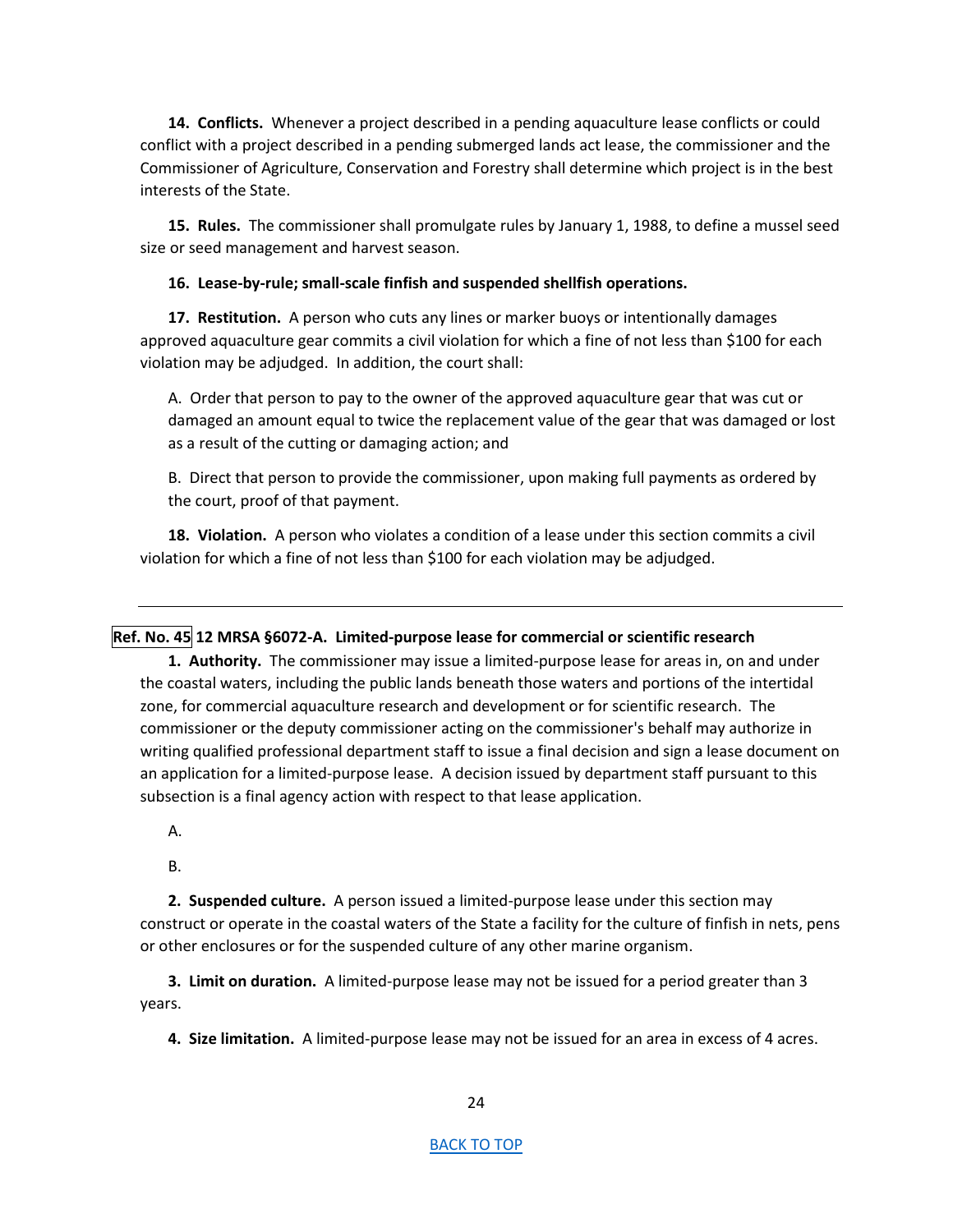**5. Notice of application.** Upon determining that an application is complete, the commissioner shall provide notice of a limited-purpose lease application to owners of riparian land within 1,000 feet of the proposed location of the lease and to the municipal officers of the municipality in which the limited-purpose lease activity would take place. The applicant shall provide the names and addresses of known riparian landowners within 1,000 feet of the proposed location of the lease. The names and addresses must be taken from the current property tax roster on file at the local municipal office or with the Department of Administrative and Financial Services, Bureau of Revenue Services for an unorganized territory. The commissioner shall publish a summary of the application in a newspaper of general circulation in the area proposed for a limited-purpose lease. A person may provide, within 30 days of receipt of notice or within 30 days of publication of a limitedpurpose lease summary, to the commissioner comments on the proposed limited-purpose lease.

**6. Public hearing.** The commissioner may hold a public hearing on the proposed limitedpurpose lease. The commissioner shall hold a public hearing if 5 or more persons request a public hearing within the 30-day comment periods provided in subsection 5.

**7. Notice of public hearing.** The commissioner shall provide notice of a public hearing to owners of riparian land within 1,000 feet of the proposed location of the lease and to the municipal officers of the municipality in which the limited-purpose lease activity would take place. The commissioner shall publish notice of a public hearing in a newspaper of general circulation in the area proposed for a limited-purpose lease at least 30 days before the hearing.

**8. Rules; general and lease application.** The commissioner may adopt rules to implement the provisions of this section. Within 180 days of the effective date of this section, the commissioner shall adopt rules regarding a limited-purpose lease application. The rules must require an applicant to, at a minimum, meet the requirements of section 6072, subsection 2, paragraph E and subsection 4, paragraphs A, B, C, E, F, G and J. The rules must also require an applicant to provide to the department proof of access to the lease area. If access will be across riparian land, the applicant shall provide to the department the written permission of every riparian owner whose land will be used to access the lease area. The commissioner may adopt rules to add or delete authorization for the holder of an aquaculture lease to grow specific species and to use specific gear on the lease site. A change in authorization is not an adjudicatory proceeding. The rules must provide for notice of proposed changes in gear authorization to the public, riparian landowners and the municipality in which the lease is located and an opportunity to submit written comments on the proposal. Authorization to add species or gear must be consistent with the findings made under subsection 13 when the lease was approved.

**9. Application information.** A person who applies for a lease in an area for which that person has been issued an emergency aquaculture lease under section 6072-B may submit any information utilized in applying for an emergency aquaculture lease to meet the application requirements of this section. If the commissioner determines the information is not valid or relevant to a lease application under this section, the commissioner must require a person to submit additional information.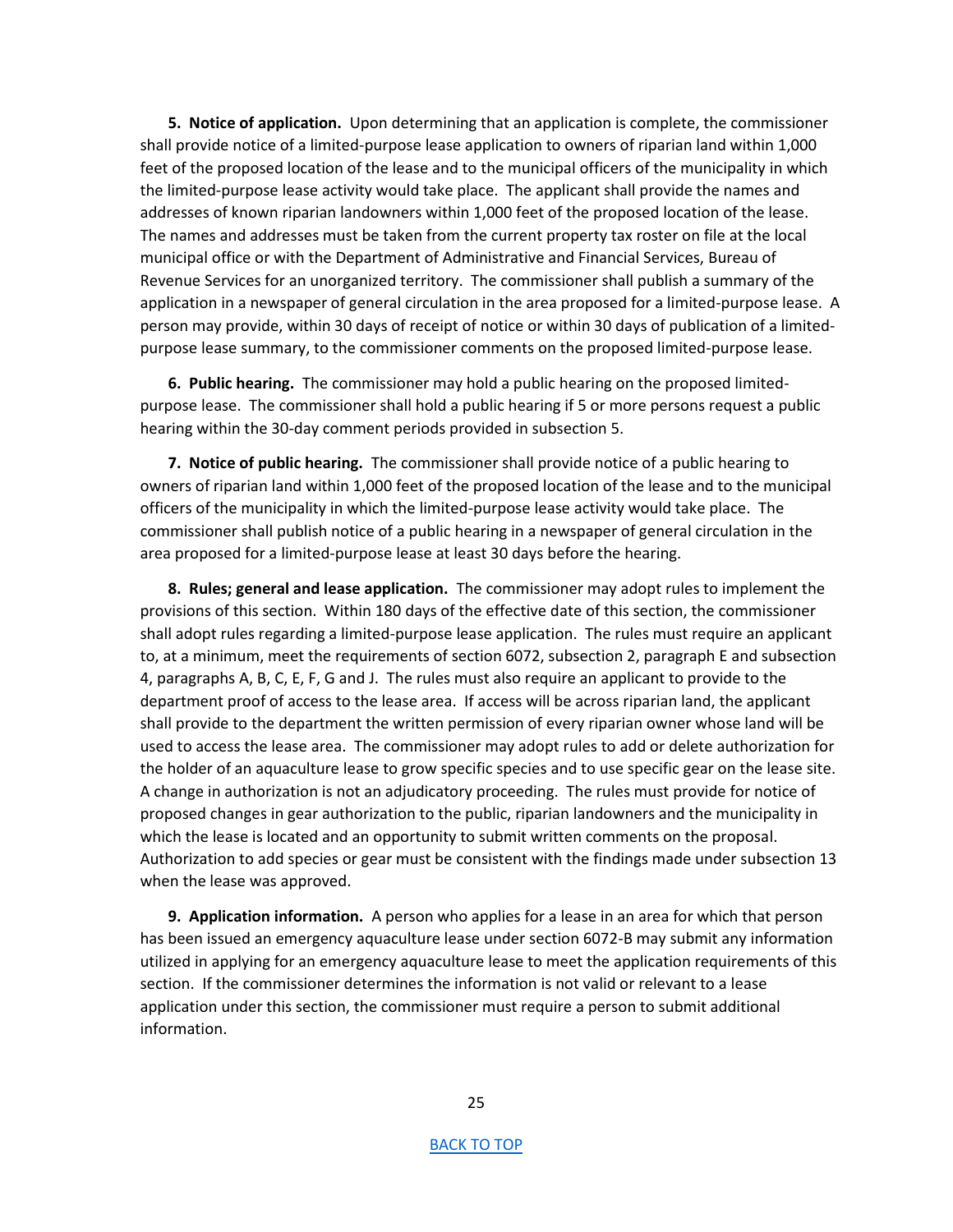**10. Assessment of proposed activities.** Within 180 days of the effective date of this section, the commissioner shall by rule establish a method for conducting an assessment of the proposed limited-purpose lease site and surrounding area to determine the possible effects of the proposed limited-purpose lease activity on commercially and ecologically significant flora and fauna and conflicts with traditional fisheries. The rules must establish levels of assessment appropriate to the scale or potential environmental risk posed by a proposed limited-purpose lease activity. The rules must provide a method for establishing a baseline to monitor the environmental effects of a limitedpurpose lease activity.

**11. Municipal approval.** In any municipality with a shellfish conservation program under section 6671, the commissioner may not issue a limited-purpose lease under this section for the intertidal zone within the municipality without the consent of the municipal officers.

**12. Preference.** If more than one person applies to lease an area, preference must be given as follows:

A. First, to the department;

B. Second, to the riparian owner of the intertidal zone in which the leased area is located;

C. Third, to a person who fishes commercially and who has traditionally fished in or near the proposed lease area; and

D. Fourth, to the riparian owner within 100 feet of leased coastal waters.

**13. Decision.** The commissioner may grant a lease if a proposed project:

A. Will not unreasonably interfere with the ingress and egress of riparian owners;

B. Will not unreasonably interfere with navigation;

C. Will not unreasonably interfere with fishing or other uses of the area taking into consideration the number and density of aquaculture leases in an area;

D. Will not unreasonably interfere with the ability of the lease site and surrounding areas to support existing ecologically significant flora and fauna;

E. The applicant has demonstrated that there is an available source of organisms to be cultured for the lease site; and

F. The lease does not unreasonably interfere with public use or enjoyment within 1,000 feet of municipally owned, state-owned or federally owned beaches and parks or municipally owned, state-owned or federally owned docking facilities.

The commissioner may by rule develop criteria for an applicant to meet the terms of this subsection.

**14. Fee.** The commissioner shall by rule determine the rental fee for a limited-purpose lease.

**15. Conditions.** The commissioner may establish conditions that govern the use of the leased area and limitations on the aquaculture activities. These conditions must encourage the greatest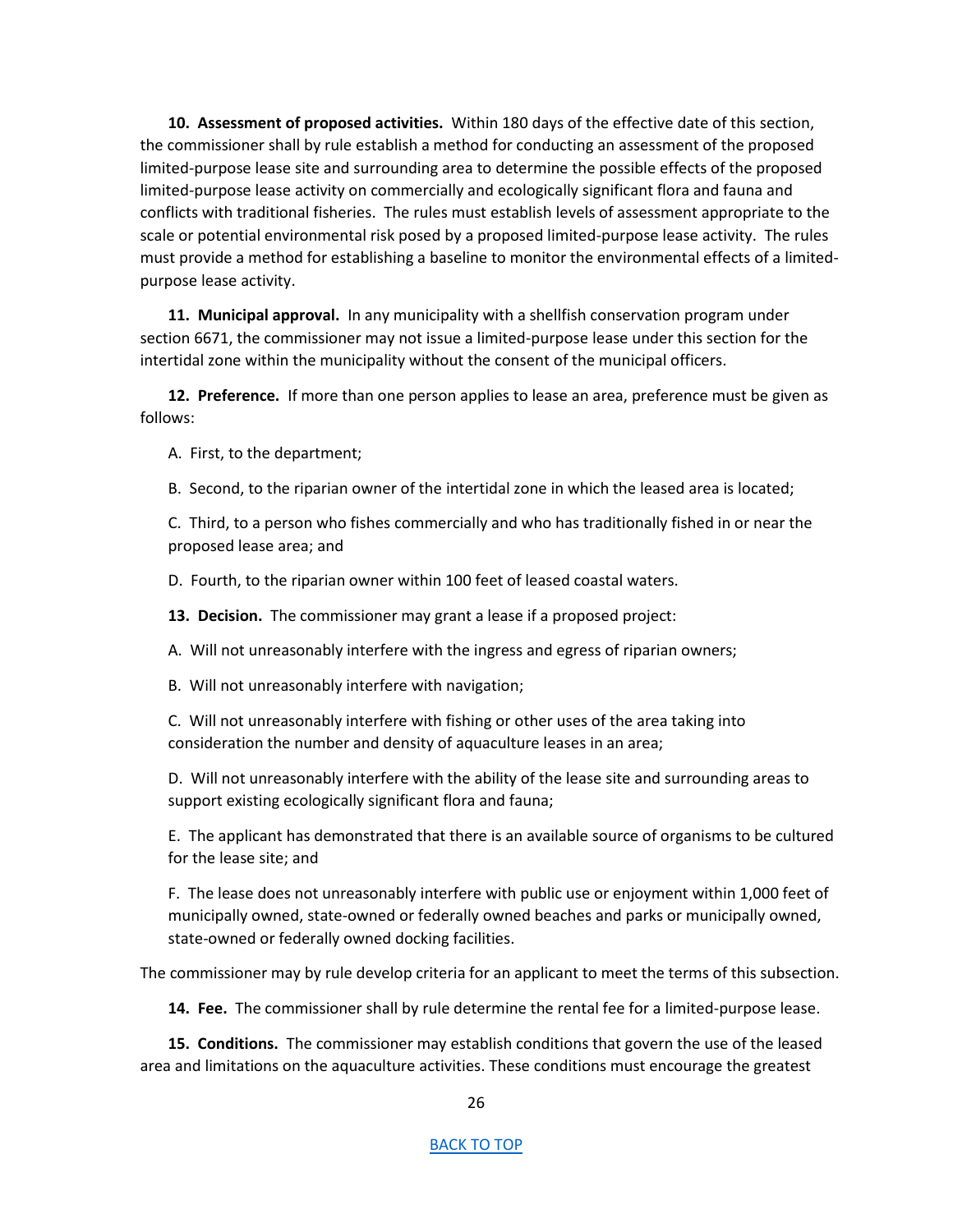multiple, compatible uses of the leased area, but must also address the ability of the lease site and surrounding area to support ecologically significant flora and fauna and preserve the exclusive rights of the lessee to the extent necessary to carry out the lease purpose. The commissioner may grant the lease on a conditional basis until the lessee has acquired all the necessary federal, state and local permits.

**16. Statement of rights conveyed.** The commissioner shall include the following statement in a lease issued under this section: "A limited-purpose lease for scientific research or commercial aquaculture research and development conveys only those rights specified in the lease."

## **17. Actions required of lease holder.**

**17-A. Notification of granted leases.** After the granting of a limited-purpose lease:

A. The department shall notify all riparian owners, intervenors and the municipality in which the lease is located that a lease has been granted. The notice must include a description of the area and how a copy of the lease may be obtained;

B. The lessee shall mark the leased area in a manner prescribed by the commissioner;

C. The lessee shall annually submit to the commissioner a report for the past year on results of the scientific research or commercial research and development undertaken at the lease site and a plan for the coming year. Results of commercial research and development submitted to the commissioner are confidential records for the purposes of Title 1, section 402, subsection 3, paragraph A; and

D. The lessee shall annually submit to the department a seeding and harvesting report for the past year and a seeding and harvesting plan for the coming year. Upon written request, the commissioner shall provide a copy of the report to the municipality or municipalities in which or adjacent to which the lease is located. The seeding and harvesting reports submitted by a lessee under this paragraph are considered confidential statistics for the purposes of section 6173.

**18. Scientific lease renewal.** A limited-purpose lease for scientific research may be renewed. A scientific research lease renewal is an adjudicatory proceeding under Title 5, chapter 375, subchapter 4, but a public hearing is not mandatory unless it is requested in writing by 25 or more persons. The commissioner may review multiple leases concurrently during the lease renewal process. The commissioner shall renew a limited-purpose lease for scientific research unless the commissioner finds that:

A. The lease holder has not complied with the terms of the limited-purpose lease;

B. Research has not been conducted during the term of the lease; or

C. It is not in the best interest of the State to renew the limited-purpose lease.

**19. Commercial lease not renewable.** A limited-purpose lease for commercial aquaculture research and development may not be renewed.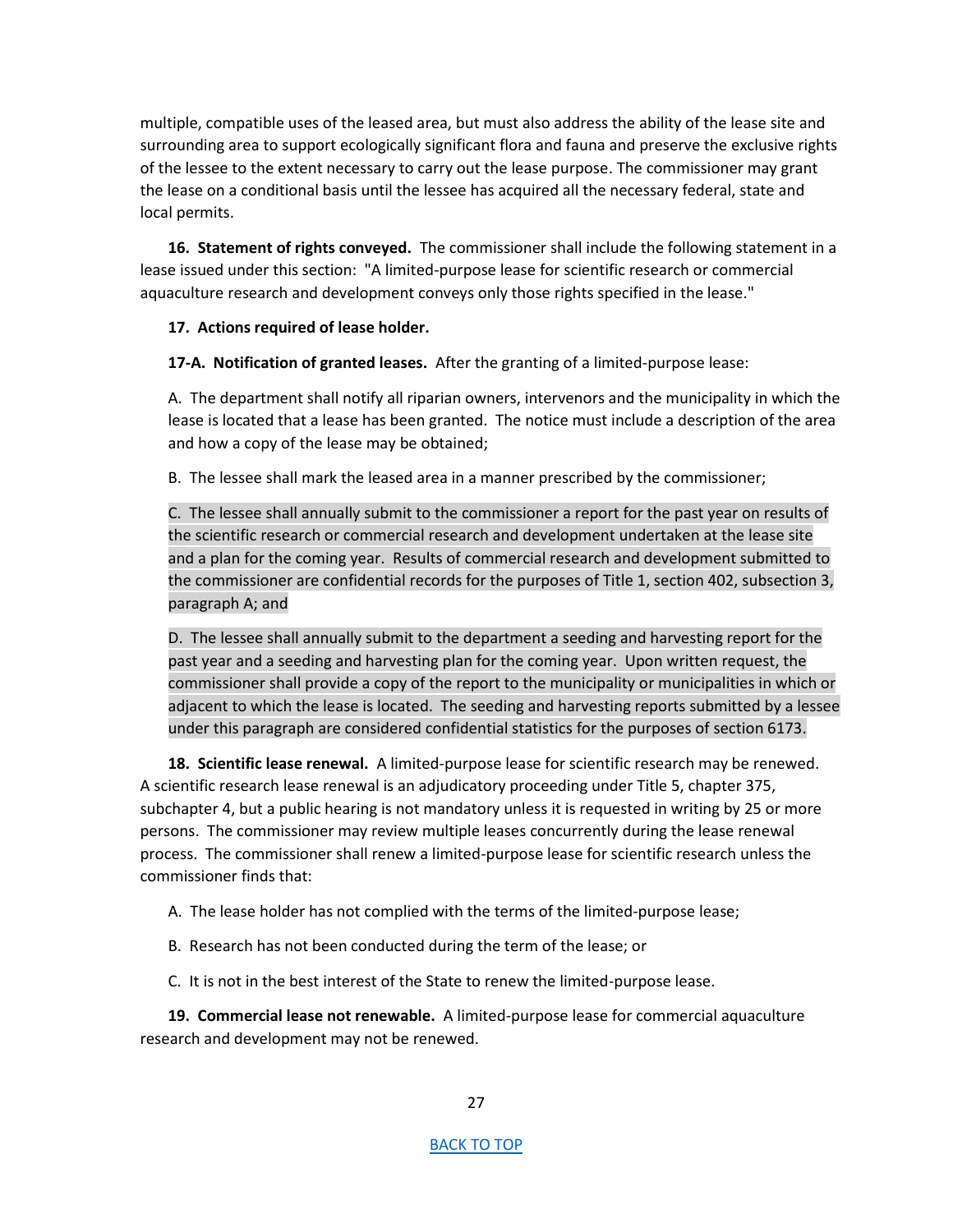**20. Extension of commercial lease.** If a person who holds a limited-purpose lease for commercial aquaculture research and development submits an application under section 6072 for that lease area or a portion of that area before the expiration of that limited-purpose lease, and if the commissioner's decision under section 6072 occurs after the expiration of that limited-purpose lease, the lease remains in effect until the commissioner makes a decision. If the commissioner grants that person a lease under section 6072, that person's limited-purpose lease remains in effect until the effective date of the lease issued under section 6072. If the commissioner denies that person a lease under section 6072, that person's limited-purpose lease remains in effect until 30 days after the commissioner's decision.

## **21. Monitoring lease.**

**22. Monitoring and revocation of leases.** The department shall monitor a lease under this section on an annual basis. If aquaculture has been conducted in a manner substantially injurious to marine organisms, if no substantial aquaculture or research has been conducted over the course of the lease or if any condition of the lease has been violated, the commissioner may initiate revocation proceedings and revoke the lease. The department shall hold a hearing with public notice prior to revoking any lease. A lease revocation is an adjudicatory proceeding under Title 5, chapter 375, subchapter 4.

**23. Restitution.** A person who cuts any lines or marker buoys or intentionally damages approved aquaculture gear commits a civil violation for which a fine of not less than \$100 for each violation may be adjudged. In addition, the court shall:

A. Order that person to pay to the owner of the approved aquaculture gear that was cut or damaged an amount equal to twice the replacement value of the gear that was damaged or lost as a result of the cutting or damaging action; and

B. Direct that person to provide the commissioner, upon making full payments as ordered by the court, proof of that payment.

**24. Violation.** A person who violates a condition of a lease under this section commits a civil violation for which a fine of not less than \$100 for each violation may be adjudged.

Rules adopted pursuant to this section are routine technical rules pursuant to Title 5, chapter 375, subchapter II-A.

## <span id="page-27-0"></span>**Ref. No. 46 12 MRSA §6077. Aquaculture monitoring program**

The department may establish and maintain an information base pertaining to the siting, development and operation of finfish aquaculture facilities within the State.

**1. Coordination.** The commissioner shall coordinate the data collection efforts of the department with those of other state agencies that regulate or assist the finfish aquaculture industry. All agencies of the State shall cooperate with the department in the establishment of the information system and shall provide all available information requested by the commissioner.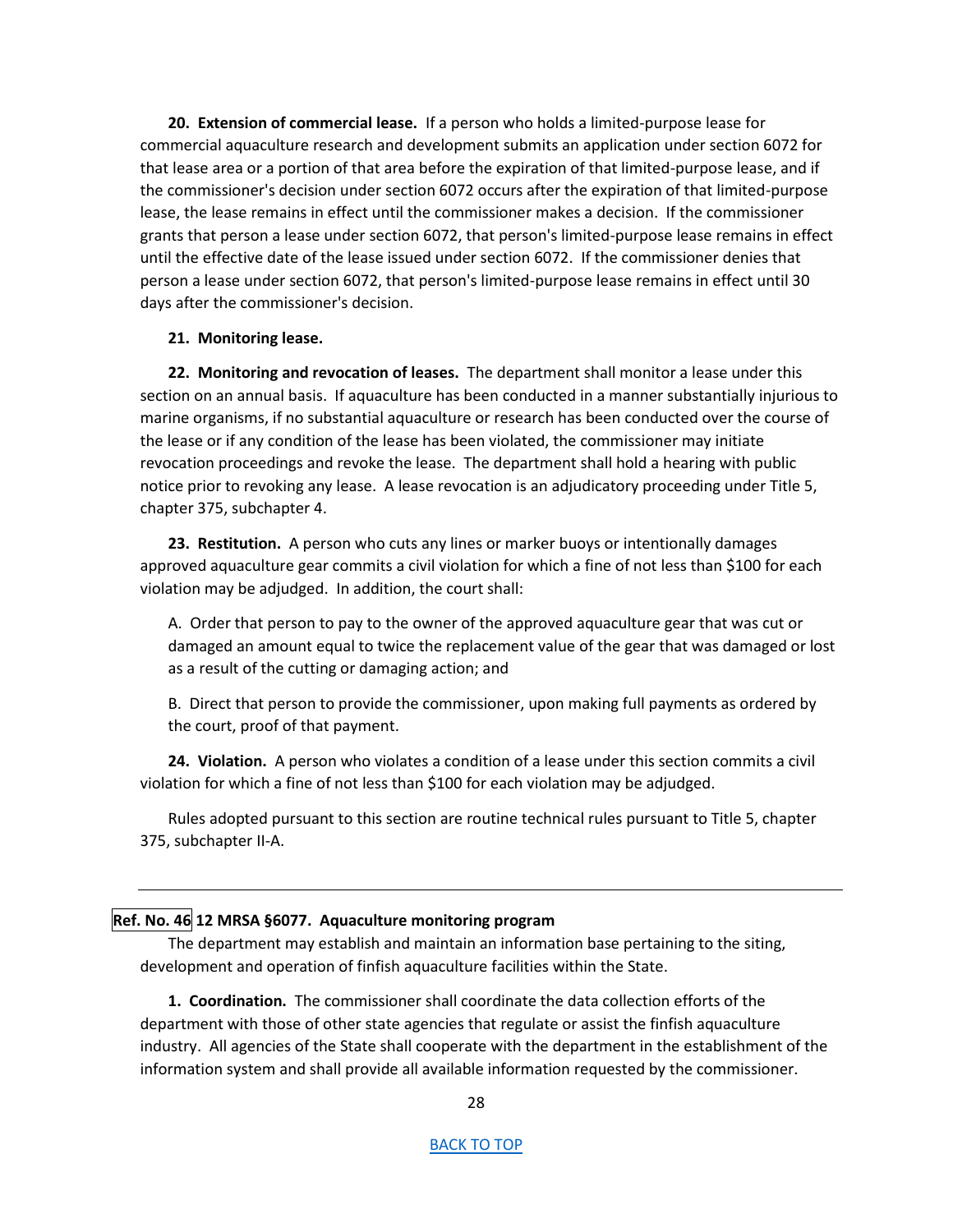**2. Data requirements.** The commissioner may collect information in site-specific categories, including, but not limited to, those listed in this subsection, to allow effective enforcement of all laws pertaining to finfish aquaculture at individual facilities:

A. Geophysical site characteristics, including currents and bathymetry;

B. Benthic habitat characteristics and effects, including changes in community structure and function;

C. Water column effects, including water chemistry and plankton;

D. Feeding and production data sufficient to estimate effluent loading;

E. Smolt and broodstock introduction and transfer data;

F. Disease incidence and use of chemical therapeutics; and

G. Other ancillary information as the commissioner may find necessary.

**3. Data collection; authority.** The commissioner may require persons holding licenses related to finfish aquaculture under this Title to report information in the categories listed in subsection 2. Personnel retained by leaseholders to perform tasks required for data collection as specified in subsection 2 and this subsection must be reviewed and approved by the commissioner for acceptable professional qualifications and experience prior to performing any data collection services. Routine notations of site operation do not require approved personnel.

**4. Confidentiality.** Notwithstanding section 6173 and except as provided in paragraphs A and B, information obtained by the department under this section is a public record as provided by Title 1, chapter 13, subchapter I.

In addition to remedies provided under Title 1, chapter 13, subchapter I, the Superior Court may assess against the department reasonable attorney's fees and other litigation costs reasonably incurred by an aggrieved person who prevails in the appeal of the department's denial for a request for information.

A. Information submitted to the department under this section may be designated by the submittor as proprietary information and being only for the confidential use of the department, its agents and employees, other agencies of State Government, as authorized by the Governor, employees of the United States Environmental Protection Agency, the United States Army Corps of Engineers, the United States Fish and Wildlife Service, the National Marine Fisheries Services, the United States Department of Agriculture, the Attorney General and employees of the municipality in which the aquaculture facility is located. The designation must be clearly indicated on each page or other portion of information. The commissioner shall establish procedures to ensure that information so designated is segregated from public records of the department. The department's public records must include the indication that information so designated has been submitted to the department, giving the name of the submittor and the general nature of the information. Upon a request for information, the scope of which includes information so designated, the commissioner shall notify the submittor. Within 15 days after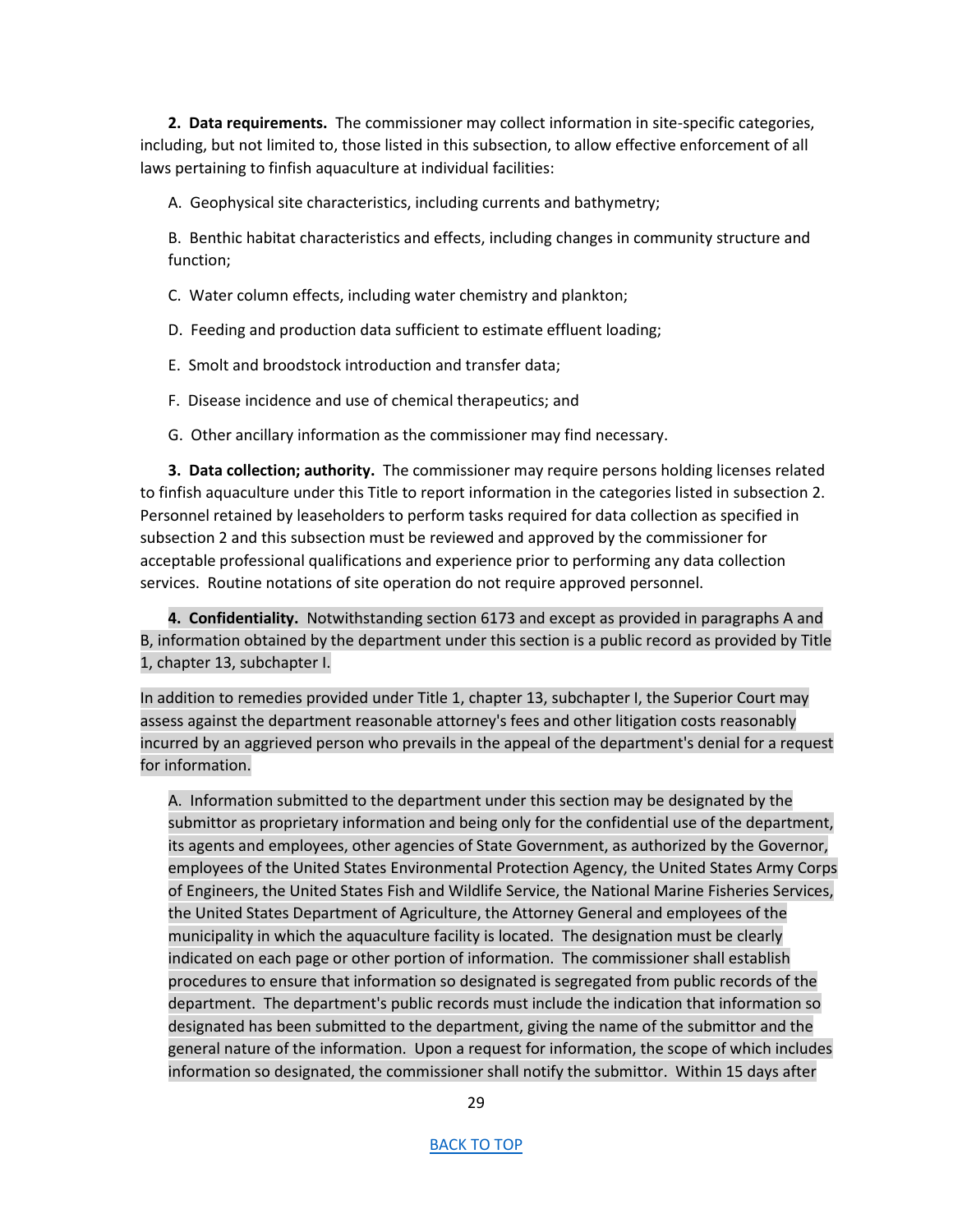receipt of the notice, the submittor shall demonstrate to the satisfaction of the department that the designated information should not be disclosed. Unless such a demonstration is made, the information must be disclosed and becomes a public record. The department may grant or deny disclosure for the whole or any part of the designated information requested and within 15 days shall give written notice of the decision to the submittor and the person requesting the designated information. A person aggrieved by a decision of the department may appeal to the Superior Court. Information that has been designated by the submittor as proprietary information may not be disclosed in a manner or form that permits identification of any person or vessel, except when required by court order or when specifically permitted under this section. All information provided by the department to the municipality under this paragraph is confidential and not a public record under Title 1, chapter 13. If a request for the information is submitted to the municipality, the municipality shall submit that request to the commissioner to be processed by the department as provided in this paragraph.

B. The commissioner may not release the designated information prior to the expiration of the time allowed for the filing of an appeal or to the rendering of the decision on any appeal.

C. Any information that is collected by any other state or federal agency or information required by the department for the purpose of obtaining a permit, license, certification or other approval may not be designated or treated as designated information under paragraph A.

D. The commissioner may adopt rules to carry out the purposes of this section. The rules must be consistent with the provisions of Title 1, chapter 13, subchapter I.

E. It is unlawful to disclose designated information to any person not authorized by this section.

(1) Any person who solicits, accepts or agrees to accept, or who promises, offers or gives any pecuniary benefit in return for the disclosure of designated information is guilty of a Class D crime.

(2) A person who knowingly discloses designated information, knowing that the disclosure is not authorized, commits a civil violation for which a penalty of not more than \$5,000 may be assessed.  $(2)$  A<br>is not<br>be as<br> $(3)$  Ir

(3) In any action under this paragraph, the court shall first declare that the information is proprietary information.

F. For the purposes of this subsection, "proprietary information" means information that is a trade secret or production, commercial or financial information, the disclosure of which would impair the competitive position of the submittor and would make available information not otherwise publicly available.

## <span id="page-29-0"></span>**Ref. No. 47 12 MRSA §6078-A. Aquaculture Monitoring, Research and Development Fund**

**1. Fund established.** The Aquaculture Monitoring, Research and Development Fund, referred to in this section as "the fund," is established. In addition to the fees derived pursuant to rules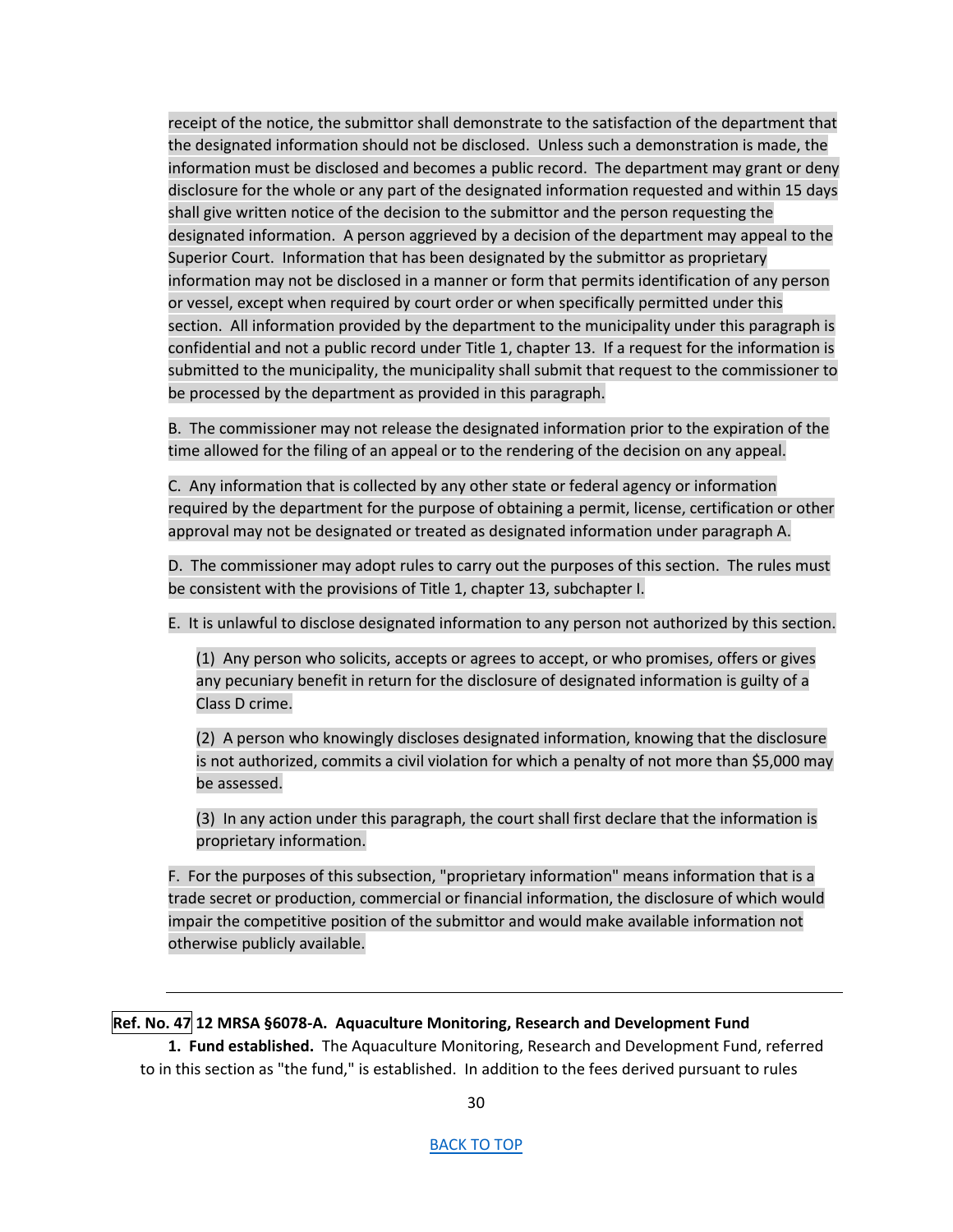adopted under subsection 6, the commissioner may receive on behalf of the fund funds from any source. All income received by the commissioner under this section must be deposited with the Treasurer of State, tracked according to its source and credited to the fund. Any balance remaining in the fund at the end of a fiscal year does not lapse but must be carried forward to the next fiscal year. Any interest earned on assets of the fund is credited to the fund. All records related to harvests submitted by aquaculture lease holders are considered proprietary information for the purposes of section 6077, subsection 4.

## **2. Fees.**

**3. Expenditures; purpose.** The commissioner may make expenditures from the fund to develop effective and cost-efficient water quality licensing and monitoring criteria, analyze and evaluate monitoring data and process lease applications. The commissioner shall expend the fund amounts in proportion to the amounts of revenue from finfish sources and shellfish sources. The commissioner may contract for services privately or under memoranda of agreement with other state agencies.

## **4. Additional revenues.**

## **5. Reports.**

**6. Rules.** The commissioner may adopt rules pursuant to this section only after consultation with the aquaculture industry that clearly establish the recommended framework for lease rents, application fees and production fees as well as the related personnel or contracting costs funded by the recommended fee increases. Rules adopted pursuant to this subsection are major substantive rules as defined in Title 5, chapter 375, subchapter 2-A.

# <span id="page-30-0"></span>**Ref. No. 48 12 MRSA §6082. Confidentiality provisions for aquaculture information from other jurisdictions**

Information obtained from other state, federal or foreign government agencies about aquaculture operations in other states, foreign countries or the exclusive economic zone that is designated as confidential by the jurisdiction from which it is obtained and that must remain confidential as a condition of receipt must be kept confidential by the department. Such information is not a public record as defined in Title 1, section 402, subsection 3. This section does not apply to aquaculture operations conducted in Maine.

# <span id="page-30-1"></span>**Ref. No. 49 12 MRSA §6173. Confidentiality of statistics**

**1. Collection and reporting of statistics.** The commissioner may, with the advice and consent of the advisory council, adopt rules to collect pertinent data with respect to the fisheries, including, but not limited to, information regarding the type and quantity of fishing gear used, catch by species in numbers of fish or weight, areas in which fishing was conducted, time of fishing, number of hauls and the estimated processing capacity of, and the actual processing capacity utilized by United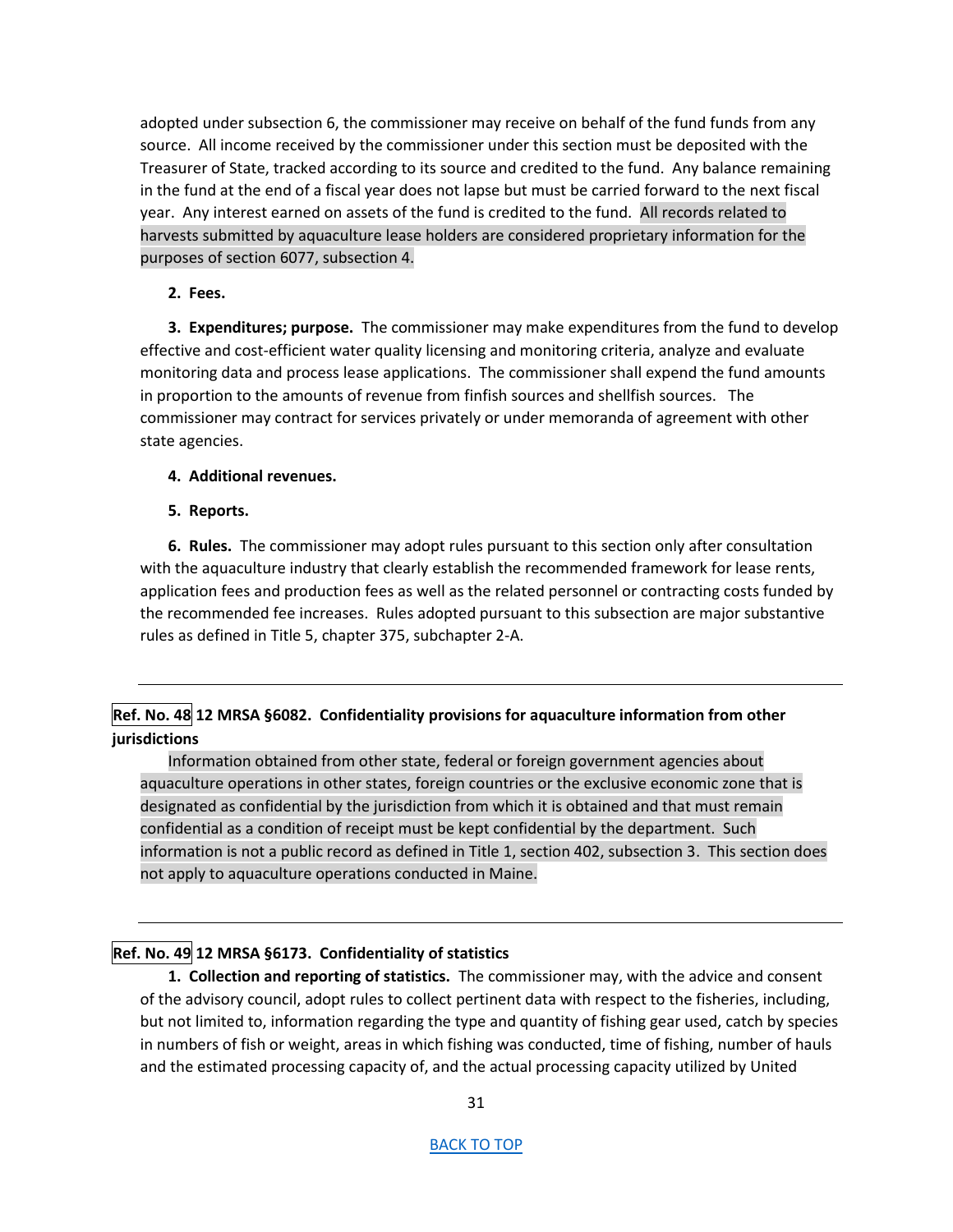States fish processors. The commissioner may collect statistics from any source and may require reporting of these statistics. The information collected by or reported to the commissioner is confidential and may not be disclosed in a manner or form that permits identification of any person or vessel, except when required by court order or when specifically permitted under this section. The commissioner may share data collected under this section with the National Marine Fisheries Service or successor organization for research or fisheries management purposes as long as federal laws and regulations protect the confidentiality of the shared data. The commissioner may share landings data collected under this subsection with the Bureau of Marine Patrol when necessary for the enforcement of reporting requirements under this section. The commissioner shall adopt rules to carry out the purposes of this section. Rules adopted under this section are routine technical rules pursuant to Title 5, chapter 375, subchapter 2-A.

**2. Renewal of licenses.** If a holder of a license issued under this Part fails to provide information required under this section, the commissioner may refuse to renew that holder's license until the holder complies with the requirements of this section.

**3. Equipment required.** The commissioner may require a person licensed under chapter 625 to purchase specific equipment that is necessary to comply with rules regarding electronic reporting adopted pursuant to this section as a condition of engaging in the licensed activities.

**4. Reimbursement for equipment provided.** If the holder of a license issued under chapter 625 fails to pay a fee or charge for equipment that is necessary to comply with rules regarding electronic reporting adopted pursuant to this section and that was provided by the department and either not returned to the department by the license holder or returned in poor condition, the commissioner may refuse to renew or issue any marine resources license or permit to that license holder.

# <span id="page-31-0"></span>**Ref. No. 50 12 MRSA §6173-A. Maine Working Waterfront Access Pilot Program; confidentiality for proprietary information**

Except as provided in subsections 1 and 2, information obtained by the department under this section is a public record as provided by Title 1, chapter 13, subchapter 1.

**1. Confidential information.** Information submitted to the department under the provisions of the Maine Working Waterfront Access Protection Program established by section 6042 may be designated by the submittor as proprietary information and as being only for the confidential use of the department, its agents and employees, other agencies of State Government, as authorized by the Governor, and the Attorney General. The designation must be clearly indicated on each page or other unit of information. The commissioner shall establish procedures to ensure that information so designated is segregated from public records of the department. The department's public records must include the indication that information so designated has been submitted to the department, giving the name of the submittor and the general nature of the information. Upon a request for information the scope of which includes information so designated, the commissioner shall notify the submittor. Within 15 days after receipt of the notice, the submittor shall demonstrate to the satisfaction of the department that the designated information should not be disclosed because the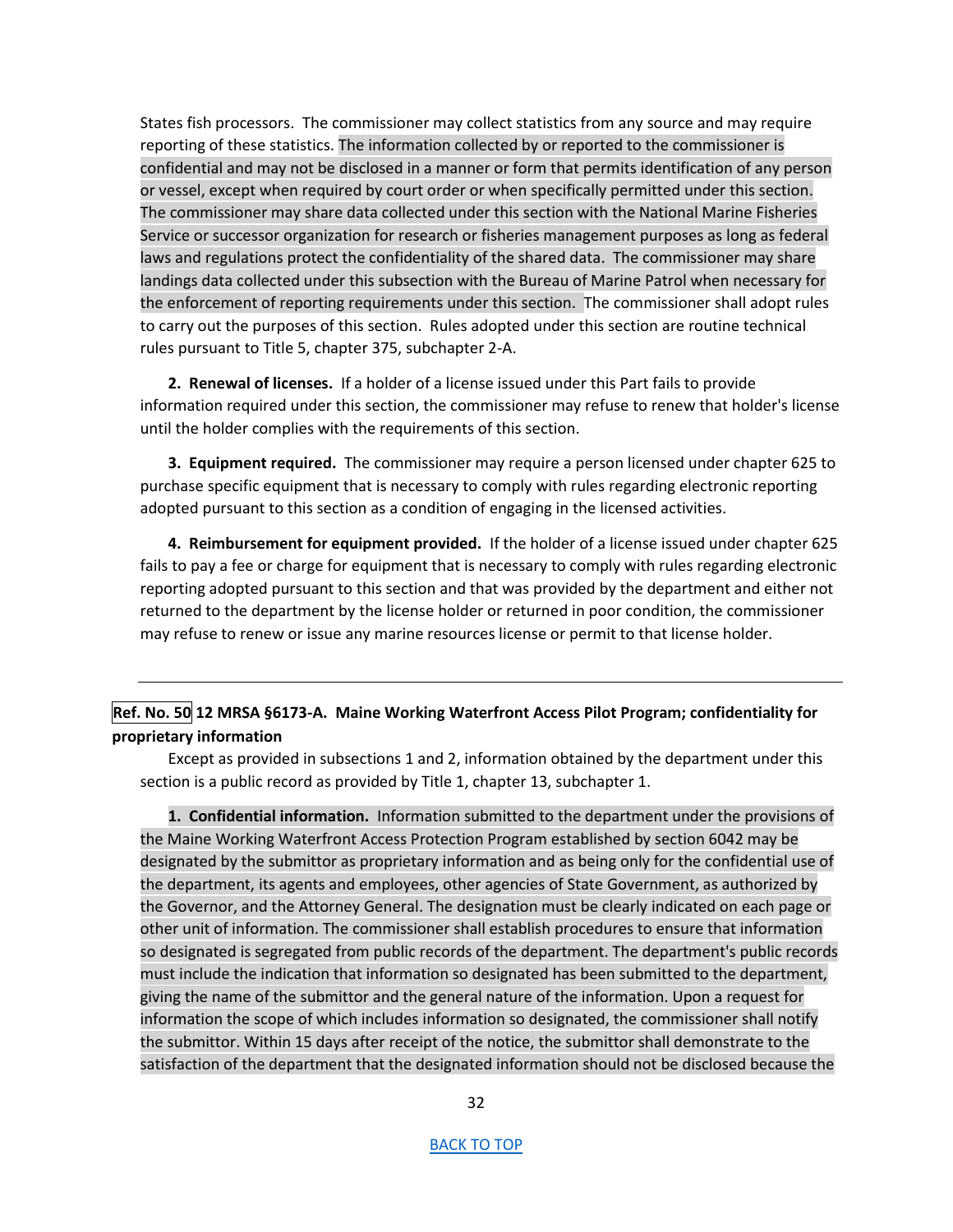information is proprietary information. Unless such a demonstration is made, the information must be disclosed and becomes a public record. The department may grant or deny disclosure for all or any part of the designated information requested and within 15 days shall give written notice of the decision to the submittor and the person requesting the designated information. A person aggrieved by a decision of the department under this subsection may appeal to the Superior Court.

**2. Release information.** The commissioner may not release information designated under subsection 1 prior to the expiration of the time allowed for the filing of an appeal or to the rendering of the decision on any appeal.

**3. Nonconfidential information.** Any information that is collected by any other local, state or federal agency or information required by the department for the purpose of obtaining a permit, license, certification or other approval may not be designated or treated as confidential information under subsection 1.

**4. Definition.** For the purposes of this section, "proprietary information" means information that is a trade secret or production, commercial or financial information the disclosure of which would impair the competitive position of the submittor and would make available information not otherwise publicly available.

# <span id="page-32-0"></span>**Ref. No. 51 12 MRSA §6173-B. Special licenses; mandatory quality control program; shellfish sanitation and depuration certificates; confidentiality of proprietary information**

Except as provided in subsections 1 and 2, information obtained by the department under this section is a public record as provided by Title 1, chapter 13, subchapter 1.

**1. Confidential information.** Information submitted to the department pursuant to provisions regarding special licenses for research, aquaculture or education under section 6074, surveillance and inspection of all segments of the State's fishing industries under section 6102 or the shellfish sanitation certificate and the depuration certificate under section 6856 may be designated by the submittor as proprietary information and as being only for the confidential use of the department, its agents and employees, other agencies of State Government, as authorized by the Governor, and the Attorney General. The designation must be clearly indicated on each page or other unit of information. The commissioner shall establish procedures to ensure that information so designated is segregated from public records of the department. The department's public records must include the indication that information so designated has been submitted to the department, giving the name of the submittor and the general nature of the information. Upon a request for information the scope of which includes information so designated, the commissioner shall notify the submittor. Within 15 days after receipt of the notice, the submittor shall demonstrate to the satisfaction of the department that the designated information should not be disclosed because the information is proprietary information. Unless such a demonstration is made, the information must be disclosed and becomes a public record. The department may grant or deny disclosure for all or any part of the designated information requested and within 15 days shall give written notice of the decision to the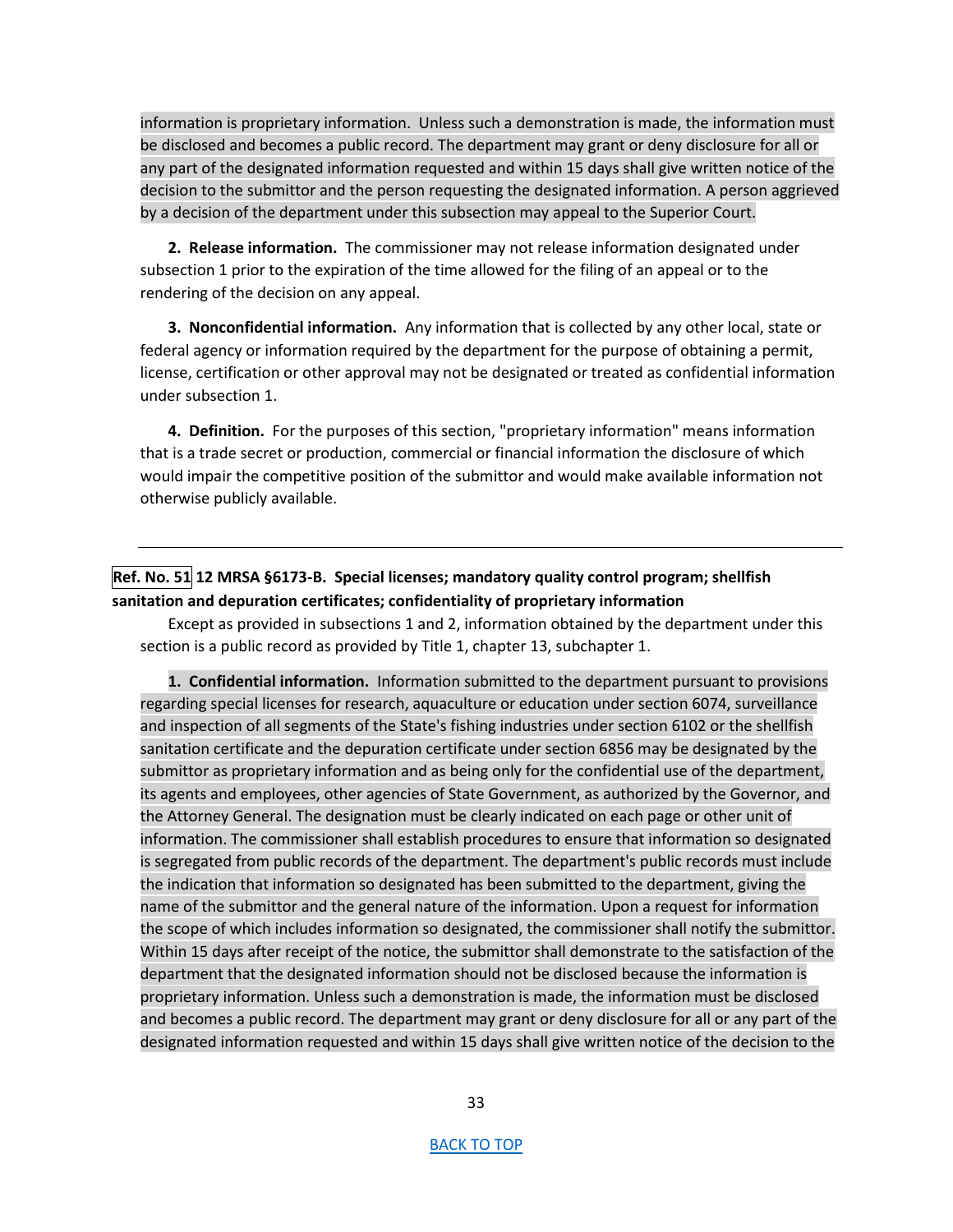submittor and the person requesting the designated information. A person aggrieved by a decision of the department under this subsection may appeal to the Superior Court.

**2. Release information.** The commissioner may not release information designated under subsection 1 prior to the expiration of the time allowed for the filing of an appeal or to the rendering of the decision on any appeal.

**3. Definition.** For purposes of this section, "proprietary information" means information that is a trade secret or production, commercial or financial information the disclosure of which would impair the competitive position of the submittor and would make available information not otherwise publicly available.

## <span id="page-33-0"></span>**Ref. No. 52 12 MRSA §6310. Appeal of license denial; illness or medical condition**

**1. Appeal of license denial.** A person who is denied a Class I, Class II or Class III lobster and crab fishing license because that person does not meet the eligibility requirements of section 6421, subsection 5, paragraph A; a person who is denied a handfishing sea urchin license, a sea urchin dragging license or a sea urchin hand-raking and trapping license because that person does not meet the eligibility requirements of section 6749-O, subsection 2-A; or a person who is denied a hand fishing scallop license or a scallop dragging license because that person does not meet the eligibility requirements of section 6706, subsection 2 may appeal to the commissioner under this section for a review of that license denial.

**2. Criteria for license issuance on appeal.** The commissioner may issue a license on appeal only if the criteria in this subsection are met.

A. A Class I, Class II or Class III lobster and crab fishing license may be issued to a person on appeal only if:

(1) A substantial illness or medical condition on the part of the person or a family member prevented that person from meeting the eligibility requirements for a license in 1997, 1998 or 1999, and the person documents that the person harvested lobsters while in possession of a Class I, Class II or Class III lobster and crab fishing license within one year prior to the onset of the illness or medical condition. The person shall provide the commissioner with documentation from a physician describing the illness or other medical condition. A person may not request an appeal under this subparagraph after December 31, 2001; or

(2) A substantial illness or medical condition on the part of the person or a family member prevented that person from meeting the eligibility requirements for a license in licensing year 2000 or in subsequent years, and the person documents that the person harvested lobsters while in possession of a Class I, Class II or Class III lobster and crab fishing license within one year prior to the onset of the illness or medical condition. The person shall provide the commissioner with documentation from a physician describing the illness or other medical condition. A person must request an appeal under this subparagraph within one year of the onset of the illness or medical condition.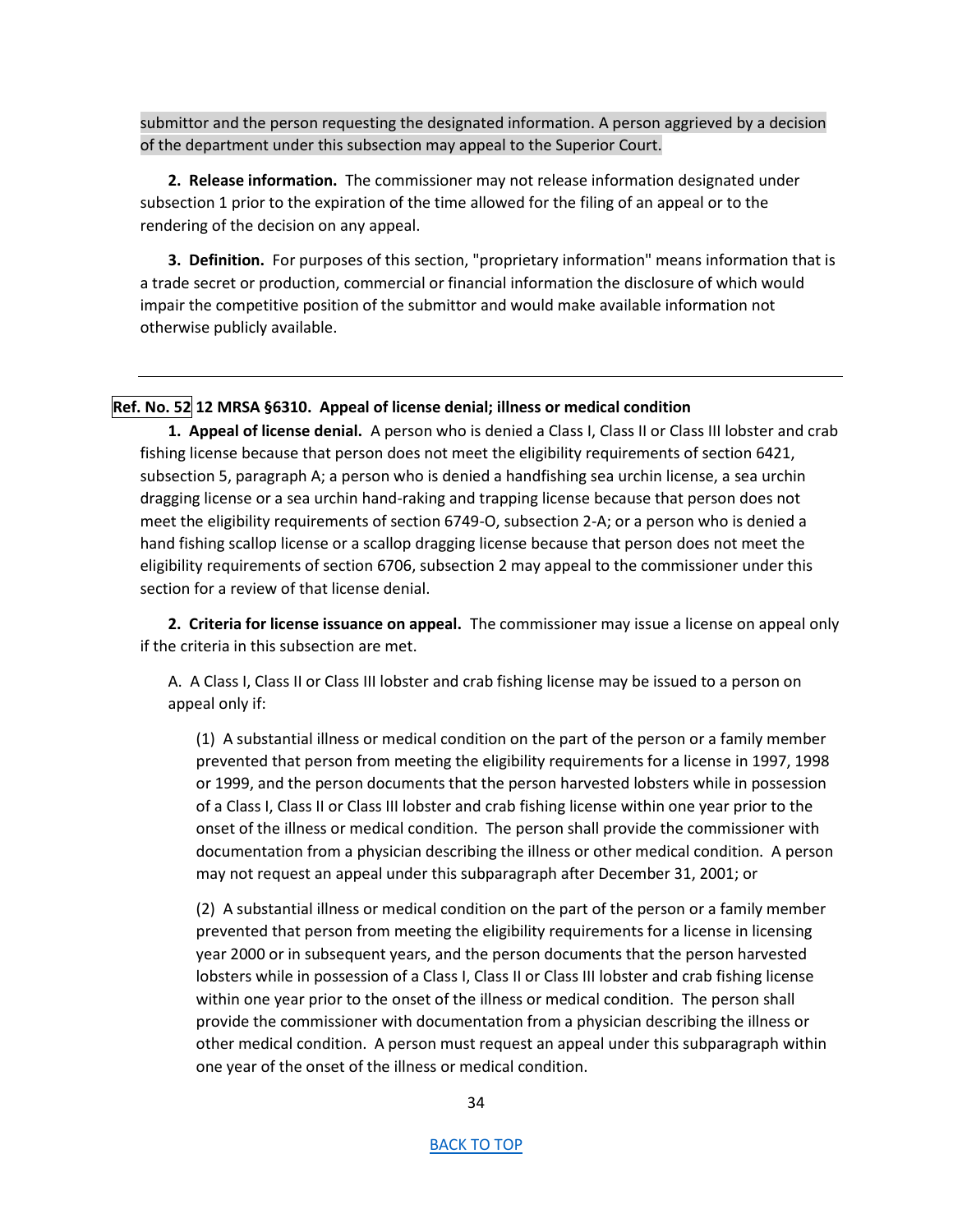B. A handfishing sea urchin license, a sea urchin dragging license or a sea urchin hand-raking and trapping license may be issued to a person on appeal only if:

(1) A substantial illness or medical condition on the part of the person or a family member prevented that person from meeting the eligibility requirements for that license, and the person documents that the person harvested sea urchins while in possession of the same license within one year prior to the onset of the illness or medical condition. The person shall provide the commissioner with documentation from a physician describing the illness or other medical condition. A person must request an appeal under this subparagraph within one year of the onset of the illness or medical condition.

C. A hand fishing scallop license or a scallop dragging license may be issued to a person on appeal only if:

(1) A substantial illness or medical condition on the part of the person or a family member prevented that person from meeting the eligibility requirements for that license, and the person documents that the person harvested scallops while in possession of the same license within one year prior to the onset of the illness or medical condition. The person shall provide the commissioner with documentation from a physician describing the illness or other medical condition. A person must request an appeal under this subparagraph within one year of the onset of the illness or medical condition.

For the purposes of this subsection, "family member" means a spouse, brother, sister, son-in-law, daughter-in-law, parent by blood, parent by adoption, mother-in-law, father-in-law, child by blood, child by adoption, stepchild, stepparent, grandchild or grandparent.

**3. Appeals process.** A person appealing a license denial under this section must request the appeal in writing. The commissioner shall hold a hearing on the appeal if a hearing is requested in writing within 10 days of the initial request for appeal. If a hearing is requested, it must be held within 30 days of the request unless a longer period is mutually agreed to in writing, and it must be conducted in the Augusta area.

A hearing held under this subsection is informal. At the hearing, the appellant may present any evidence concerning the criteria listed in subsection 2 that might justify issuing a license to the person, and the commissioner may request any additional information the commissioner considers necessary. Any medical information provided as part of the appeal is a confidential record for the purposes of Title 1, section 402, subsection 3, paragraph A.

**4. Issuance on appeal.** Issuance of a license on appeal is at the discretion of the commissioner, except that a license may not be issued unless the criteria in subsection 2 are met. Decisions of the commissioner must be in writing.

### **SUBCHAPTER 3-A**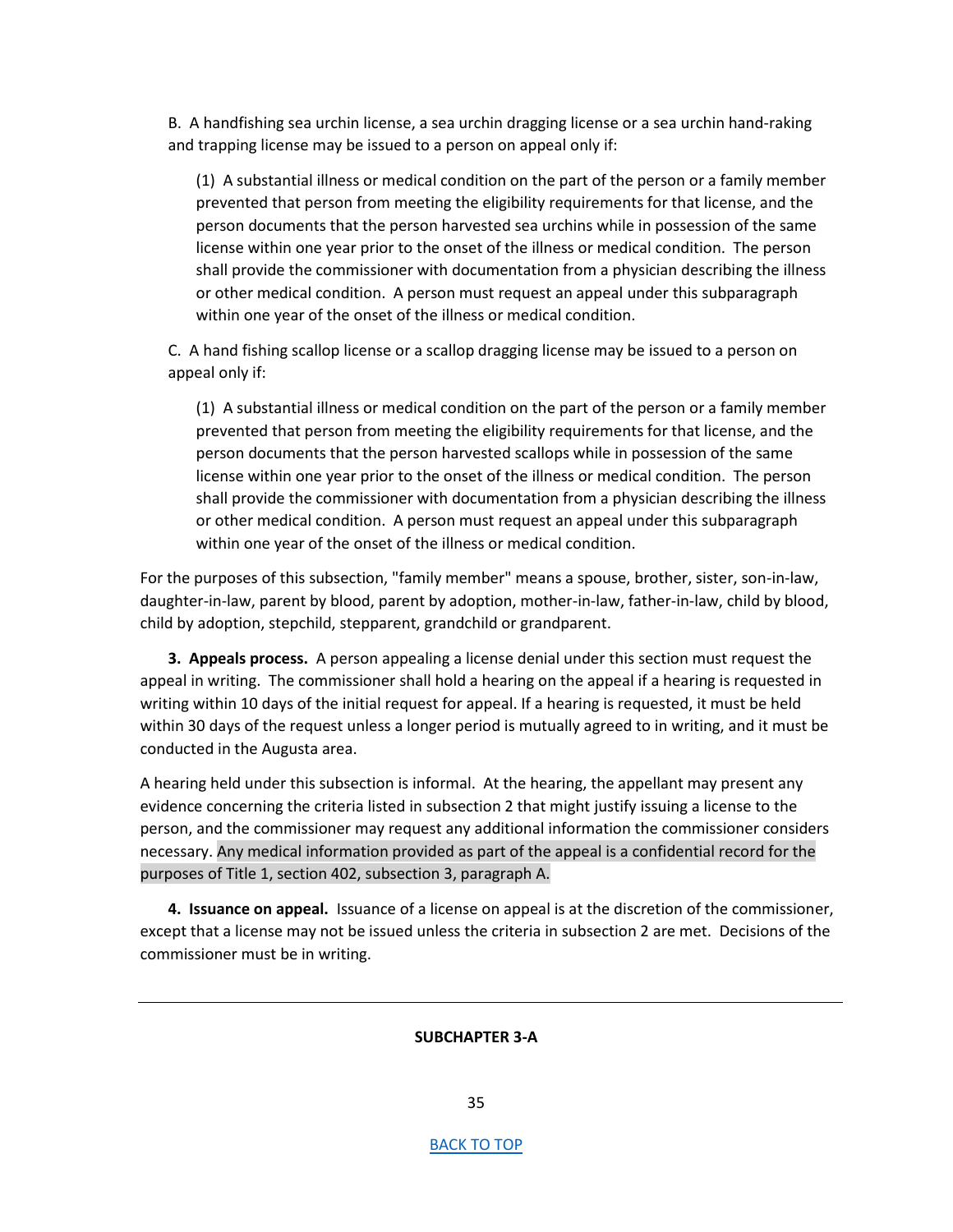## **MAINE LOBSTER MARKETING COLLABORATIVE**

# <span id="page-35-0"></span>**Ref. No. 53 12 MRSA §6455. Maine Lobster Marketing Collaborative (CONTAINS TEXT WITH VARYING EFFECTIVE DATES)**

## **(WHOLE SECTION TEXT EFFECTIVE UNTIL 10/1/21)**

## **(WHOLE SECTION TEXT REPEALED 10/1/21)**

**1. Collaborative established; purpose.** The Maine Lobster Marketing Collaborative, established in Title 5, section 12004-H, subsection 14 and referred to in this subchapter as the "collaborative," is created to promote and market actively Maine lobsters in state, regional, national and international markets. The collaborative shall draw upon the expertise of the Maine lobster industry and established private marketing firms to identify market areas that will provide the greatest return on the investments made by lobster license holders and undertake those media or promotional efforts that represent the most cost-effective use of a limited promotional budget. The collaborative shall remain responsive to the Maine lobster industry, conduct its business in a public manner and undertake marketing efforts that promote the quality and full utilization of the product and the unique character of the coastal Maine lobster fishery.

A.

B.

C.

**1-A. Collaborative is a public instrumentality.** The collaborative is established as a public instrumentality serving a public purpose. As a public instrumentality:

A. Employees of the collaborative may not be construed to be state employees for any purpose, including the state civil service provisions of Title 5, Part 2 and Title 5, chapter 372 and the state retirement system provisions of Title 5, Part 20;

B. The collaborative may not be construed to be a state agency for any purposes, including the budget, accounts and control, auditing, purchasing or other provisions of Title 5, Part 4; and

C. Notwithstanding any provisions of paragraphs A and B:

(1) All meetings and records of the collaborative are subject to the provisions of Title 1, chapter 13, subchapter 1, except as provided in subsection 1-B. The commissioner and those members of the Legislature appointed to serve on the joint standing committee of the Legislature having jurisdiction over marine resource matters have access to all material designated confidential by the collaborative;

(2) Members of the collaborative are governed by the conflict of interest provisions set forth in Title 5, section 18; and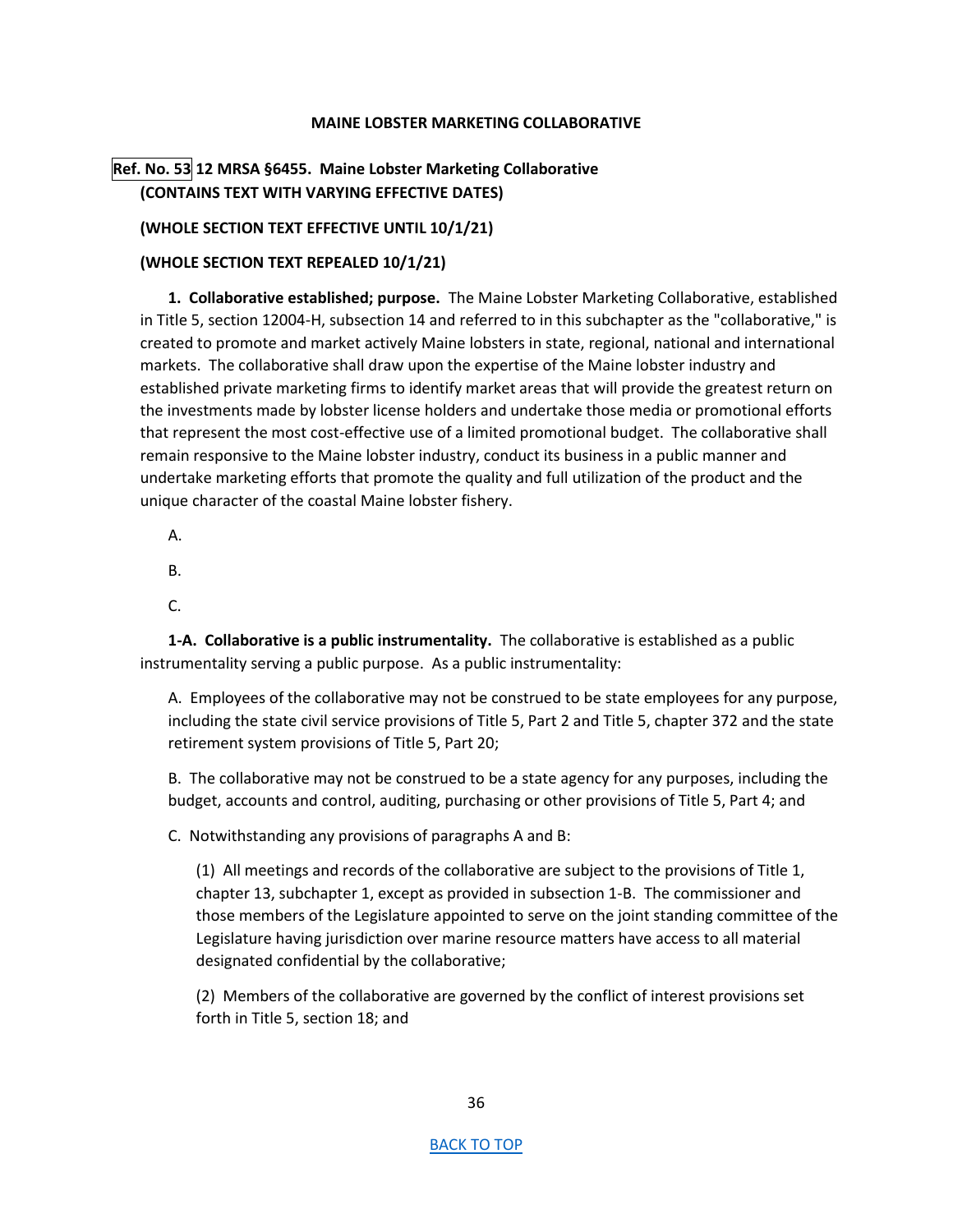(3) For the purposes of the Maine Tort Claims Act, the collaborative is a "governmental entity" and its employees are "employees" as those terms are defined in Title 14, section 8102.

**1-B. Market studies and promotional plans; proprietary information.** Information provided to or developed by the collaborative and included in a promotional plan or market study is public unless the collaborative determines that it contains proprietary information. For the purposes of this subsection, "proprietary information" means information that is a trade secret or production, commercial or financial information the disclosure of which would impair the competitive position of the collaborative or the person submitting the information and would make available information not otherwise publicly available.

**1-C. Collaborative members; appointments; terms.** The collaborative consists of 11 voting members, 9 appointed by the commissioner as follows:

A. Four individuals representing the lobster management policy councils established pursuant to section 6447. Each lobster management policy council shall prepare a list of up to 3 nominees from its zone for consideration by the commissioner for the appointments under this paragraph. In making appointments under this paragraph, the commissioner shall select members to ensure a geographic distribution of representation from lobster management zones established pursuant to section 6446;

B. Three individuals:

(1) At least 2 of whom are owners, managers or officers of business entities operating in the State that hold valid wholesale seafood licenses with lobster permits, from a list of nominees prepared for the commissioner by the Lobster Advisory Council established under section 6462-A; and

(2) At least one of whom represents the interests of lobster dealers and processors; and

C. Two individuals who are public members with experience in marketing and promotion, retail sales, food service or food science, from a list of nominees prepared for the commissioner by the Lobster Advisory Council established under section 6462-A.

Members are appointed by the commissioner for terms of 3 years. A person may not serve more than 2 consecutive 3-year terms as a member of the collaborative.

The commissioner or the commissioner's designee serves as an ex officio member of the collaborative. The Commissioner of Economic and Community Development or the commissioner's designee serves as an ex officio member of the collaborative.

#### **2. Qualifications of members.**

**2-A. Officers.** By majority vote, the collaborative shall annually elect a chair from among its members and may elect other officers in accordance with its bylaws.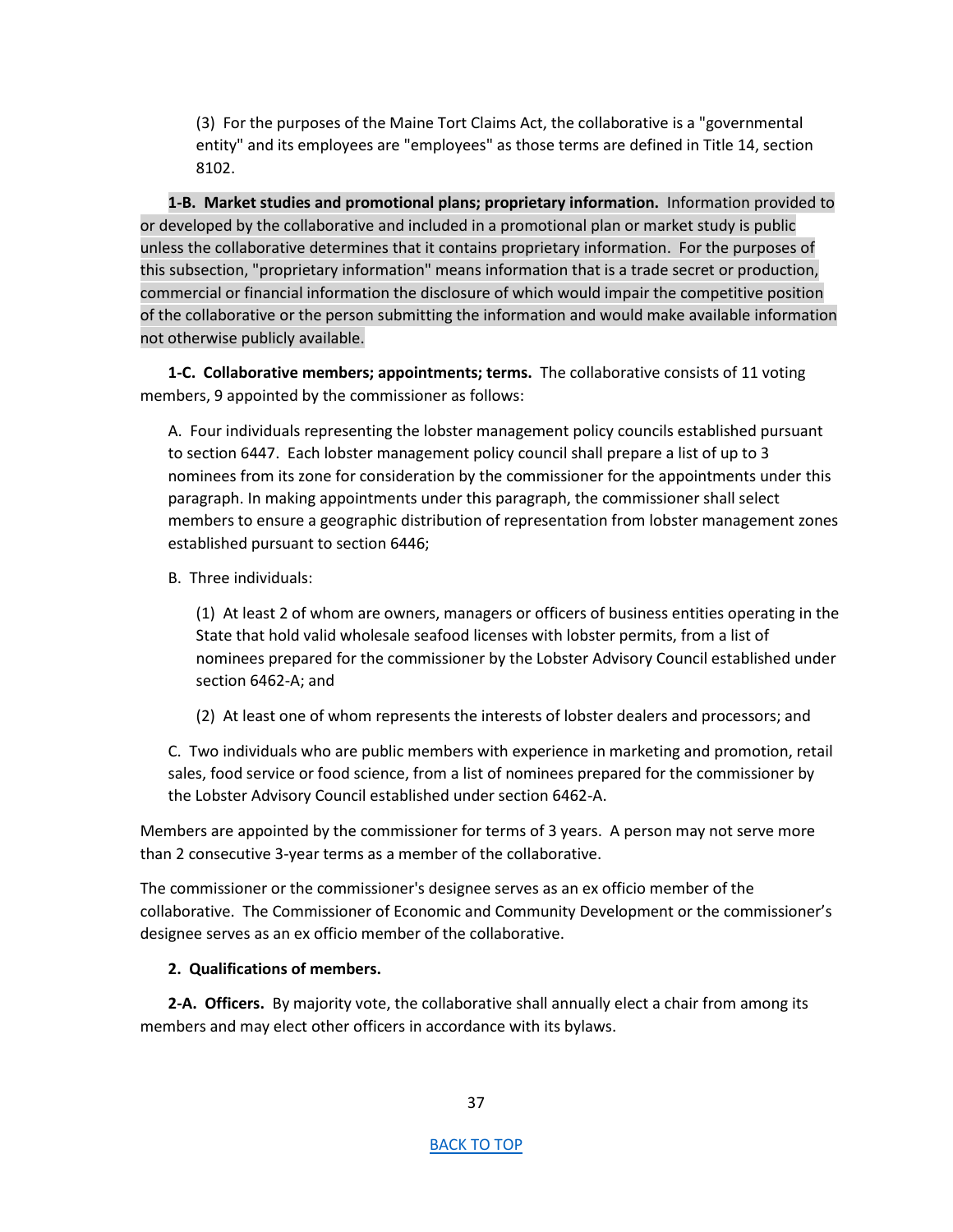**2-B. Executive committee.** The collaborative shall establish an executive committee of no fewer than 5 members, who are appointed by a majority vote of the collaborative. The collaborative shall specify in its bylaws when the executive committee may act on behalf of the collaborative with regard to oversight of collaborative staff, daily operations of the collaborative and addressing unexpected expenditures to be made by the collaborative. The bylaws must specify what constitutes a quorum of the executive committee and how many votes are necessary for the executive committee to take a valid action. In addition to any other restrictions adopted by the collaborative, the executive committee may not act on behalf of the collaborative to:

A. Adopt or amend an annual budget;

- B. Adopt or amend an annual marketing plan;
- C. Hire or terminate the employment of the executive director of the collaborative; or
- D. Amend the bylaws of the collaborative.

**3. Meetings.** The collaborative shall meet at least quarterly. A quorum of 6 members is required to conduct the business of the collaborative. Additional meetings may be called by the chair. If 3 or more members of the collaborative submit to the chair a written request for a meeting, the chair shall call a meeting to be held no sooner than 14 days after receipt of the written request. The commissioner may remove any member with unexcused absences from 2 or more consecutive meetings of the collaborative.

**3-A. Employees.** The collaborative shall hire an executive director and may hire staff as needed to perform its duties. Employees of the Maine Lobster Marketing Collaborative serve at the pleasure of the collaborative. The salary and benefits for employees of the collaborative are determined by the collaborative.

**4. Powers and duties.** The collaborative may:

A. Undertake promotional marketing programs in cooperation with the lobster industry;

B. Promote national and international markets for lobsters harvested or processed in the State;

C. Provide material and technical assistance to persons seeking to market lobsters harvested or processed in the State;

D. Conduct other efforts as determined necessary to increase the sales of lobsters harvested or processed in the State;

D-1. Market and sell goods directly related to the functions of the collaborative and deposit all proceeds in the Lobster Promotion Fund;

E. Make expenditures from the Lobster Promotion Fund to carry out the purposes of this subchapter. Money in the fund may be used only for the following purposes:

(1) Promotion, advertising and marketing development. The collaborative may implement programs and activities to promote, advertise and develop markets for lobster and make or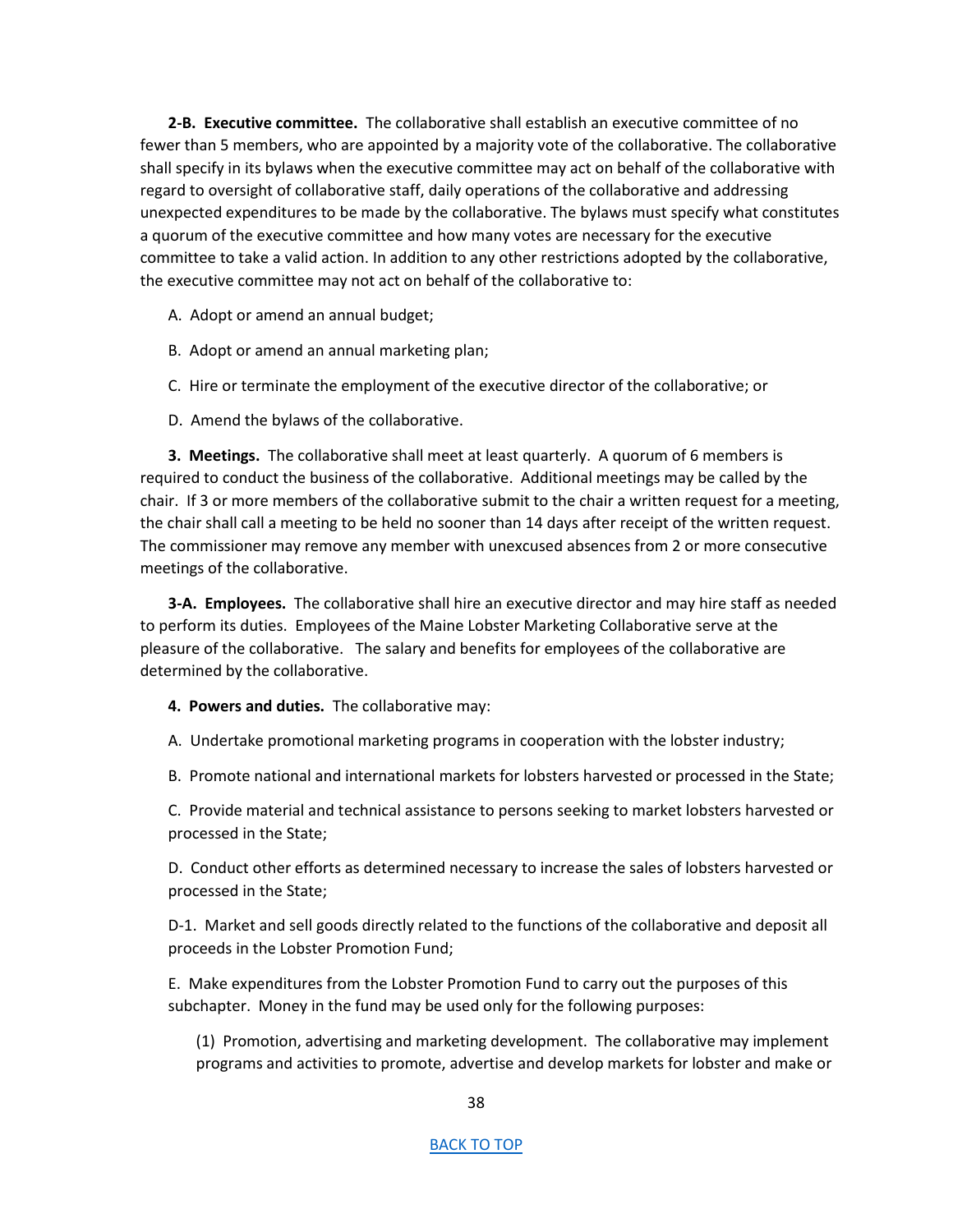enter into contracts with any local, state, federal or private agency, department, firm, corporation, entity or person for those purposes; and

(2) The hiring of staff and the payment of compensation for employees, payment of per diem and reimbursement of expenses for members pursuant to Title 5, section 12004-H and payment of administrative and overhead costs associated with the business of the collaborative; and

F. Accept and deposit in the fund additional funding from any source, public or private.

**5. Lobster Promotion Fund established.** The Lobster Promotion Fund, referred to in this subchapter as the "fund," is established to carry out the purposes of this subchapter. The department shall pay to the fund all money appropriated or received by the department for the purposes of this subchapter, except that the department may retain funds necessary to reimburse the department for the actual cost of collecting the license surcharges established in subsection 5-A. The fund is capitalized from the annual surcharges set out in subsection 5-A.

A. B. C. D. E. F.

**5-A. License surcharge assessed.** The fund is capitalized from annual surcharges assessed on licenses issued by the department for calendar years as follows.

A. For the year 2013 the surcharges are, for:

(1) Class I lobster and crab fishing licenses for persons 18 to 69 years of age, \$31.25;

(2) Class II lobster and crab fishing licenses, \$62.50, except that for license holders 70 years of age or older the surcharge is \$32;

(3) Class III lobster and crab fishing licenses, \$93.75, except that for license holders 70 years of age or older the surcharge is \$47;

- (4) Nonresident lobster and crab landing permits, \$250;
- (5) Wholesale seafood licenses with lobster permits, \$250; and
- (6) Lobster transportation licenses, \$250.
- B. For the year 2014 the surcharges are, for:
	- (1) Class I lobster and crab fishing licenses for persons 18 to 69 years of age, \$55.25;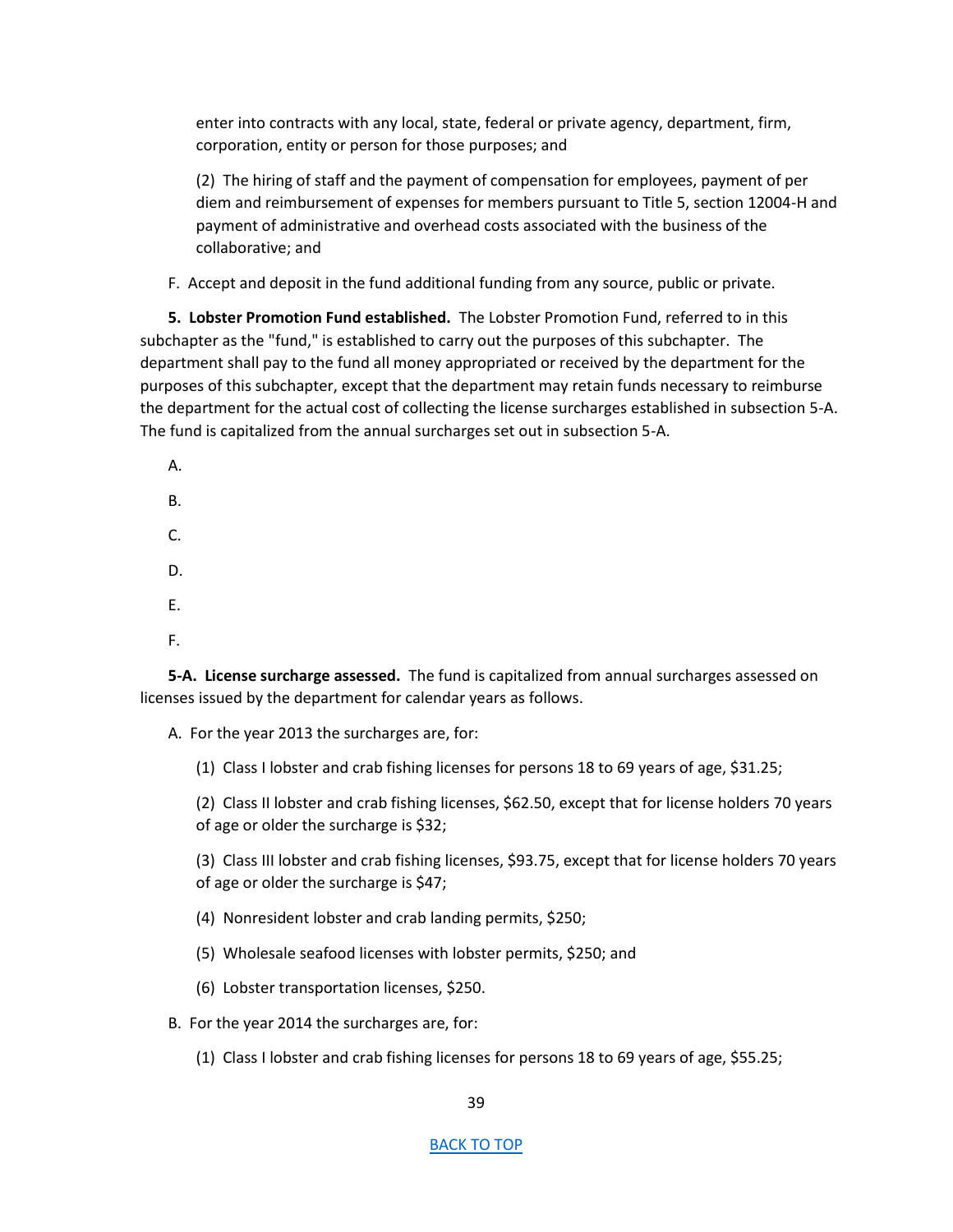(2) Class II lobster and crab fishing licenses, \$110.50, except that for license holders 70 years of age or older the surcharge is \$55;

(3) Class III lobster and crab fishing licenses, \$160.75, except that for license holders 70 years of age or older the surcharge is \$80;

(4) Nonresident lobster and crab landing permits, \$160.75;

(5) Wholesale seafood licenses with lobster permits if the license holders hold no supplemental wholesale seafood licenses with lobster permits, or lobster transportation licenses if the license holders hold no supplemental lobster transportation licenses, \$400;

(6) Supplemental wholesale seafood licenses with lobster permits or supplemental lobster transportation licenses as follows:

(a) Six hundred dollars for up to 2 supplemental wholesale seafood licenses with lobster permits or supplemental lobster transportation licenses;

(b) Eight hundred dollars for 3 to 5 supplemental wholesale seafood licenses with lobster permits or supplemental lobster transportation licenses; and

(c) One thousand dollars for 6 or more supplemental wholesale seafood licenses with lobster permits or supplemental lobster transportation licenses; and

(7) Lobster processor licenses, \$333 if less than 1,000,000 pounds of raw product is processed, and \$1,333 if 1,000,000 pounds or more of raw product is processed.

C. For the year 2015 the surcharges are, for:

(1) Class I lobster and crab fishing licenses for persons 18 to 69 years of age, \$110.25;

(2) Class II lobster and crab fishing licenses, \$220.50, except that for license holders 70 years of age or older the surcharge is \$110;

(3) Class III lobster and crab fishing licenses, \$320.75, except that for license holders 70 years of age or older the surcharge is \$160;

(4) Nonresident lobster and crab landing permits, \$320.75;

(5) Wholesale seafood licenses with lobster permits if the license holders hold no supplemental wholesale seafood licenses with lobster permits, or lobster transportation licenses if the license holders hold no supplemental lobster transportation licenses, \$800;

(6) Supplemental wholesale seafood licenses with lobster permits or supplemental lobster transportation licenses as follows:

(a) One thousand two hundred dollars for up to 2 supplemental wholesale seafood licenses with lobster permits or supplemental lobster transportation licenses;

(b) One thousand six hundred dollars for 3 to 5 supplemental wholesale seafood licenses with lobster permits or supplemental lobster transportation licenses; and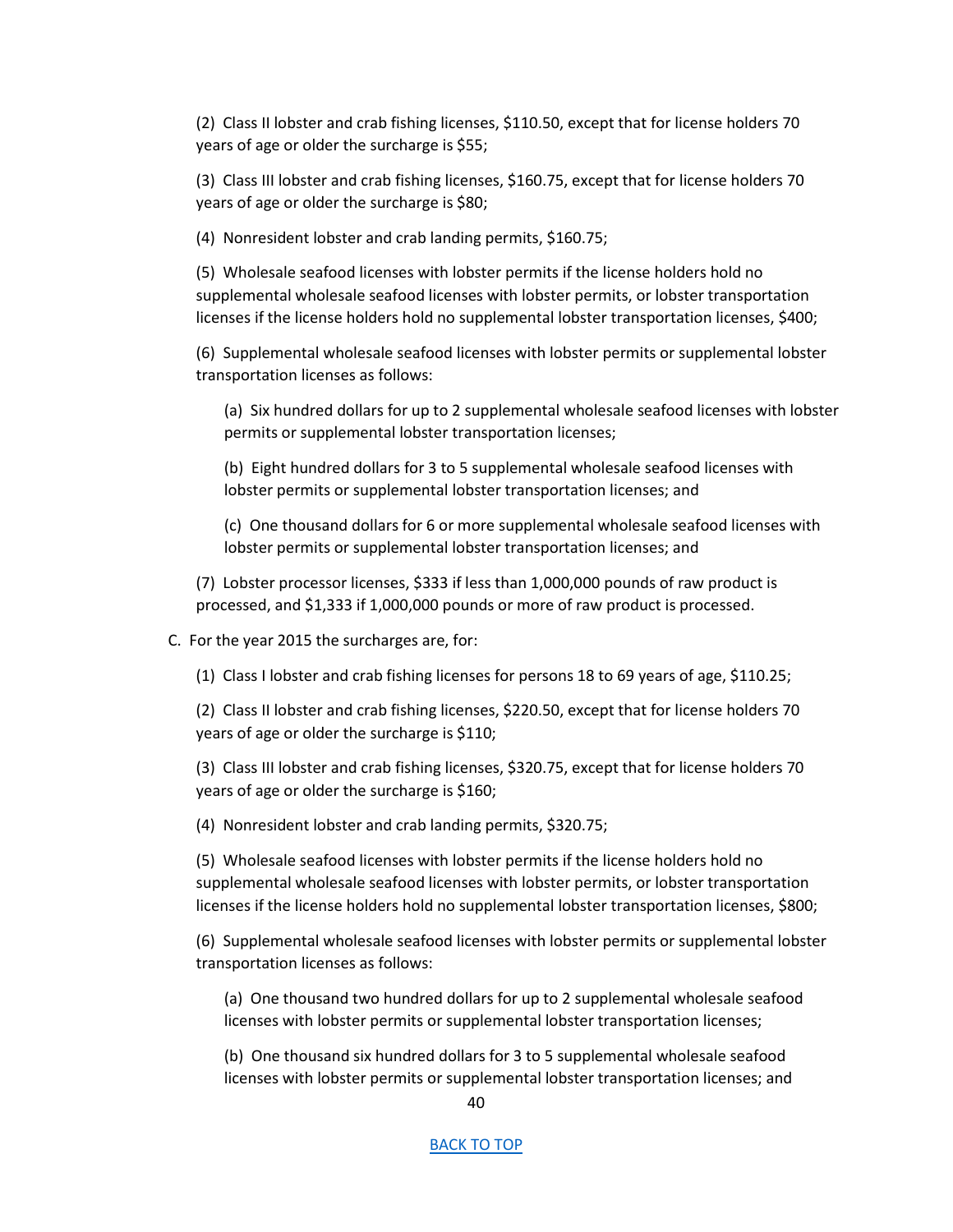(c) Two thousand dollars for 6 or more supplemental wholesale seafood licenses with lobster permits or supplemental lobster transportation licenses; and

(7) Lobster processor licenses, \$666 if less than 1,000,000 pounds of raw product is processed, and \$2,666 if 1,000,000 pounds or more of raw product is processed.

D. For the years 2016 to 2021 the surcharges are, for:

(1) Class I lobster and crab fishing licenses for persons 18 to 69 years of age, \$165.25;

(2) Class II lobster and crab fishing licenses, \$330.50, except that for license holders 70 years of age or older the surcharge is \$165;

(3) Class III lobster and crab fishing licenses, \$480.75, except that for license holders 70 years of age or older the surcharge is \$240;

(4) Nonresident lobster and crab landing permits, \$480.75;

(5) Wholesale seafood licenses with lobster permits if the license holders hold no supplemental wholesale seafood licenses with lobster permits, or lobster transportation licenses if the license holders hold no supplemental lobster transportation licenses, \$1,200;

(6) Supplemental wholesale seafood licenses with lobster permits or supplemental lobster transportation licenses as follows:

(a) One thousand eight hundred dollars for up to 2 supplemental wholesale seafood licenses with lobster permits or supplemental lobster transportation licenses;

(b) Two thousand four hundred dollars for 3 to 5 supplemental wholesale seafood licenses with lobster permits or supplemental lobster transportation licenses; and

(c) Three thousand dollars for 6 or more supplemental wholesale seafood licenses with lobster permits or supplemental lobster transportation licenses; and

(7) Lobster processor licenses, \$1,000 if less than 1,000,000 pounds of raw product is processed, and \$4,000 if 1,000,000 pounds or more of raw product is processed.

A person holding more than one of the following licenses is assessed only the highest applicable surcharge for those licenses under this subsection: a wholesale seafood license with a lobster permit, a supplemental wholesale seafood license with a lobster permit, a lobster transportation license or a supplemental lobster transportation license.

Beginning in 2014, the commissioner shall review annually the surcharges established in this subsection and recommend changes to the joint standing committee of the Legislature having jurisdiction over marine resource matters, which after receiving the recommendations may report out a bill to the Legislature to adjust surcharges.

The Treasurer of State shall hold all surcharges assessed by this subsection in the fund and invest all money in the fund until disbursed to the collaborative upon request of the collaborative. Interest from investments accrues to the fund.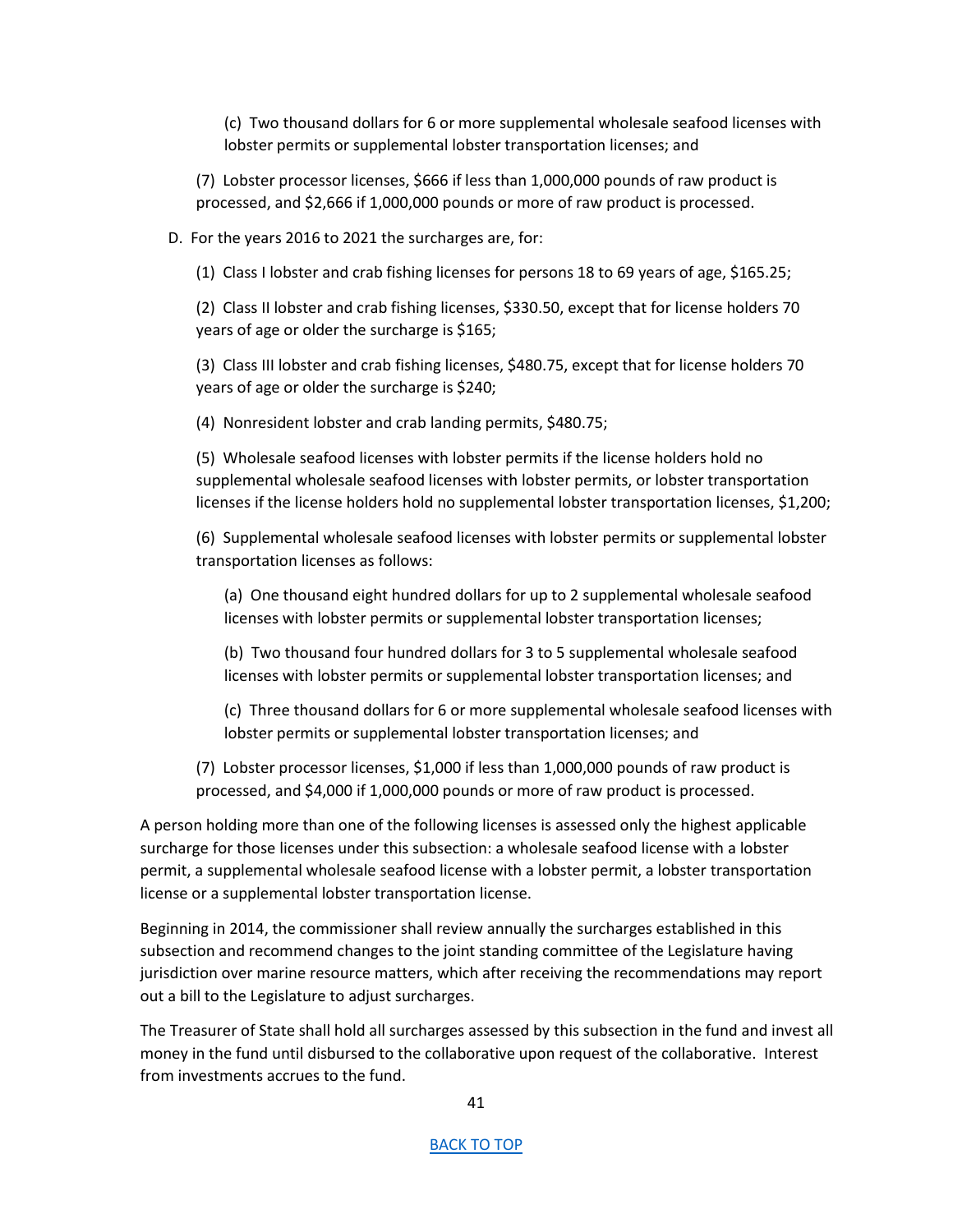All money in the fund is subject to allocation by the Legislature. Unexpended balances in the fund at the end of the fiscal year may not lapse but must be carried forward to be used for the same purposes.

In addition to payment of the regular license fee and the surcharge, a person purchasing a license subject to the surcharges established in this subsection may make voluntary contributions to the fund at the time the license is purchased. Voluntary contributions received by the department from a licensee or any other source pursuant to this subsection must be deposited in the fund by the department and must be used by the collaborative for the purposes of this subchapter.

**6. Reports.** The collaborative shall report annually on its activities and expenditures to the joint standing committee of the Legislature having jurisdiction over marine resource matters, to the Lobster Advisory Council established under section 6462-A and, at a statewide meeting of interested license holders, to the lobster industry. The collaborative shall provide notice of the date and location of the statewide meeting of license holders at the time of license issuance or renewal.

**7. Audit.** An annual audit of the expenditures of the collaborative must be performed. The collaborative may contract with the Office of the State Auditor or with a private sector accounting firm to conduct the audit. The collaborative shall report the results of that audit to the joint standing committee of the Legislature having jurisdiction over marine resource matters. If the annual audit is performed by the Office of the State Auditor, the collaborative shall reimburse the department for its costs to conduct that audit.

## **8. Review.**

**9. Repeal.** This section is repealed October 1, 2021.

## <span id="page-41-0"></span>**Ref. No. 54 12 MRSA §6749-S. Log books for sea urchin buyers and processors**

**1. Log book; rules.** The commissioner shall adopt rules requiring any person holding a wholesale seafood license with a sea urchin buyer's permit or a wholesale seafood license with a sea urchin processor's permit to maintain a log book. The rules must indicate the type of data that must be recorded in the log book, the manner for producing the log books and the method for analyzing data from the log books. The commissioner shall charge a fee for the log book that is sufficient to recover all costs associated with the production of the log book and analysis of the data, except that any personnel and operating costs associated with the log book must be paid from allocations from the Sea Urchin Research Fund. Fees received by the department from the sale of log books are dedicated revenue and must be used by the department for the purposes of this section. The log book and data analysis may be produced and conducted by the department or may be produced and conducted by a public or private entity under contract with the department. Disclosure of any data collected under this section is subject to the confidentiality provisions of section 6173.

**2. Reporting.** The commissioner may deny an application for the renewal of a wholesale seafood license with a sea urchin buyer's permit or a wholesale seafood license with a sea urchin